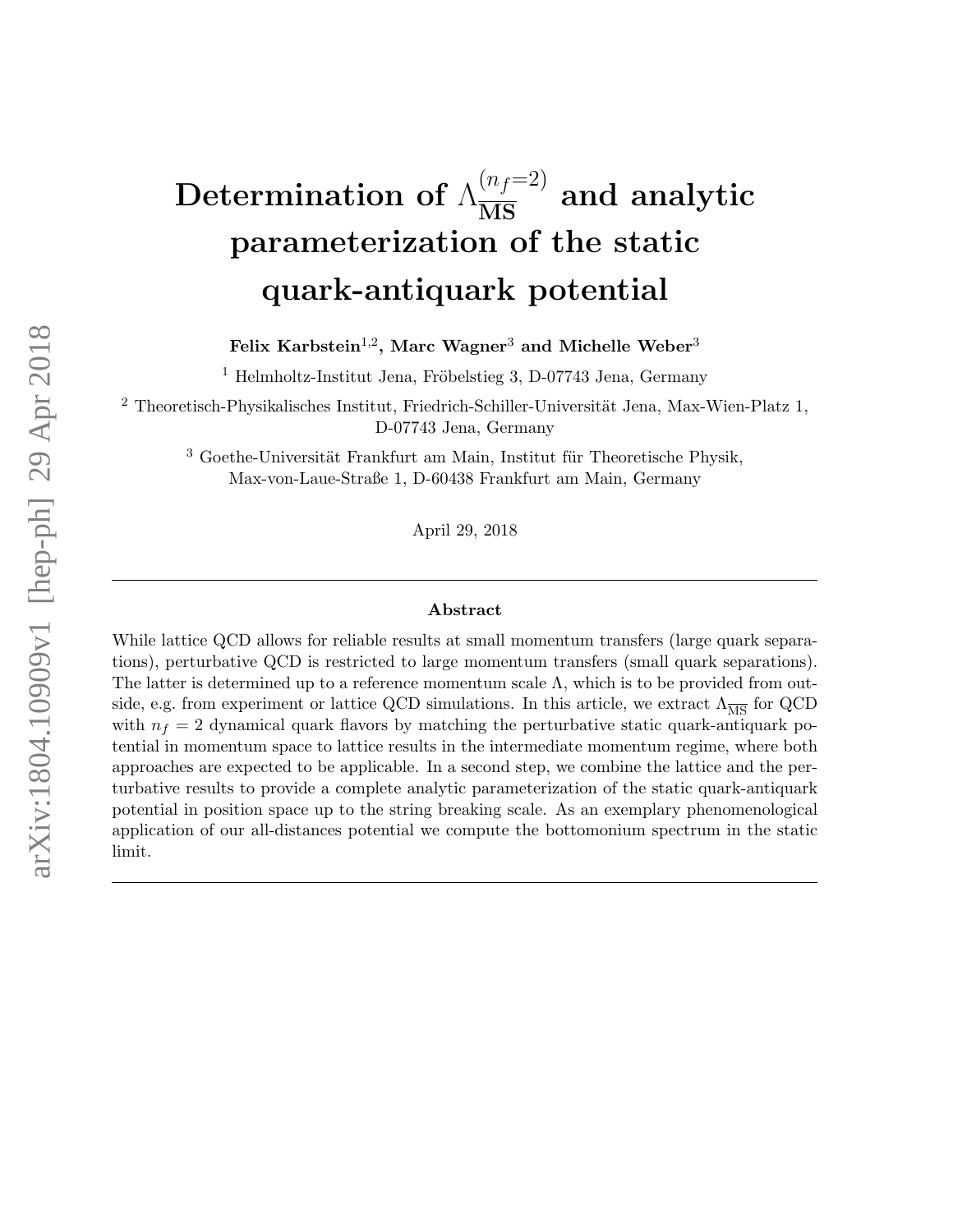## 1 Introduction

This article finalizes our attempts started in [\[1\]](#page-28-0), and subsequently improved in [\[2\]](#page-28-1), to determine  $\Lambda_{\overline{\rm MS}}$  by matching the static quark-antiquark potential obtained form perturbation theory to lattice data. While this endeavor seems almost trivial on first sight, it actually is not and requires to deal with several problems and tricky issues. To keep our series of articles selfcontained and to allow for a fair comparison of the different approaches and their results, also in the present article we stick to quantum chromodynamics (QCD) with  $n_f = 2$  dynamical quark flavors. However, the described approach can be readily adopted to other setups.

Note that many other studies, resorting to different lattice QCD ensembles generated with different numbers of dynamical quark flavors, have pursued related strategies to extract  $\Lambda_{\overline{\text{MS}}}$ from the static quark-antiquark potential [\[1,](#page-28-0) [3–](#page-28-2)[9\]](#page-28-3). Besides, various complementary approaches exist to determine  $\Lambda_{\overline{\text{MS}}}$ , or alternatively the strong coupling  $\alpha_s$  at a specific momentum scale. For recent results based on lattice computations, see, e.g.,  $[10-18]$  $[10-18]$ , employing the Schrödinger functional, vacuum polarization functions, ghost and gluon propagators, heavy quark correlators and the Dirac operator spectrum. Other works study  $\tau$  decays and the collision of electrons with positrons and protons [\[19–](#page-29-1)[26\]](#page-29-2).

Perturbation theory is based on series expansions in the strong coupling  $\alpha_s$ , which thus is required to be small. The physical coupling  $\alpha_s \equiv \alpha_s(\mu)$  generically depends on a momentum scale  $\mu$ , which can be considered as a measure of the typical momentum transfer in a given process. Due to asymptotic freedom of QCD,  $\alpha_s(\mu) \ll 1$  for large values of  $\mu$ , while  $\alpha_s(\mu) \gg 1$ for small values of  $\mu$ . In momentum space we have  $\mu \sim p$ , while in position space  $\mu \sim 1/r$ . Correspondingly, perturbative calculations of the static potential in QCD are limited to small quark-antiquark separations  $r$  or large relative momentum transfers  $p$ , respectively. They are conventionally carried out in momentum space, where the static potential is presently known up to  $\mathcal{O}(\alpha_s^4)$ . Lattice simulations are tailored to the manifestly non-perturbative regime of QCD. They are naturally performed in position space and allow for controlled insights into the static potential from a minimum distance of a few times the lattice spacing a. Hence, the basic idea to determine  $\Lambda_{\overline{\text{MS}}}$  from the quark-antiquark potential amounts to fitting the perturbative static potential to lattice data in the intermediate regime of separations (momentum transfers) where both approaches are expected to allow for trustworthy insights, using  $\Lambda_{\overline{MS}}$  as fitting parameter.

In our initial article [\[1\]](#page-28-0), we pursued this strategy in position space. To this end we transformed the perturbative static potential from momentum space to position space via an ordinary Fourier transform. As this Fourier transform also receives contributions from momenta where the perturbative expression is no longer trustworthy, the resulting perturbative potential in position space suffers from uncontrolled contributions, significantly worsening its convergence behavior as compared to the original momentum space potential. It can, however, be shown that the introduction of an additional momentum scale can remove these pathologies [\[27–](#page-29-3)[34\]](#page-30-0), thereby facilitating a reliable extraction of  $\Lambda_{\overline{\text{MS}}}$ . Proceeding along these lines, in [\[1\]](#page-28-0) we obtained  $\Lambda_{\overline{\rm MS}}^{(n_f=2)} = 315(30)$  MeV.

Subsequently, in [\[2\]](#page-28-1) we argued that this analysis can be performed more reliably in momentum space. To obtain the lattice potential in momentum space, we employed a discrete Fourier transform in three dimensions. In order to increase the number of available data points for the discrete Fourier transform, governing the resolution in momentum space, we used a fitting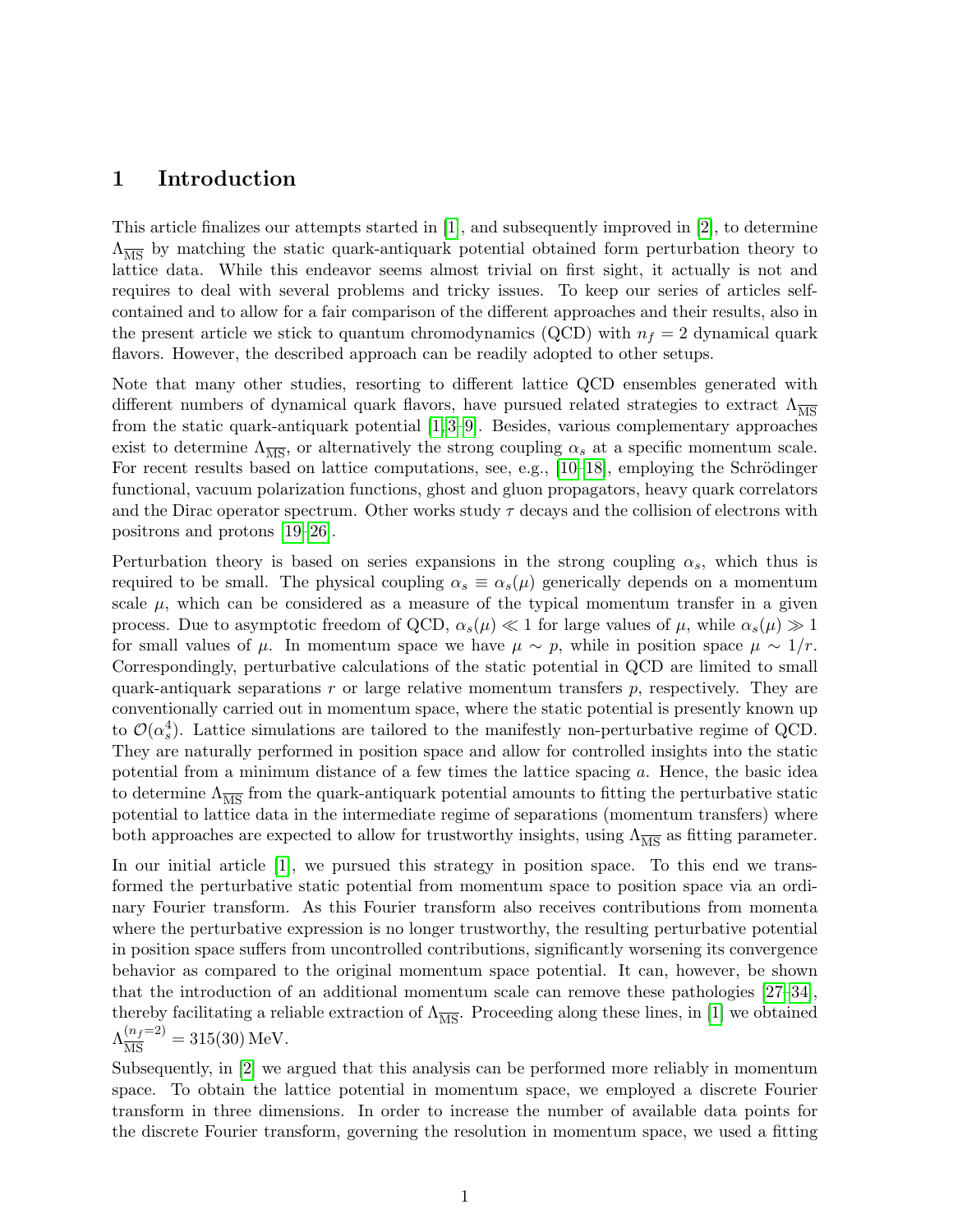function to extrapolate the long distance behavior inferred from the lattice simulations up to distances of several hundreds of the lattice spacing a. The values of the extrapolating function were then stored for the sites of our extended three dimensional lattice serving as supplementary input for the discrete Fourier transform. Pursuing this strategy, in [\[2\]](#page-28-1) we found  $\Lambda_{\overline{MS}}^{(n_f=2)}$  $331(21)$  MeV. Note, that the results of both analyses [\[1\]](#page-28-0) and [\[2\]](#page-28-1) are compatible with each other, the latter exhibiting a smaller error.

In the present article, we further improve and streamline the procedure to extract  $\Lambda_{\overline{MS}}$  in momentum space. The main difference to [\[2\]](#page-28-1) is that we do not perform a discrete Fourier transform of lattice data from position to momentum space. Instead, we immediately parameterize the discrete lattice data points for the static potential in position space by a continuous function, thereby providing us with a "continuous lattice potential". More specifically, we choose the parameterizing function such that its Fourier transform to momentum space can be performed analytically, implying that the construction of the lattice potential in momentum space becomes essentially trivial. Another improvement to our previous articles [\[1\]](#page-28-0) and [\[2\]](#page-28-1) is that in the meantime the knowledge of the QCD  $\beta$ -function has been improved by an additional order in  $\alpha_s$  [\[35\]](#page-30-1). This results in a more precise relation between the strong coupling  $\alpha_s(\mu)$  and the dimensionless ratio  $\mu/\Lambda_{\overline{\text{MS}}}$ , prospectively further diminishing the error of our extracted value for  $\Lambda_{\overline{\text{MS}}}$ .

However, the present article does not only aim at an accurate and efficient determination of  $\Lambda_{\overline{\rm MS}}$ . The extracted value of  $\Lambda_{\overline{\rm MS}}$  is immediately used to construct a complete analytic parameterization of the static quark-antiquark potential in position space up to the string breaking scale. This potential encodes both perturbative and manifestly non-perturbative information and has various phenomenological applications. For instance, it can be employed to study the spectrum of heavy quarkonia. Here, we exemplarily adopt it to bottomonium in the static limit.

More specifically, our article is organized as follows.

Section [2](#page-4-0) is devoted to the lattice computation of the static quark-antiquark potential  $V_{\text{lat}}$ for QCD with  $n_f = 2$  dynamical quark flavors in position space. Here, our main goal is to parameterize the discrete data points for the potential obtained from Wilson loop averages in Sec. [2.2](#page-4-1) by a continuous function. In Sec. [2.3,](#page-5-0) we confirm that a simple three parameter fit of the Cornell form,  $V_{\text{lat}} = V_0 - \alpha/r + \sigma r$ , with offset  $V_0$  and parameters  $\alpha$  and  $\sigma$ , already accurately describes the lattice data points. We do not only extract the values of  $\alpha$  and  $\sigma$  and their errors, but also account for their correlations.

Section [3](#page-10-0) focuses on the perturbative static potential. After briefly reviewing the known contributions to the static potential in momentum space  $\tilde{V}_{\text{pert}}$  in Sec. [3.1,](#page-10-1) we discuss its position space analogue  $V_{\text{pert}}$  in Sec. [3.2.](#page-11-0) Section [3.3](#page-13-0) details on the relation of the perturbative strong coupling  $\alpha_s(\mu)$  at a given momentum scale  $\mu$  to  $\Lambda_{\overline{\rm MS}}$ . In general, the constituting equation relating the dimensionless ratio  $\mu/\Lambda_{\overline{MS}}$  to  $\alpha_s(\mu)$  cannot be solved analytically for  $\alpha_s(\mu)$ . However, an analytical expression for  $\alpha_s(\mu)$  can be extracted in the limit of  $\mu/\Lambda_{\overline{\rm MS}} \gg 1$ .

In Sec. [4](#page-15-0) we determine  $\Lambda_{\overline{\text{MS}}}$  for QCD with  $n_f = 2$  dynamical quark flavors. To this end, we fit  $\tilde{V}_{\text{pert}}$  to the Fourier transform of the continuous lattice potential  $V_{\text{lat}}$  in the intermediate momentum regime where both lattice simulations and perturbation theory are expected to allow for trustworthy results, treating  $\Lambda_{\overline{\text{MS}}}$  as fitting parameter.

Using the extracted value of  $\Lambda_{\overline{\text{MS}}}$ , in Sec. [5](#page-19-0) we construct a complete analytic parameterization of the static potential in position space  $V$ , interpolating between both the perturbative and the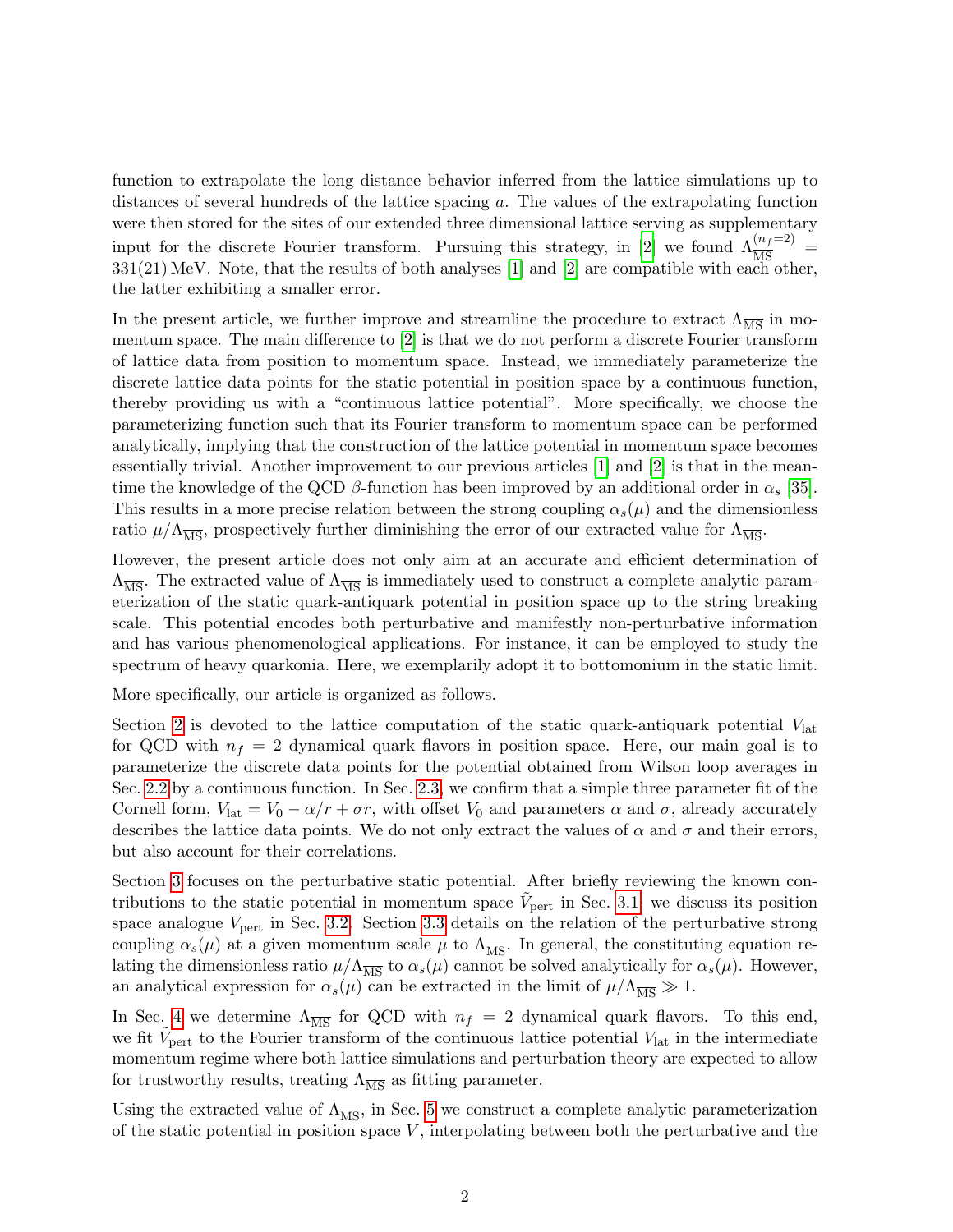manifestly non-perturbative regime. To this end,  $V_{\text{pert}}$  is smoothly connected to the continuous lattice potential  $V_{\text{lat}}$  at intermediate quark-antiquark separations. In order to allow for an analytic representation of  $V_{\text{pert}}$ , we employ the analytic expression for  $\alpha_s(\mu)$  in the limit of  $\mu/\Lambda_{\overline{\rm MS}} \gg 1.$ 

In Sec. [6](#page-22-0) we study the bottomonium spectrum in the static limit. This analysis serves as an exemplary application of the all-distances potential V constructed in the preceding section.

Finally, we end with conclusions and a brief outlook in Sec. [7.](#page-26-0)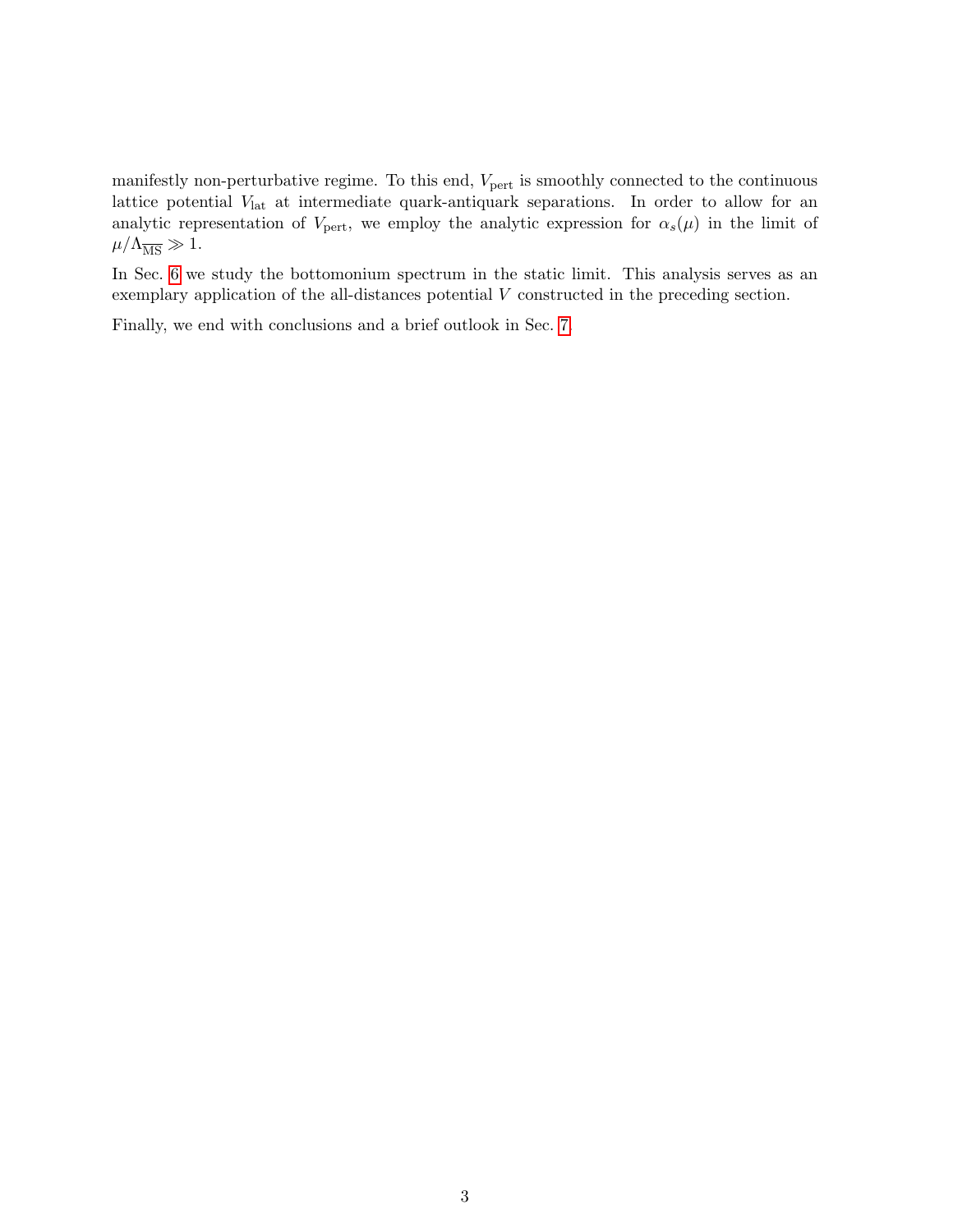## <span id="page-4-0"></span>2 Lattice computation of the static potential

#### <span id="page-4-3"></span>2.1 Lattice setup

We use the same  $n_f = 2$  gauge link configurations as in our previous articles concerned with the determination of  $\Lambda_{\overline{MS}}^{(n_f=2)}$  [\[1,](#page-28-0)[2\]](#page-28-1). These gauge link configurations were generated by the European Twisted Mass Collaboration (ETMC) [\[36–](#page-30-2)[38\]](#page-30-3). The gluon action is the tree-level Symanzik improved gauge action [\[39\]](#page-30-4),

$$
S_{\text{gluon}}[U] = \frac{\beta}{6} \left( b_0 \sum_{x,\mu \neq \nu} \text{Tr}\left( 1 - P^{1 \times 1}(x; \mu, \nu) \right) + b_1 \sum_{x,\mu \neq \nu} \text{Tr}\left( 1 - P^{1 \times 2}(x; \mu, \nu) \right) \right) \tag{1}
$$

with  $b_0 = 1-\delta b_1$  and  $b_1 = -1/12$ , and the quark action is the Wilson twisted mass action [\[40–](#page-30-5)[43\]](#page-30-6),

$$
S_{\text{quark}}[\chi, \bar{\chi}, U] = \sum_{x} \bar{\chi}(x) \Big( D_{\text{W}} + i\mu_{\text{q}} \gamma_{5} \tau_{3} \Big) \chi(x) \tag{2}
$$

with

$$
D_{\rm W} = \frac{1}{2} \left( \gamma_{\mu} \left( \nabla_{\mu} + \nabla_{\mu}^{*} \right) - \nabla_{\mu}^{*} \nabla_{\mu} \right) + m_{0}.
$$
\n(3)

 $\nabla_{\mu}$  and  $\nabla_{\mu}^*$  are the gauge covariant forward and backward derivatives,  $m_0$  and  $\mu_q$  are the bare untwisted and twisted quark masses,  $\tau_3$  is the third Pauli matrix acting in flavor space, and  $\chi = (\chi^{(u)}, \chi^{(d)})$  represents the quark fields in the so-called twisted basis.

The twist angle  $\omega$  is given by  $\omega = \arctan(\mu_R/m_R)$ , where  $\mu_R$  and  $m_R$  denote the renormalized twisted and untwisted quark masses. For the ensembles of gauge link configurations considered in the present study  $\omega$  has been tuned to  $\pi/2$  by adjusting  $m_0$  appropriately. This ensures automatic  $\mathcal{O}(a)$  improvement for many observables including the static potential (cf. [\[37\]](#page-30-7) for details).

The considered gauge link configurations cover several different values of the lattice spac-ing (cf. Table [1,](#page-5-1) which also provides the corresponding pion masses  $m_{PS}$ , spacetime volumes  $(L/a)^3 \times T/a$  and numbers of gauge link configurations used for the computations of the static potential). The lattice spacing in physical units has been set via the pion mass and the pion decay constant using chiral perturbation theory. The resulting value for the hadronic scale<sup>[1](#page-4-2)</sup>  $r_0$  is  $r_0 = 0.420(14)$  fm (cf. also Sec. 5 of [\[37\]](#page-30-7) and Table 8 of [\[38\]](#page-30-3)). For further details on the generation of these gauge field configurations as well as on the computation and the analysis of standard quantities, such as lattice spacing and pion mass, we refer to [\[37,](#page-30-7) [38\]](#page-30-3).

### <span id="page-4-1"></span>2.2 Extracting the lattice static potential from Wilson loop averages

We extract the static potential in position space  $V_{\text{lat}}(\vec{r})$  from the exponential decay of Wilson loop averages  $\langle W(\vec{r}, t) \rangle$  with respect to their temporal extent t, while keeping their spatial extent

<span id="page-4-2"></span><sup>&</sup>lt;sup>1</sup>The hadronic scale  $r_0$  is defined via  $r_0^2 F(r_0) = 1.65$ , with  $F(r) = dV(r)/dr$  [\[44\]](#page-30-8).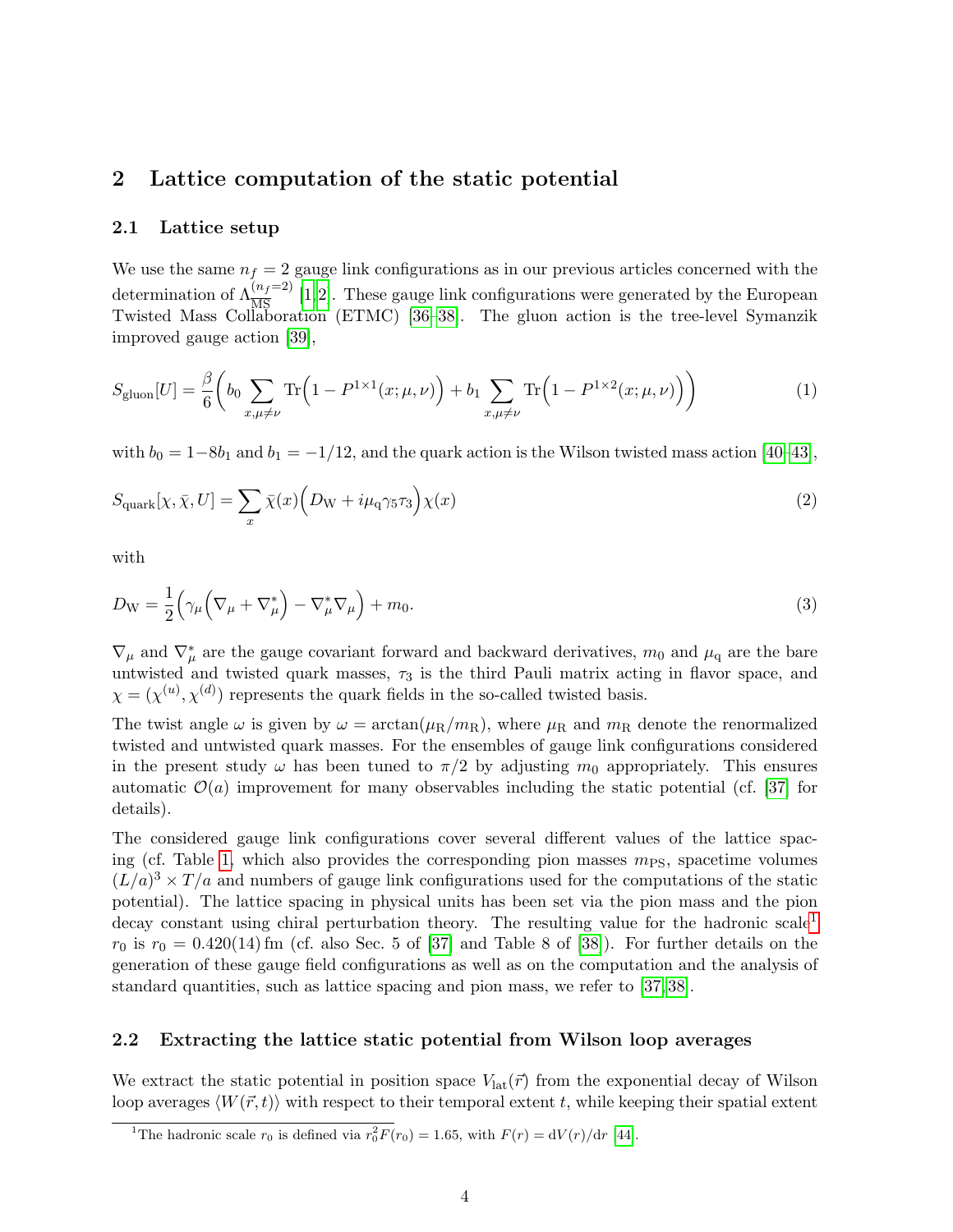<span id="page-5-1"></span>

|      | $a$ in fm  | $(L/a)^3 \times T/a$ | $m_{\rm PS}$ in MeV | $r_0/a$  | $#$ gauges no-HYP/HYP |
|------|------------|----------------------|---------------------|----------|-----------------------|
| 3.90 | 0.079(3)   | $24^3 \times 48$     | 340(13)             | 5.36(4)  | 168/108               |
| 4.05 | 0.063(2)   | $32^3 \times 64$     | 325(10)             | 6.73(5)  | 71/189                |
| 4.20 | 0.0514(8)  | $24^3 \times 48$     | 284(5)              | 8.36(6)  | 123/211               |
| 4.35 | 0.0420(17) | $32^3 \times 64$     | 352(22)             | 9.81(13) | 146/295               |

Table 1: Ensembles of gauge link configurations.

 $\vec{r}$  fixed [\[45\]](#page-30-9). To this end we first compute

$$
V_{\text{lat}}^{(\text{effective})}(\vec{r},t) = \frac{1}{a} \ln \left( \frac{\langle W(\vec{r},t) \rangle}{\langle W(\vec{r},t+a) \rangle} \right).
$$
\n(4)

In a second step the t-independent quantity  $V_{\text{lat}}(\vec{r})$  is obtained by performing an uncorrelated  $\chi^2$  minimizing fit to  $V_{\text{lat}}^{(\text{effective})}(\vec{r},t)$  in a suitable t range. This range is chosen such that the contributions of excited states are strongly suppressed, while statistical errors are still small.

We perform two independent computations on each of the ensembles listed in Table [1.](#page-5-1)

•  $no-HYP$  computation:

Temporal links remain unchanged, i.e. are not smeared. The resulting static potential has small discretization errors, in particular at small quark-antiquark separations  $r = |\vec{r}|$ , but large statistical errors at large separations. To obtain a fine resolution at small  $r$ , we consider both on- and off-axis Wilson loops (for a detailed explanation regarding the construction of off-axis Wilson loops, cf. [\[1\]](#page-28-0)). Spatial links are APE smeared, to improve the ground state overlap and, hence, to be able to extract the static potential more precisely  $(N_{\text{APE}} = 20, \alpha_{\text{APE}} = 0.5; \text{ cf. } [46]$  $(N_{\text{APE}} = 20, \alpha_{\text{APE}} = 0.5; \text{ cf. } [46]$  for details). To further reduce discretization errors we employ a tree-level improvement technique, which is explained in [\[1\]](#page-28-0).

• HYP computation:

Temporal links are HYP2 smeared, which corresponds to using the HYP2 static quark action [\[47–](#page-31-1)[49\]](#page-31-2). The resulting static potential has large discretization errors at small quarkantiquark separations, but the reduced self energy of the static quarks leads to significantly smaller statistical errors at large separations. We consider only on-axis Wilson loops. Spatial links are again APE smeared ( $N_{\text{APE}} = 60$ ,  $\alpha_{\text{APE}} = 0.5$ ).

While the no-HYP results have already been used in our previous determinations of  $\Lambda_{\overline{\rm MS}}^{(n_f=2)}$  [\[1,](#page-28-0)[2\]](#page-28-1), the HYP results have been generated for this study.

### <span id="page-5-0"></span>2.3 Parameterization of the discrete lattice data by a continuous function

In contrast to our previous determination of  $\Lambda_{\overline{MS}}^{(n_f=2)}$  in momentum space [\[2\]](#page-28-1), we parameterize the discrete lattice data for the static potential by a continuous function before transforming to momentum space. This has several advantages. For example rotational symmetry is restored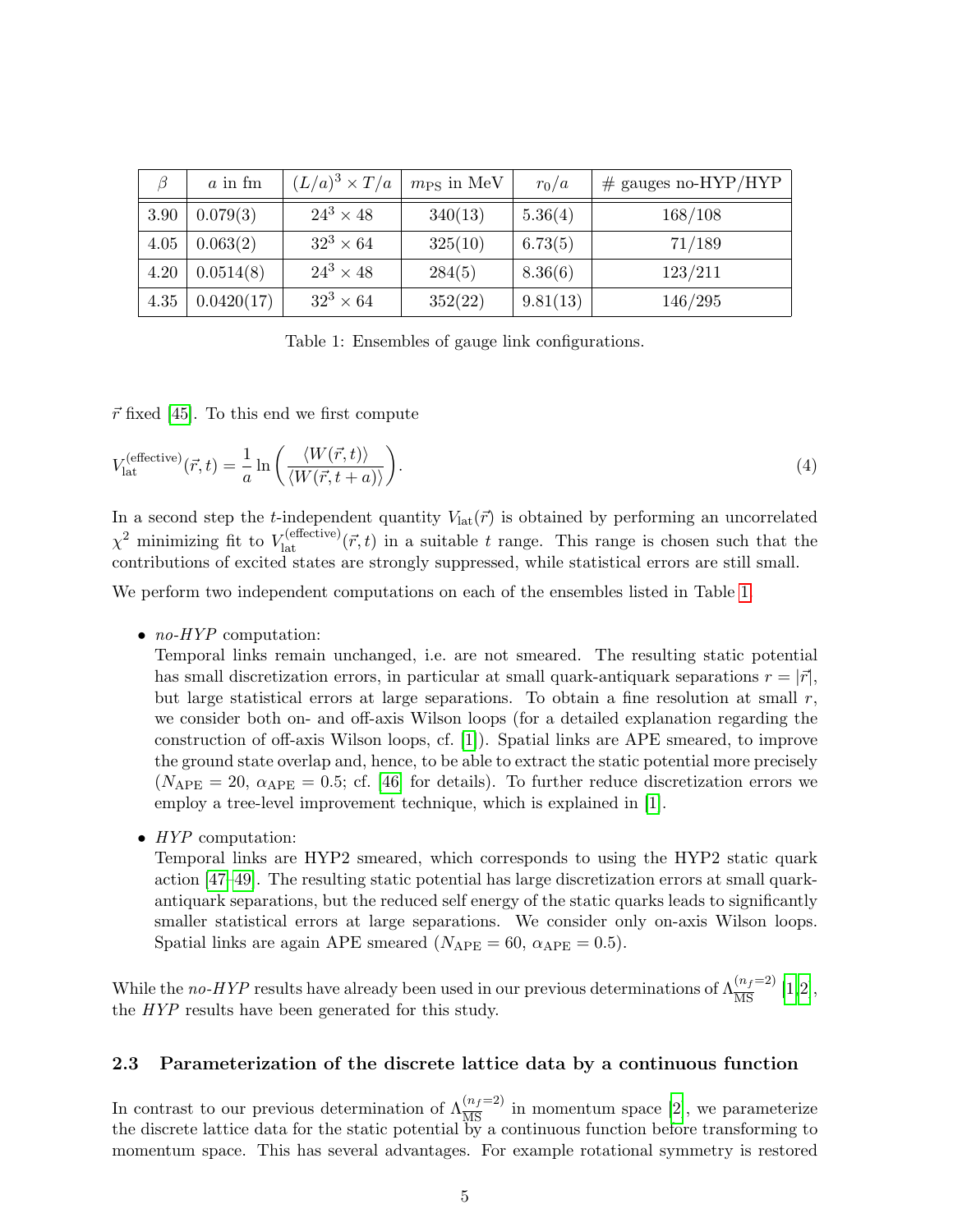already at an early stage, thereby avoiding technical problems like performing a cylinder cut. Moreover, this approach is technically less complicated and the uncertainty of the final result for  $\Lambda_{\overline{\rm MS}}$  is somewhat smaller; see below. Finally, the continuous function used to parameterize the lattice potential forms an important constituent of the analytic all-distances potential constructed in Sec. [5.](#page-19-0)

For quark-antiquark separations  $r_{\min} \le r \le r_{\max}$ , with  $r_{\min} \gtrsim 0.13$  fm and  $r_{\max} \le 0.79$  fm (the maximum range of separations, where results are available) the lattice potential computed on all four ensembles can be parameterized consistently by the Cornell potential,

<span id="page-6-0"></span>
$$
V_{\text{lat}}(r) = V_0 - \alpha \frac{1}{r} + \sigma r. \tag{5}
$$

Here,  $V_0$  is a physically irrelevant constant shift of the potential and  $\sigma$  is the string tension. While  $\alpha = \pi/12 \approx 0.26$  for large r in the bosonic string picture [\[50,](#page-31-3) [51\]](#page-31-4), lattice simulations with  $n_f = 2$  quark flavors have extracted  $\alpha \approx +0.3...+0.5$  [\[52\]](#page-31-5), which is in agreement with our results. We have explicitly checked, whether accounting for additional terms  $\sim \ln^{m}(r)/r$ , with  $m \in \{1, 2, 3\}$ , which can be Fourier-transformed analytically, improves the parameterization of the static potential [\(5\)](#page-6-0). We find that at our current level of statistical precision such terms are not needed. Their prefactors are zero within statistical errors.

<span id="page-6-1"></span>

|                | X          | $r_{\rm min}/a$ | $r_{\rm max}/a$ | $\chi^2_{\rm red}$ | $\overline{\alpha}$ | $\Delta \alpha$ | $\overline{\sigma}$ fm <sup>2</sup> | $\Delta\sigma$ fm <sup>2</sup> | $corr(\alpha, \sigma)$ |
|----------------|------------|-----------------|-----------------|--------------------|---------------------|-----------------|-------------------------------------|--------------------------------|------------------------|
| $\beta = 3.90$ | $no-HYP$   | 2.83            | 8.00            | 0.36               | 0.414               | 0.006           | 7.94                                | 0.09                           | $-0.88$                |
|                | <b>HYP</b> | 3               | 10              | 0.34               | 0.415               | 0.015           | 7.31                                | 0.19                           | $-0.96$                |
| $\beta = 4.05$ | $no-HYP$   | 2.83            | 8.00            | 0.53               | 0.386               | 0.006           | 7.87                                | 0.08                           | $-0.89$                |
|                | <b>HYP</b> | 3               | 10              | 1.78               | 0.391               | 0.008           | 7.39                                | 0.15                           | $-0.96$                |
| $\beta = 4.20$ | $no-HYP$   | 2.83            | 10.0            | 0.66               | 0.368               | 0.006           | 7.60                                | 0.10                           | $-0.76$                |
|                | <b>HYP</b> | 3               | 12              | 0.12               | 0.382               | 0.011           | 7.41                                | 0.18                           | $-0.92$                |
| $\beta = 4.35$ | $no-HYP$   | 3.00            | 10.0            | 0.70               | 0.347               | 0.004           | 7.86                                | 0.09                           | $-0.85$                |
|                | <b>HYP</b> | 4               | 14              | 0.22               | 0.353               | 0.007           | 7.55                                | 0.15                           | $-0.93$                |
| continuum      | $no-HYP$   |                 |                 |                    | 0.324               | 0.006           | 7.47                                | 0.56                           | $-0.19$                |
|                | <b>HYP</b> |                 |                 |                    | 0.330               | 0.011           | 7.57                                | 0.57                           | $-0.25$                |
| continuum      | combined   |                 |                 |                    | 0.326               | 0.005           | 7.52                                | 0.55                           | $-0.17$                |

Table 2: Parameterization of the lattice static potential via  $V_{\text{lat}}(r) = V_0 - \alpha/r + \sigma r$ . To allow for a straightforward comparison, the results for  $\sigma$  at fixed  $\beta$  (upper eight lines) have been converted from lattice units to  $1/\text{fm}^2$  without accounting for the lattice spacing errors.

The parametrization [\(5\)](#page-6-0) does not account for string breaking, which is happening at quarkantiquark separations  $r \approx r_{sb}$ , where  $V(r_{sb}) = 2m_B$ , with  $m_B$  denoting the mass of the lightest heavy-light meson (quantum numbers  $J^P = 0^-$ , 1<sup>-</sup>; cf. e.g. [\[46,](#page-31-0)[53\]](#page-31-6)). The string breaking distance has been determined using lattice QCD in [\[54\]](#page-31-7), yielding  $r_{sb} = 1.13(10)(10)$  fm. In this section we do not use any lattice data for  $r > r_{\rm sb}$ , and hence do not consider string breaking; cf. Sec. [6](#page-22-0) for a study of the effect of string breaking on the bottomonium spectrum.

In the present study, we determine the parameters  $V_0$ ,  $\alpha$  and  $\sigma$  by performing uncorrelated  $\chi^2$ minimizing fits of Eq. [\(5\)](#page-6-0) to the discrete lattice QCD data of the static potential for separations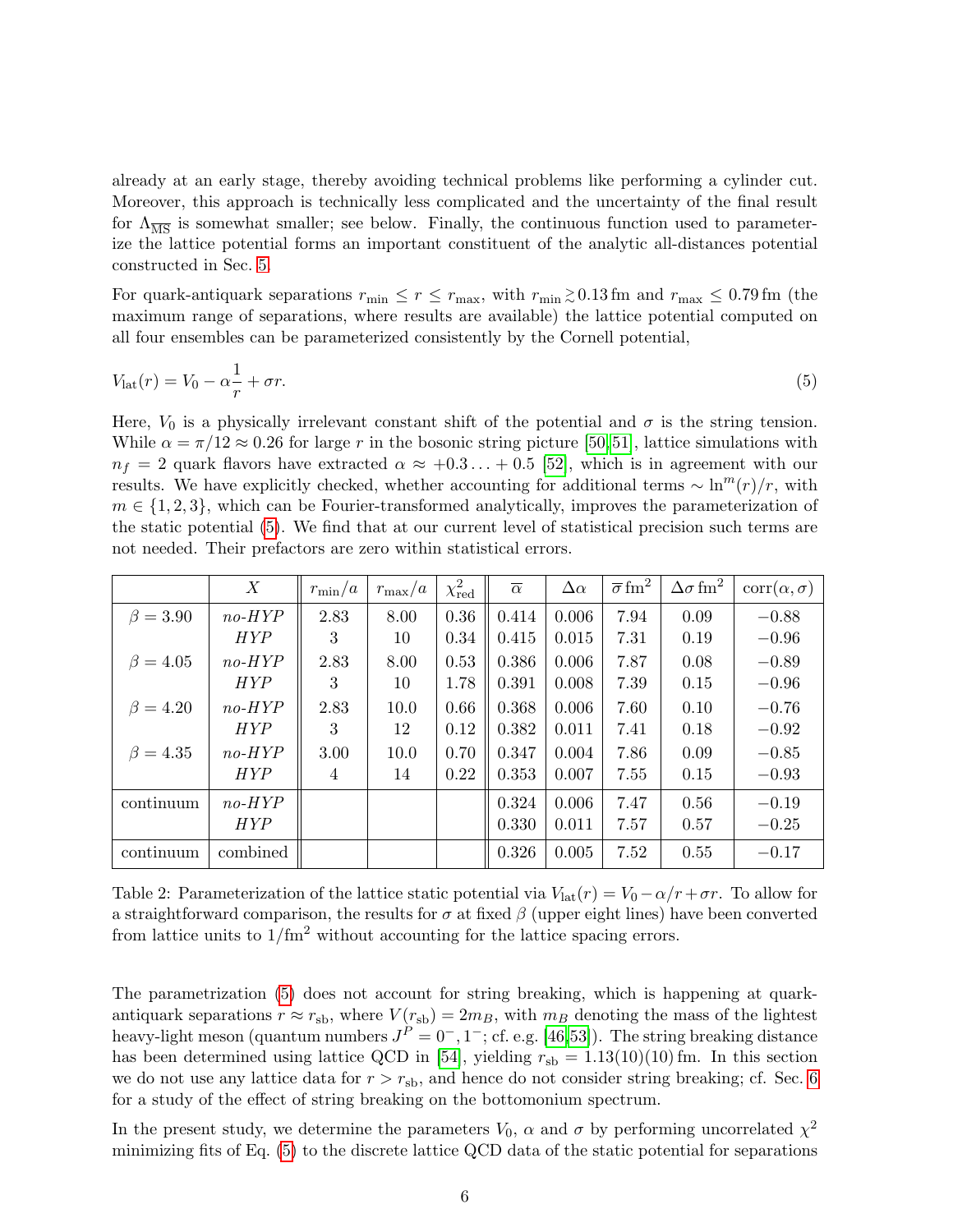$r_{\min} \leq r \leq r_{\max}$ ; cf. Table [2](#page-6-1) for the explicit values of  $r_{\min}$  and  $r_{\max}$ . The minimum distance  $r_{\min}$ is needed to exclude data points with sizable lattice discretization errors, and  $r_{\text{max}}$  is required to exclude unwanted artifacts of the spatial periodicity of the lattice. In detail we proceed as follows:

(i) For each of the four ensembles of  $\beta$  and both  $X \in \{no\text{-HYP}, \text{HYP}\}\$  computations, we determine the averages  $\overline{\alpha}^{\beta,X}$  and  $\overline{\hat{\sigma}}^{\beta,X}$ , where  $\hat{\sigma} = \sigma a^2$  is the string tension in units of the lattice spacing. The errors  $\Delta \alpha^{\beta,X}$  and  $\Delta \hat{\sigma}^{\beta,X}$  are computed via the jackknife method. Moreover, we determine the correlation  $\text{corr}(\alpha^{\beta,X}, \hat{\sigma}^{\beta,X})$ . For two generic quantities  $\alpha$  and  $\sigma$ , the latter is defined as

$$
corr(\alpha, \sigma) = \frac{\langle (\alpha - \overline{\alpha})(\sigma - \overline{\sigma}) \rangle}{\sqrt{\langle (\alpha - \overline{\alpha})^2 \rangle \langle (\sigma - \overline{\sigma})^2 \rangle}}.
$$
\n(6)

The results of these calculations are collected in Table [2.](#page-6-1) Note that results obtained for the same  $\beta$  but different  $X \in \{no\text{-}HYP, HYP\}$  may disagree within statistical errors, because of different discretization errors.

- (ii) For both no-HYP and HYP results we perform continuum extrapolations of  $\alpha$  and  $\sigma$  to linear order in  $a^2$ , which is the leading order of discretization errors in Wilson twisted mass lattice QCD at maximal twist (cf. Sec. [2.1\)](#page-4-3). Correlations of  $\alpha$  and  $\sigma$  are properly taken into account by using jackknife samples  $(\alpha, \sigma)$  from step (i). Moreover, we account for the lattice spacing errors listed in Table [1](#page-5-1) when converting a dimensionless  $\hat{\sigma}$  to a dimensionful  $\sigma$ . Since the lattice spacing errors constitute the dominant source of uncertainty for  $\sigma$ , they also reduce the correlation corr $(\alpha, \sigma)$  significantly; cf. the upper eight lines to the lower three lines of Table [2.](#page-6-1) Furthermore, notice that pion masses and spacetime volumes for different lattice spacings are similar, but not identical (cf. Table [1\)](#page-5-1). We do not consider this as problematic, since the dependence of the potential on the pion mass and the spacetime volume is negligible within statistical errors [\[1\]](#page-28-0). This is also supported by the small reduced  $\chi^2$  of the continuum extrapolations of both our no-HYP and HYP computations. These extrapolations are shown in Figure [1,](#page-8-0) and the corresponding results for  $\overline{\alpha}^X$ ,  $\Delta \alpha^X$ ,  $\overline{\sigma}^X$ ,  $\Delta \sigma^X$  and corr $(\alpha^X, \sigma^X)$  are collected in the 9th and 10th line of Table [2.](#page-6-1) As expected, the continuum extrapolated no-HYP and HYP results for both  $\alpha$  and  $\sigma$  are in agreement within statistical errors.
- (iii) We combine the continuum extrapolated no- $HYP$  and  $HYP$  results from step (ii) by performing constant fits. Correlations between  $\alpha$  and  $\sigma$  are properly taken into account by using jackknife samples  $(\alpha, \sigma)$  from step (ii). The fits are shown in Figure [2,](#page-9-0) and the results for  $\overline{\alpha}$ ,  $\Delta \alpha$ ,  $\overline{\sigma}$ ,  $\Delta \sigma$  and corr $(\alpha, \sigma)$  are collected in Table [2.](#page-6-1) Figure [2](#page-9-0) shows that the no-HYP results constrain  $\alpha$  more precisely than the HYP results. Still, the HYP results reduce the final uncertainty of  $\alpha$  by around 15%. The uncertainties of both the no-HYP and  $HYP$  results for  $\sigma$  are dominated by the lattice spacing error. Consequently, the combination of both results reduces the final uncertainty of  $\sigma$  only marginally; cf. also Figure [2.](#page-9-0) In any case, we consider it as reassuring to have two independently computed datasets based on different values of  $\beta$ , yielding perfectly compatible results.

The continuum extrapolation of the analytic parameterization [\(5\)](#page-6-0) of the lattice static potential combining both no-HYP and HYP computations (cf. last line of Table [2\)](#page-6-1) is shown in Figure [3.](#page-9-1)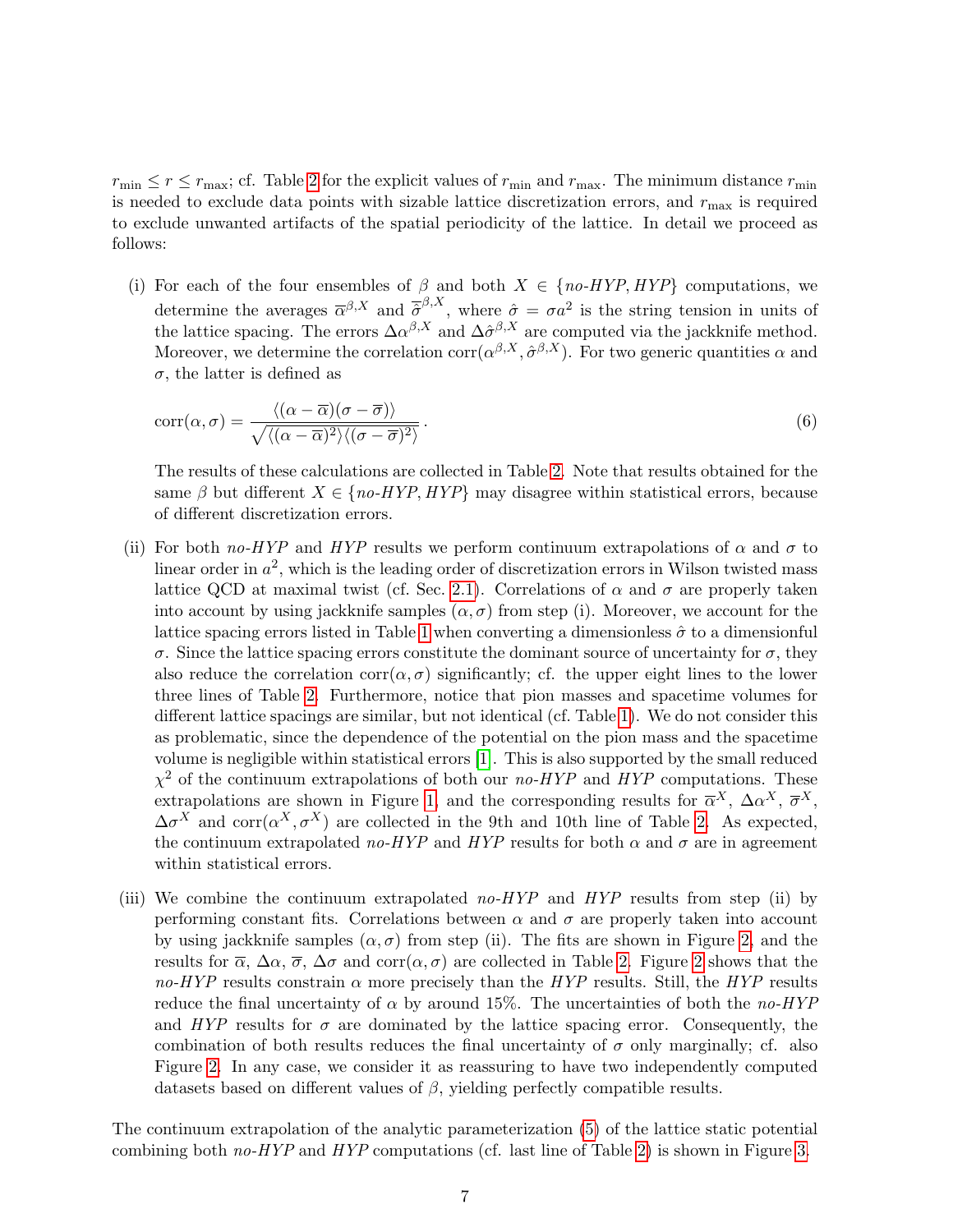<span id="page-8-0"></span>

Figure 1: Continuum extrapolation of the parameters  $\alpha$  and  $\sigma$  in the analytic parameteriza-tion [\(5\)](#page-6-0) of the lattice static potential for both  $no-HYP$  and  $HYP$  computations.

To cross-check our results with previous ETMC analyses, we determine the continuum extrapolated  $r_0$  from our results for  $\alpha$  and  $\sigma$  via

$$
r_0 = \left(\frac{1.65 - \alpha}{\sigma}\right)^{1/2},\tag{7}
$$

yielding  $r_0 = 0.420(15)$ . This value is in perfect agreement with  $r_0 = 0.420(14)$  (extrapolated to the continuum and the chiral limit) from [\[38\]](#page-30-3).

We note that there is an anti-correlation between  $\alpha$  and  $\sigma$ , cf. corr $(\alpha, \sigma) = -0.17$  for our final continuum result. This can be explained by the fact that both increasing  $\alpha$  and  $\sigma$  results in a larger slope of  $V_{\text{lat}}(r)$ , implying that these two parameters have a similar effect on the shape of  $V_{\text{lat}}(r)$ . Hence, for precise statistical analyses based on the static potential, e.g. the determination of  $\Lambda_{\overline{\text{MS}}}$  or the computation of the bottomonium spectrum, as done in Sec. [4](#page-15-0) and Sec. [6,](#page-22-0) this anti-correlation should be taken into account. In Sec. [5](#page-19-0) we discuss in detailed how to include this anti-correlation in the computation of any observable, which makes use of the analytic parameterization [\(5\)](#page-6-0) of the static quark-antiquark potential.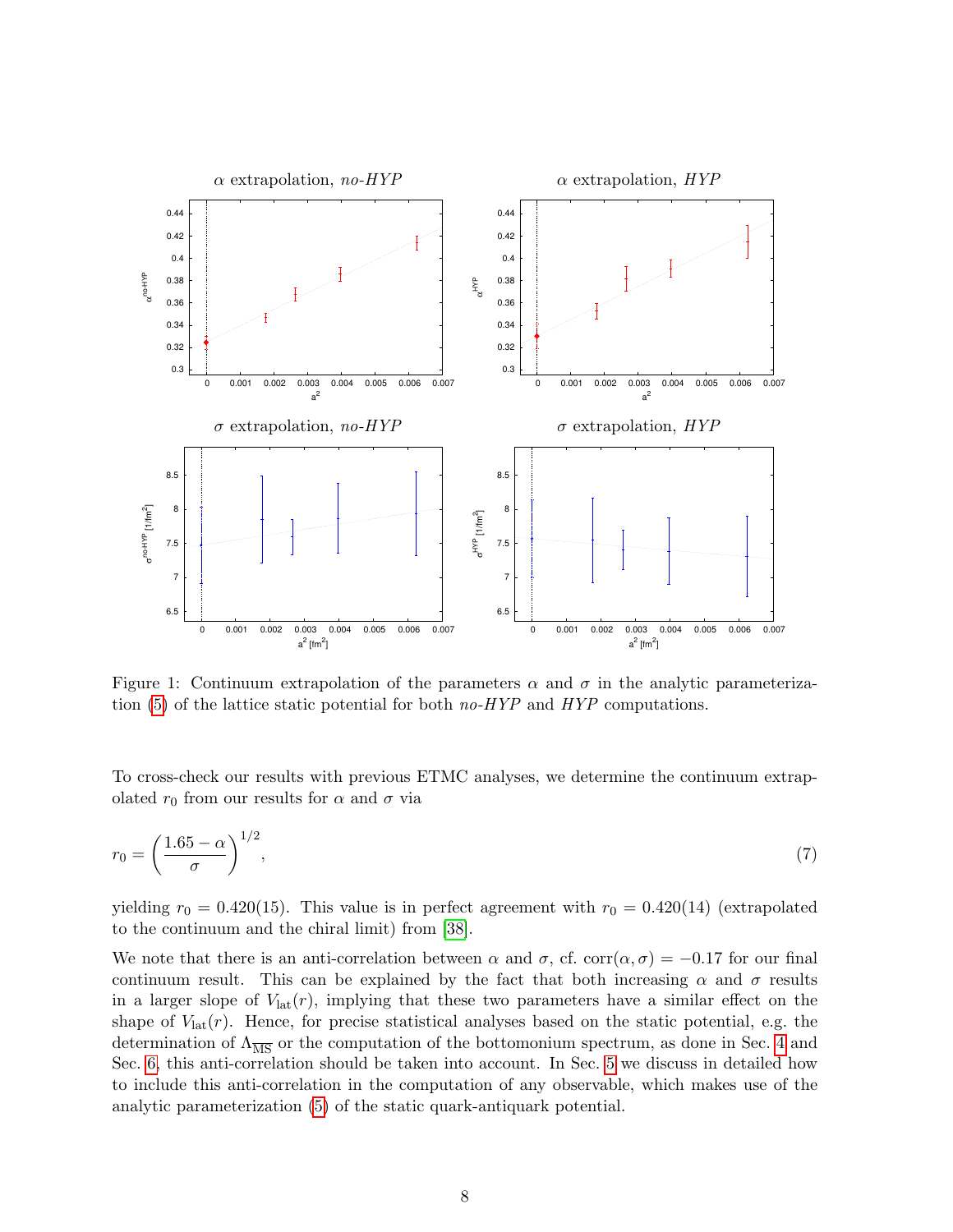<span id="page-9-0"></span>

Figure 2: Combination of continuum extrapolated no-HYP and HYP results. This determines our final values of the parameters  $\alpha$  and  $\sigma$  provided in the last line of Table [2.](#page-6-1) The dark green lines correspond to our final values for  $\bar{\alpha}$  and  $\bar{\sigma}$ , and the green bands depict our final errors  $\Delta \alpha$ and  $\Delta \sigma$ , respectively.

<span id="page-9-1"></span>

Figure 3: Analytic parameterization [\(5\)](#page-6-0) of the lattice potential. The red curve corresponds to  $V_0 = 0, \ \alpha = \overline{\alpha} = 0.325$  and  $\sigma = \overline{\sigma} = 7.51/\text{fm}^2$  (cf. last line of Table [2\)](#page-6-1), while the gray error band has been generated from the jackknife samples of step (iii).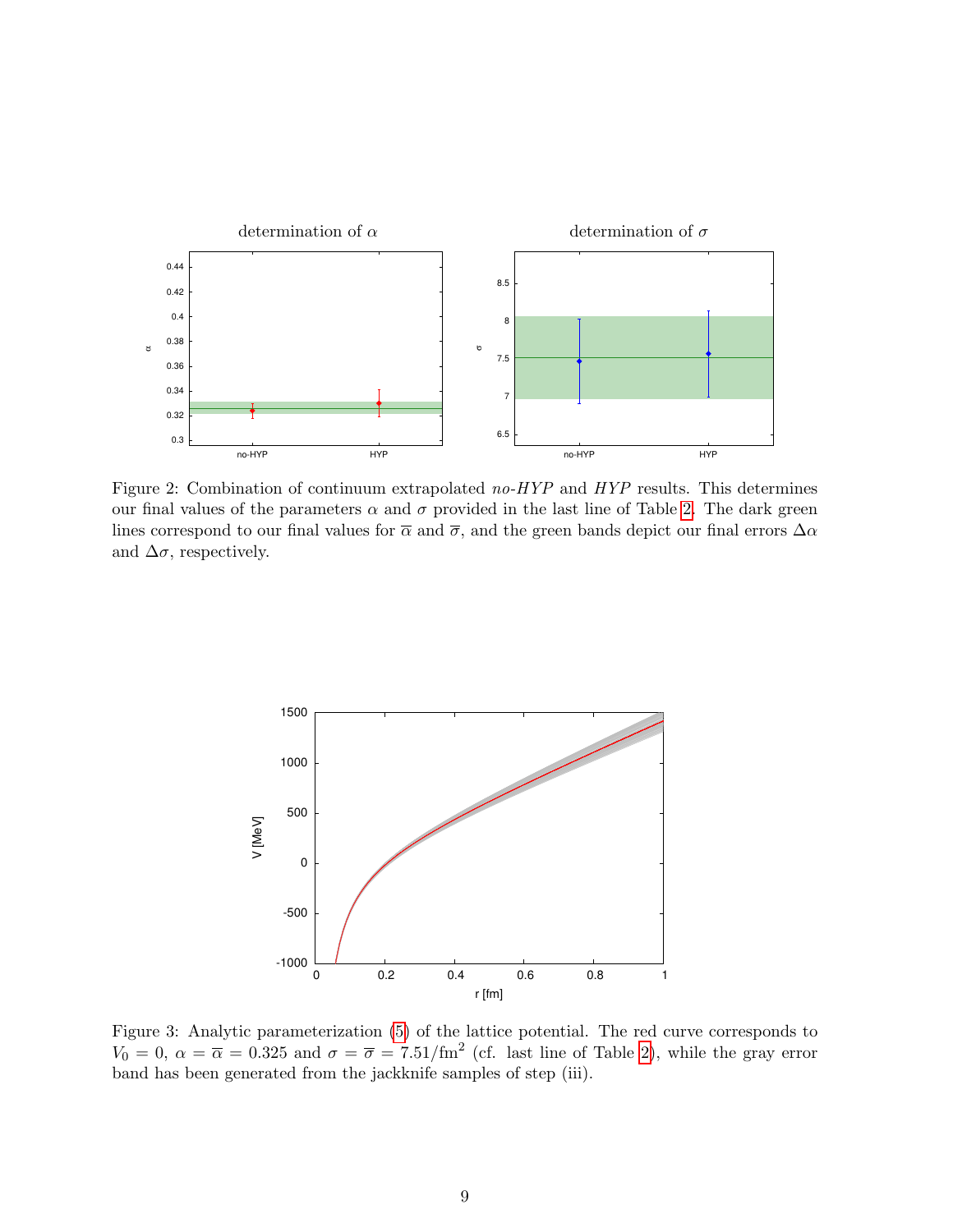## <span id="page-10-0"></span>3 The perturbative static potential

#### <span id="page-10-1"></span>3.1 The perturbative static potential in momentum space

<span id="page-10-2"></span>In perturbation theory the static quark-antiquark potential  $V$  is conventionally determined in momentum space. For gauge group  $SU(3)$ , it can be expressed as

$$
\tilde{V}_{\text{pert}}(p) = -\frac{4}{3} \frac{4\pi}{p^2} \alpha_V \left( \alpha_s(\mu), \ln(\mu^2/p^2) \right),\tag{8}
$$

with  $p = |\vec{p}| > \Lambda_{\text{QCD}}$ . The latter condition implies an explicit restriction to the perturbative momentum regime of QCD. The dimensionless quantity  $\alpha_V$  is a function of both the strong coupling  $\alpha_s(\mu)$  evaluated at the renormalization scale  $\mu$  (cf. also Sec. [3.3](#page-13-0) below) and  $\ln(\mu^2/p^2)$ . It is explicitly known up to  $\mathcal{O}(\alpha_s^4)$ .

The static potential is a renormalization group invariant, implying invariance of V under a change of  $\mu$ . In perturbation theory this means that when evaluating a result known up to  $\mathcal{O}(\alpha^{\vec{k}})$  for two different choices of  $\mu$ , the differences among these results are relegated to  $\mathcal{O}(\alpha^{\vec{k}+1})$ , such that for small enough  $\alpha_s$  and large enough k the specific choice of  $\mu$  eventually becomes irrelevant.

Note, that if  $\mu$  is chosen as  $\mu = cp$ , where c denotes a proportionality constant, the logarithm in the argument of  $\alpha_V$  becomes independent of p. For  $c = 1$  we have  $\ln(\mu^2/p^2)|_{\mu = cp} = 0$ , such that Eq. [\(8\)](#page-10-2) can be written in a particularly compact form and  $\alpha_V$  becomes a function of  $\alpha_s(p)$ only. Adopting the latter choice, the known terms of the static potential can be represented as

<span id="page-10-3"></span>
$$
\tilde{V}_{\text{pert}}(p) = -\frac{4}{3} \frac{4\pi \alpha_s(p)}{p^2} \left[ 1 + \frac{\alpha_s(p)}{4\pi} a_1 + \left(\frac{\alpha_s(p)}{4\pi}\right)^2 a_2 + \left(\frac{\alpha_s(p)}{4\pi}\right)^3 \left(a_{3\ln} \ln \alpha_s(p) + a_3\right) \right].\tag{9}
$$

In the remainder of this article we will refer to Eq. [\(9\)](#page-10-3), utilizing the identification  $\mu = p$ , as the static potential in momentum space. A truncation of Eq. [\(9\)](#page-10-3) accounting for terms up to  $\mathcal{O}(\alpha_s^{1+n})$ is subsequently referred to as  $(next-to-)$ <sup>n</sup>leading-order or  $N<sup>n</sup>LO$ , respectively. The coefficients  $a_1$  [\[55,](#page-31-8) [56\]](#page-31-9)  $a_2$  [\[57](#page-31-10)[–59\]](#page-31-11) and  $a_{3ln}$  [\[60,](#page-31-12) [61\]](#page-31-13) are known analytically, while some contributions to  $a_3$ are only known numerically [\[62–](#page-31-14)[66\]](#page-32-0). For gauge group SU(3),  $n_f = 2$  dynamical massless quark flavors and in the  $\overline{\text{MS}}$  scheme [\[67,](#page-32-1) [68\]](#page-32-2), they read

$$
a_1 = \frac{73}{9}, \quad a_2 = \frac{25139}{162} + 9\pi^2 \left(4 - \frac{\pi^2}{4}\right) + \frac{94}{3}\zeta(3), \quad a_{3\ln} = 144\pi^2, \quad a_3 = 8783.16(38). \tag{10}
$$

<span id="page-10-5"></span>The running of  $\alpha_s(\mu)$  with  $\mu$  is governed by the QCD  $\beta$ -function,

$$
\beta(\alpha_s(\mu)) = \frac{\mu}{\alpha_s(\mu)} \frac{d\alpha_s(\mu)}{d\mu} \,. \tag{11}
$$

Its perturbative expansion in  $\alpha_s$  is presently known with the following accuracy,

<span id="page-10-4"></span>
$$
\beta(\alpha_s) = -2\beta_0 \sum_{i=0}^4 \left(\frac{\alpha_s}{4\pi}\right)^{1+i} b_i , \qquad (12)
$$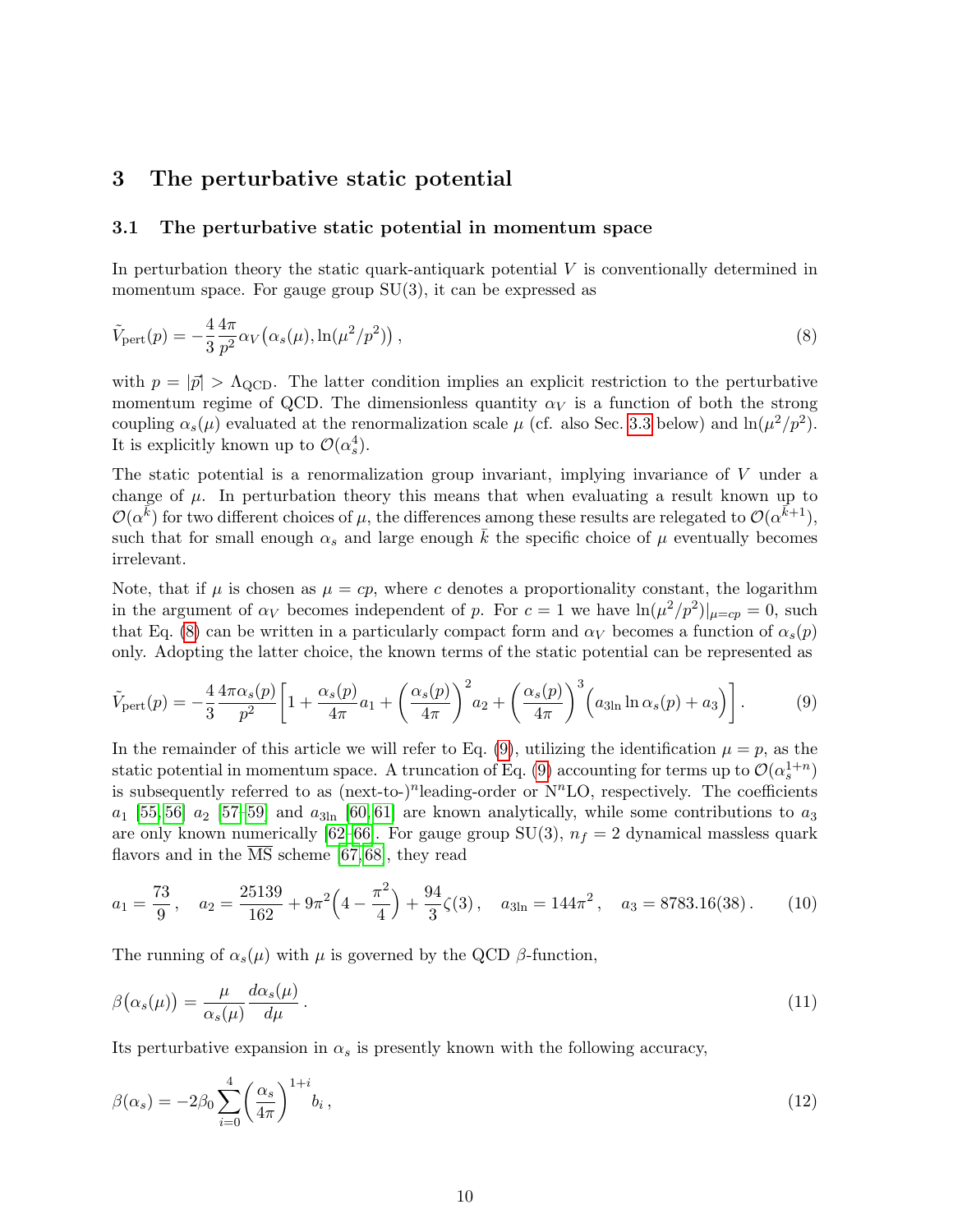where  $b_i = \frac{\beta_i}{\beta_0}$ . For SU(3) with  $n_f = 2$  and in the  $\overline{\text{MS}}$  scheme, the coefficients in Eq. [\(12\)](#page-10-4) are given by  $[35, 69]^2$  $[35, 69]^2$  $[35, 69]^2$  $[35, 69]^2$ 

$$
\beta_0 = \frac{29}{3}, \quad b_1 = \frac{230}{29}, \quad b_2 = \frac{48241}{522}, \quad b_3 = \frac{18799309}{14094} + \frac{275524}{783}\zeta(3), \n b_4 = \frac{2522305027}{112752} + \frac{109354687}{4698}\zeta(3) - \frac{68881}{1620}\pi^4 - \frac{16675240}{783}\zeta(5). \tag{13}
$$

Equations [\(11\)](#page-10-5) and [\(12\)](#page-10-4) imply that  $\alpha_s(p)$  can be expressed in terms of  $\alpha_s(\mu)$  and  $\beta_0 \ln(\mu^2/p^2)$ . Formally expanding  $\alpha_s(p)$  in powers of  $\alpha_s(\mu)$  and solving these equations order by order in  $\alpha_s(\mu)$ one obtains

$$
\alpha_s(p) = \alpha_s(\mu) \left\{ 1 + \frac{\alpha_s(\mu)}{4\pi} \beta_0 \ln(\mu^2/p^2) \left[ 1 + \frac{\alpha_s(\mu)}{4\pi} \left( \beta_0 \ln(\mu^2/p^2) + b_1 \right) \right] + \left( \frac{\alpha_s(\mu)}{4\pi} \right)^2 \left( \left[ \beta_0 \ln(\mu^2/p^2) \right]^2 + \frac{5}{2} b_1 \beta_0 \ln(\mu^2/p^2) + b_2 \right) \right] \right\} + \mathcal{O}(\alpha_s^5). \tag{14}
$$

With the help of this identity the couplings in Eq. [\(9\)](#page-10-3) can be promoted to any other renormal-ization scale. Upon insertion into Eq. [\(9\)](#page-10-3), we recover the structure of Eq. [\(8\)](#page-10-2), with  $\alpha_V$  known explicitly up to  $\mathcal{O}(\alpha_s^4)$ .

## <span id="page-11-0"></span>3.2 The perturbative static potential in position space

<span id="page-11-2"></span>When choosing  $\mu$  as independent of p, Eq. [\(8\)](#page-10-2) can be straightforwardly transformed to position space by means of a standard Fourier transform in three dimensions,

$$
V_{\text{pert}}(r) = \int \frac{\mathrm{d}^3 p}{(2\pi)^3} \,\mathrm{e}^{i\vec{p}\cdot\vec{r}} \,\tilde{V}_{\text{pert}}(p) \,. \tag{15}
$$

However, note that the Fourier integral [\(15\)](#page-11-2) naturally includes momenta  $p \lesssim \Lambda_{\text{QCD}}$  for which perturbation theory is no longer trustworthy, potentially inducing uncontrolled contributions.

Contributions of this kind are already present in the perturbative potential  $\tilde{V}_{\text{pert}}(p)$ . In standard perturbation theory loop diagrams come along with integrations  $\int \frac{d^4q}{(2\pi)^2}$  $\frac{d^2q}{(2\pi)^4}$  of the loop fourmomentum  $q$  over the full momentum regime, i.e., also receive contributions from outside the perturbative momentum regime. The leading uncontrolled contribution to  $\tilde{V}_{\text{pert}}(p)$  is quadratic in  $\Lambda_{\rm QCD}$  and scales as  $\sim -\frac{4\pi\alpha_s}{p^2}(\frac{\Lambda_{\rm QCD}}{p})$  $(\frac{p_{\text{CD}}}{p})^2$  [\[30\]](#page-30-10), translating to a term  $\sim -\frac{\alpha_s}{r} (r \Lambda_{\text{QCD}})^2$  in  $V_{\text{pert}}(r)$ . Obviously, the condition for momentum transfers  $p$  to be described reliably in perturbation theory,  $\frac{\Lambda_{\text{QCD}}}{p} \ll 1$ , corresponds to the restriction  $r\Lambda_{\text{QCD}} \ll 1$  in position space.

Contrarily, the leading uncontrolled contribution arising from the Fourier integral [\(15\)](#page-11-2) is just linear in  $\Lambda_{\text{QCD}}$  and scales as  $\sim -\frac{\alpha_s}{r}(r\Lambda_{\text{QCD}})$  [\[30\]](#page-30-10), which implies that the Fourier transform to position space in fact enhances the pathological terms, and renders the perturbative expansion of  $V_{\text{pert}}(r)$  worse behaved than that of  $\tilde{V}_{\text{pert}}(p)$  [\[27,](#page-29-3) [30](#page-30-10)[–34\]](#page-30-0).

However, the latter problem can be cured by manifestly restricting the Fourier integral to the perturbative momentum regime  $p \geq \mu_f > \Lambda_{\rm QCD}$ , where  $\mu_f$  denotes a momentum cutoff still in

<span id="page-11-1"></span><sup>&</sup>lt;sup>2</sup>Note that our conventions slightly differ from those of [\[35\]](#page-30-1). In particular,  $\beta_i|_{[35]} = \beta_i/4^{i+1}$ .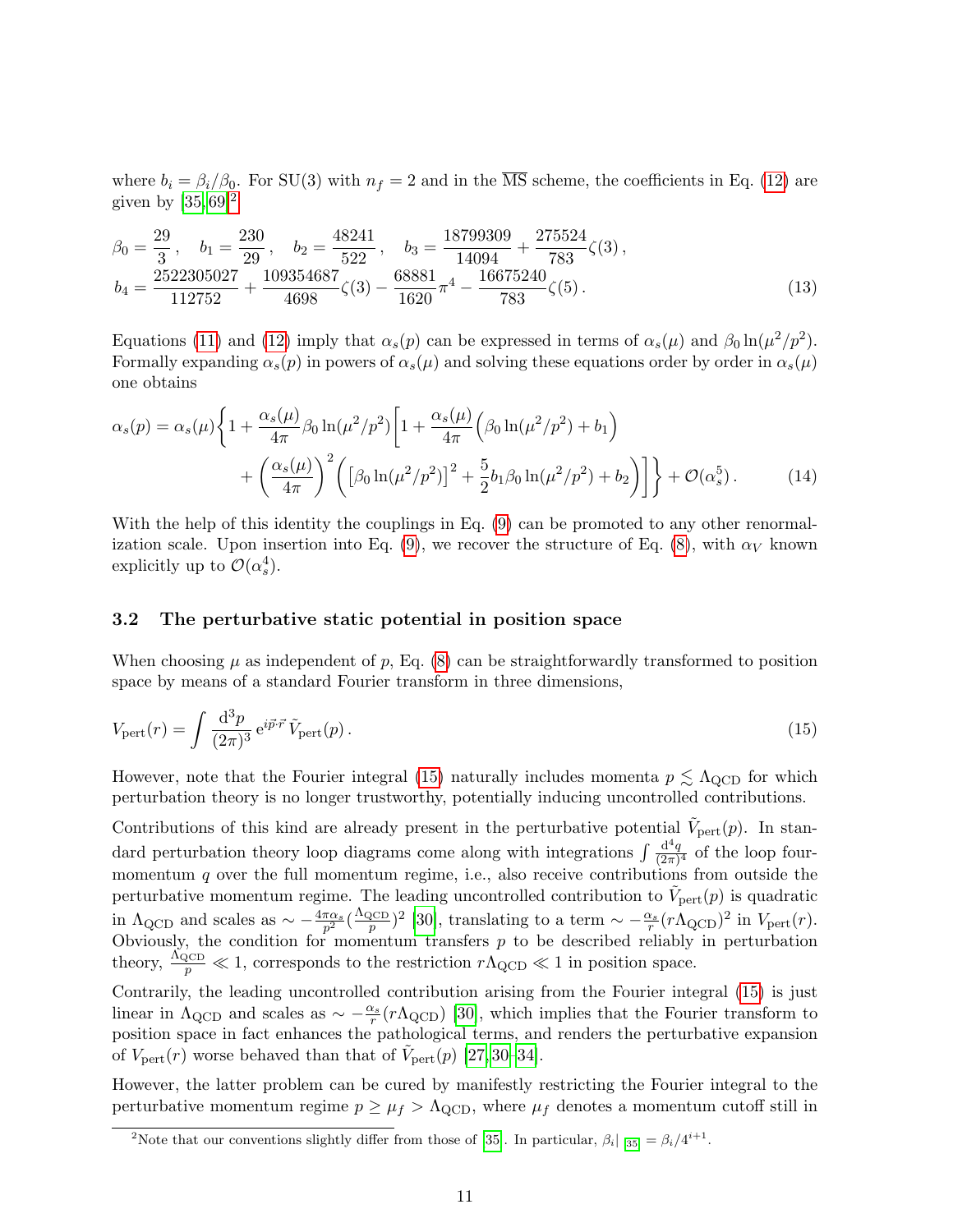<span id="page-12-0"></span>the perturbative regime; cf. [\[30,](#page-30-10) [70,](#page-32-4) [71\]](#page-32-5). The position space potential as defined by a restricted Fourier transform,

$$
V_{\text{pert}}(r,\mu_f) = \int_{p \ge \mu_f} \frac{\mathrm{d}^3 p}{(2\pi)^3} e^{i\vec{p}\cdot\vec{r}} \tilde{V}_{\text{pert}}(p) = V_{\text{pert}}(r) - \underbrace{\int_{p < \mu_f} \frac{\mathrm{d}^3 p}{(2\pi)^3} e^{i\vec{p}\cdot\vec{r}} \tilde{V}_{\text{pert}}(p)}_{=: \delta V_{\text{pert}}(r,\mu_f)},\tag{16}
$$

does not suffer from enhanced pathological terms in comparison to  $V(p)$ . In this article, we will adopt this definition of the perturbative potential in position space. Equation [\(16\)](#page-12-0) can be evaluated analytically [\[71\]](#page-32-5).

To allow for a compact representation of the explicit expressions for  $V_{\text{pert}}(r)$  and  $\delta V_{\text{pert}}(r,\mu_f)$ , it is convenient to introduce the following polynomials of degree  $k$  [\[72\]](#page-32-6),

$$
P_k(L) = \sum_{m=0}^{k} \rho_{km} L^m,
$$
\n(17)

with dimensionless expansion coefficients  $\rho_{km}$ . For  $1 \leq k \leq 3$  we have  $\rho_{k0} = a_k$ ,

$$
\rho_{21} = (2a_1 + b_1)\beta_0, \quad \rho_{31} = (3a_2 + 2a_1b_1 + b_2)\beta_0, \quad \rho_{32} = (3a_1 + \frac{5}{2}b_1)\beta_0^2,
$$
\n(18)

and  $\rho_{kk} = \beta_0^k$ . Moreover, we use the shorthand notation  $P_k^{(n)}$  $p_k^{(n)}(L) = \frac{\partial^n}{\partial L^n} P_k(L).$ 

Setting the renormalization scale to  $\mu = 1/r$ , we obtain

$$
V_{\text{pert}}(r) = -\frac{4}{3} \alpha_s (1/r) \frac{1}{r} \left\{ 1 + \frac{\alpha_s (1/r)}{4\pi} \left( 1 + 2\gamma_E \beta_0 \right) \right.+ \left. \left( \frac{\alpha_s (1/r)}{4\pi} \right)^2 \left[ a_2 + 2\gamma_E \rho_{21} + \left( 4\gamma_E^2 + \frac{\pi^2}{3} \right) \beta_0^2 \right] \right.+ \left. \left( \frac{\alpha_s (1/r)}{4\pi} \right)^3 \left[ a_{3\ln} \ln \alpha_s + a_3 + 2\gamma_E \rho_{31} + \left( 4\gamma_E^2 + \frac{\pi^2}{3} \right) \rho_{32} \right.+ \left. \left( \left( 4\gamma_E^2 + \pi^2 \right) \gamma_E + 8\zeta(3) \right) 2\beta_0^3 \right] \right\}, \quad (19)
$$

and

$$
\delta V_{\text{pert}}(r,\mu_f) = -\frac{4}{3} \alpha_s (1/r) \frac{2\mu_f}{\pi} \left\{ 1 + \frac{\alpha_s (1/r)}{4\pi} \left( P_1 \left( \ln \frac{1}{r^2 \mu_f^2} \right) + 2\beta_0 \right) \right.\left. + \left( \frac{\alpha_s (1/r)}{4\pi} \right)^2 \left[ P_2 \left( \ln \frac{1}{r^2 \mu_f^2} \right) + 2P'_2 \left( \ln \frac{1}{r^2 \mu_f^2} \right) + 8\beta_0^2 \right] \right.\left. + \left( \frac{\alpha_s (1/r)}{4\pi} \right)^3 \left[ a_{3\ln} \ln \alpha_s + a_{3\ln} \left( \frac{1}{2} - \gamma_E - \frac{r\mu_f}{\pi} \right) + 48\beta_0^3 \right. \right.\left. + \frac{a_{3\ln}}{2} \ln \left( \frac{1}{r^2 \mu_f^2} \right) + P_3 \left( \ln \frac{1}{r^2 \mu_f^2} \right) \right.\left. + 2P'_3 \left( \ln \frac{1}{r^2 \mu_f^2} \right) + 4P''_3 \left( \ln \frac{1}{r^2 \mu_f^2} \right) \right\}.
$$
 (20)

<span id="page-12-1"></span>In the latter expression we limited ourselves to the leading term in an expansion in powers of  $r\mu_f$  [\[30\]](#page-30-10). This is completely sufficient as the terms explicitly accounted for in Eq. [\(20\)](#page-12-1) are exactly those canceling the pathological contribution  $\sim -\frac{\alpha_s}{r}(r\Lambda_{\rm QCD})$  induced by the Fourier integral [\(15\)](#page-11-2) in Eq. [\(16\)](#page-12-0). Uncontrolled higher-order terms cannot be fully eliminated along these lines anyway.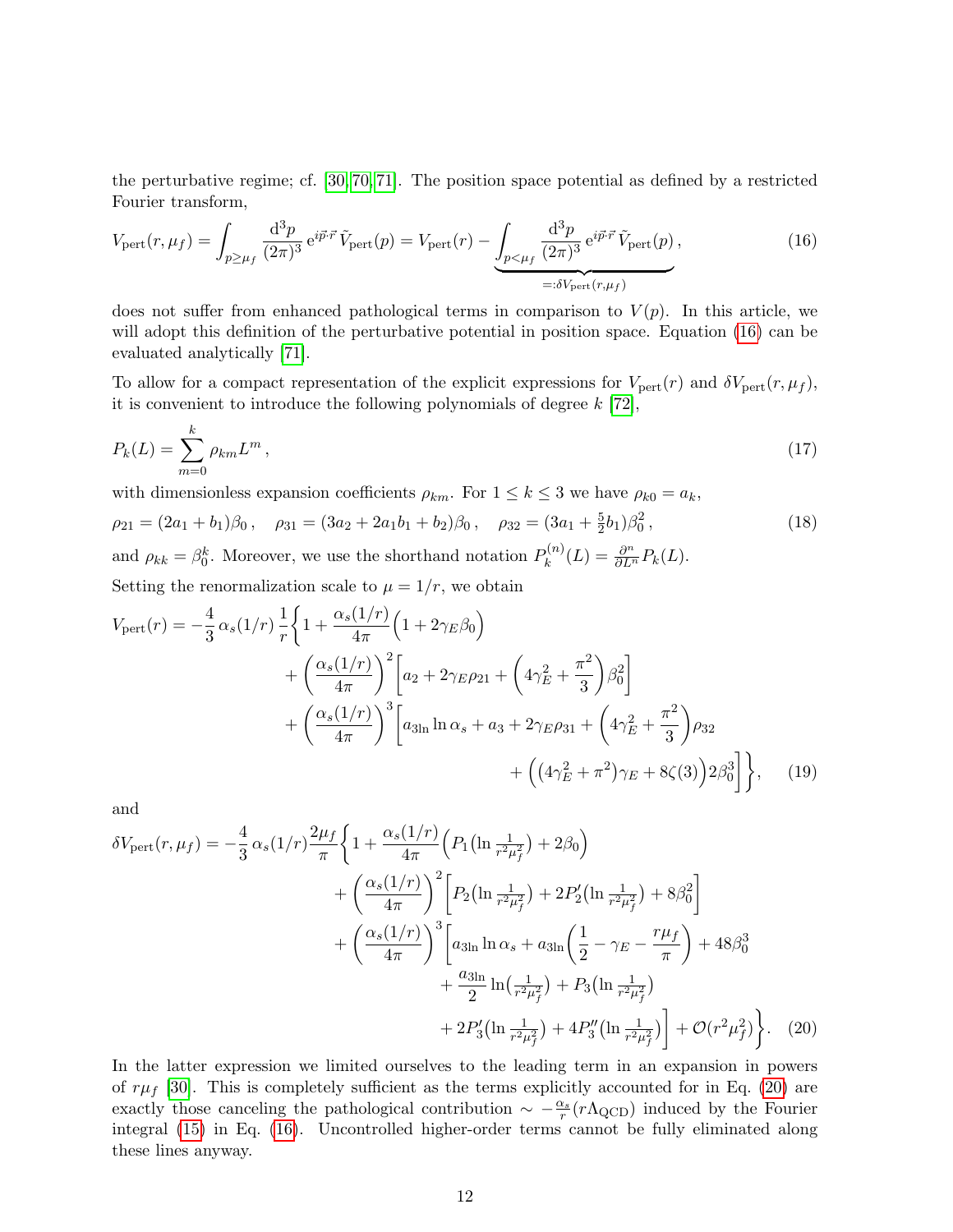## <span id="page-13-0"></span>3.3 The perturbative coupling  $\alpha_s(\mu)$  and its relation to  $\Lambda_{\overline{\text{MS}}}$

Up to now, we did not specify how the strong coupling  $\alpha_s(\mu)$  is promoted to an explicit numerical value. This identification involves the definition of a reference scale, which – in the  $\overline{\text{MS}}$  scheme – is denoted by  $\Lambda_{\overline{\text{MS}}}$ . More specifically, the scale  $\Lambda_{\overline{\text{MS}}}$  is introduced in terms of specific initial conditions in the integration of Eq.  $(11)$  [\[73\]](#page-32-7) (cf. also [\[2\]](#page-28-1)),

<span id="page-13-1"></span>
$$
\frac{\mu}{\Lambda_{\overline{\rm MS}}} = \left(\frac{\beta_0 \alpha_s(\mu)}{4\pi}\right)^{\frac{b_1}{2\beta_0}} \exp\left\{\frac{2\pi}{\beta_0 \alpha_s(\mu)} + \frac{1}{\beta_0} \int_0^{\alpha_s(\mu)} \frac{d\alpha_s}{\alpha_s} \left(\frac{\beta_0}{\beta(\alpha_s)} + \frac{2\pi}{\alpha_s} - \frac{b_1}{2}\right) \right\}.
$$
 (21)

This scale cannot be determined within perturbation theory, but has to be provided as an external input parameter. In this study, we aim at determining  $\Lambda_{\overline{\rm MS}}^{(n_f=2)}$ , i.e.,  $\Lambda_{\overline{\rm MS}}$  for  $n_f = 2$ dynamical massless quark flavors, from lattice simulations of the static potential.

Equation [\(21\)](#page-13-1) constitutes an implicit equation for  $\alpha_s(\mu)$  as a function of  $\mu/\Lambda_{\overline{MS}}$ . Aiming at the best achievable precision, Eq. [\(21\)](#page-13-1) can be inverted numerically for  $\alpha_s(\mu)$ , resorting to two different options, namely by  $[2]^3$  $[2]^3$  $[2]^3$ 

- (I) either plugging the perturbative  $\beta$ -function [\(12\)](#page-10-4) at the best known accuracy into Eq. [\(21\)](#page-13-1) and performing the integration over  $\alpha_s$  numerically,
- (II) or adopting a Taylor expansion of the integrand in Eq. [\(21\)](#page-13-1) and performing the integral analytically. To this end only those terms whose coefficients are known explicitly are kept, i.e.,

<span id="page-13-3"></span>
$$
\int_0^{\alpha_s(\mu)} \frac{d\alpha_s}{\alpha_s} \left( \frac{\beta_0}{\beta(\alpha_s)} + \frac{2\pi}{\alpha_s} - \frac{b_1}{2} \right) = \frac{b_2 - b_1^2}{2} \frac{\alpha_s(\mu)}{4\pi} + \frac{b_3 - 2b_1b_2 + b_1^3}{4} \left( \frac{\alpha_s(\mu)}{4\pi} \right)^2 + \frac{b_4 - b_2^2 - 2b_1b_3 + 3b_1^2b_2 - b_1^4}{6} \left( \frac{\alpha_s(\mu)}{4\pi} \right)^3 + \mathcal{O}(\alpha_s^4). \tag{22}
$$

These two choices may also serve as a consistency criterion as in the manifestly perturbative regime both options should, of course, yield compatible results.

Besides, Eq. [\(21\)](#page-13-1) can be solved approximately for  $\alpha_s(\mu)$  [\[73\]](#page-32-7) by first adopting the expansion [\(22\)](#page-13-3), then employing a power-series ansatz for  $\alpha_s(\mu)$  in powers of  $1/\ell$ , with  $\ell = \ln(\mu^2/\Lambda_{\overline{\text{MS}}}^2)$ , and finally iteratively determining the expansion coefficients. This results in

$$
\alpha_{s}(\mu) = \frac{4\pi}{\beta_{0}l} \left\{ 1 - \frac{b_{1}}{\beta_{0}\ell} \ln \ell + \left(\frac{b_{1}}{\beta_{0}\ell}\right)^{2} \left( \ln^{2} \ell - \ln \ell - 1 + \frac{b_{2}}{b_{1}^{2}} \right) \right\}
$$

$$
- \left(\frac{b_{1}}{\beta_{0}\ell}\right)^{3} \left[ \ln^{3} \ell - \frac{5}{2} \ln^{2} \ell - \left( 2 - 3\frac{b_{2}}{b_{1}^{2}} \right) \ln \ell + \frac{1}{2} \left( 1 - \frac{b_{3}}{b_{1}^{3}} \right) \right]
$$

$$
+ \left(\frac{b_{1}}{\beta_{0}\ell}\right)^{4} \left[ \ln^{4} \ell - \frac{13}{3} \ln^{3} \ell - \left(\frac{3}{2} - 6\frac{b_{2}}{b_{1}^{2}}\right) \ln^{2} \ell + \left( 4 - 3\frac{b_{2}}{b_{1}^{2}} - 2\frac{b_{3}}{b_{1}^{3}} \right) \ln \ell + \frac{7}{6} - \frac{b_{2}}{b_{1}^{2}} \left( 3 - \frac{5}{3} \frac{b_{2}}{b_{1}^{2}} \right) - \frac{1}{6} \frac{b_{3}}{b_{1}^{3}} + \frac{1}{3} \frac{b_{4}}{b_{1}^{4}} \right\} + \mathcal{O}\left(\frac{1}{\ell^{5}}\right) \right\}.
$$
(23)

<span id="page-13-4"></span><span id="page-13-2"></span><sup>&</sup>lt;sup>3</sup>Note that the expansion coefficient  $b_4$  [\[35\]](#page-30-1) was not yet known in our previous studies [\[1,](#page-28-0)2].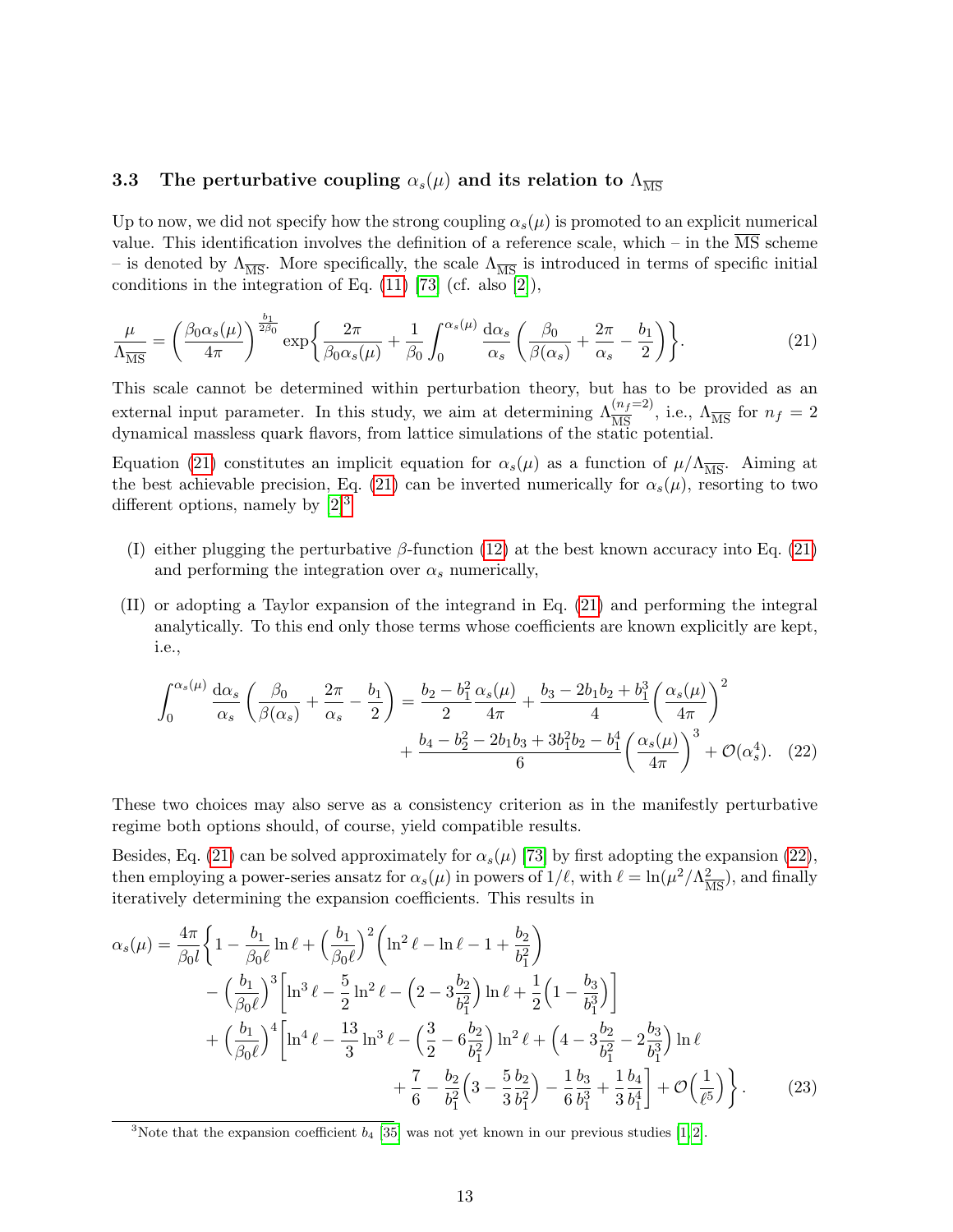Terms beyond  $\mathcal{O}(1/\ell^5)$  also include higher, to date unknown coefficients  $b_{i\geq 5}$  of the QCD  $\beta$ function.

Even though the options (I) and (II) allow for reliable results for  $\alpha_s(\mu)$  in a wider range of  $\mu$ , Eq. [\(23\)](#page-13-4) is specifically useful when aiming at an analytic expression of the static potential in the limit of  $\mu \gg \Lambda_{\overline{\text{MS}}}$ . Hence, in our determination of the value of  $\Lambda_{\overline{\text{MS}}}$  by matching the perturbative static potential to lattice results we will exclusively resort to the options (I) and (II). Contrarily, for the analytic expression of the position space potential we will adopt Eq. [\(23\)](#page-13-4).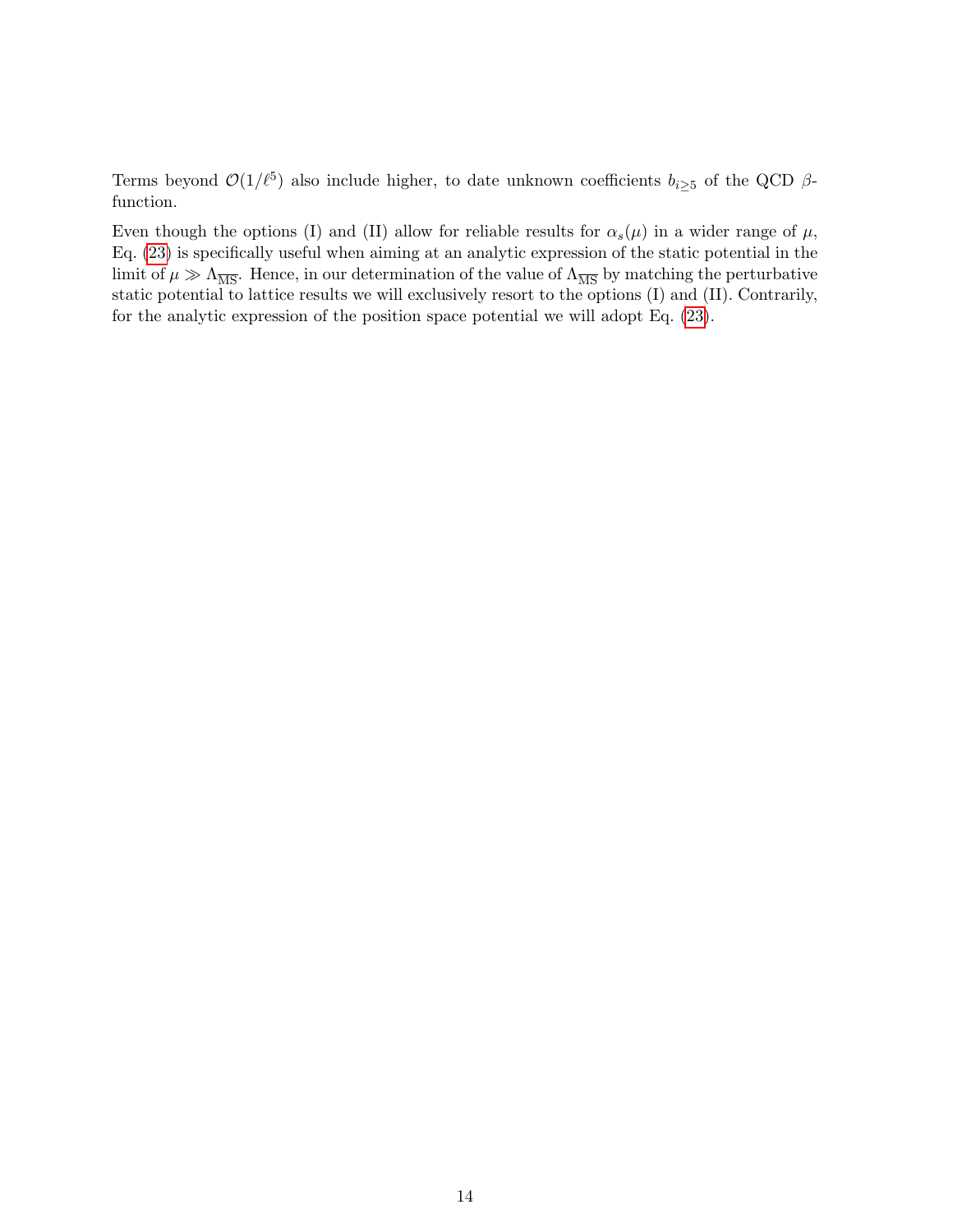## <span id="page-15-0"></span>4 Determination of  $\Lambda_{\overline{\text{MS}}}$  for  $n_f = 2$  massless quark flavors

In this section we determine  $\Lambda_{\overline{\rm MS}}$  by matching the perturbative static potential  $\tilde{V}_{\rm pert}$  in momentum space, Eq. [\(9\)](#page-10-3), to the Fourier transform of our analytic parameterization [\(5\)](#page-6-0) of the lattice static potential  $V_{\text{lat}}$ . Recall that the lattice static potential in momentum space allows for reliable insights below a certain momentum, while the perturbative results is applicable above a certain momentum. In turn, the matching procedure has to be done in the momentum regime where the validity of both results overlaps.

#### <span id="page-15-2"></span>4.1 Matching perturbative and lattice QCD results for the static potential

The analytic parameterization of the lattice potential  $V_{\text{lat}}(r)$  in Eq. [\(5\)](#page-6-0) can be straightforwardly transformed to momentum space,

<span id="page-15-1"></span>
$$
\tilde{V}_{\text{lat}}(p) = \int d^3 r \, e^{-i \vec{p} \cdot \vec{r}} \, V_{\text{lat}}(r) = -\sigma \frac{8\pi}{p^4} + \alpha \frac{4\pi}{p^2},\tag{24}
$$

where the physically irrelevant constant  $V_0$  has been set to zero. In this section, we exclusively adopt the "continuum/combined" values for the parameters  $\alpha$  and  $\sigma$  listed in the last line of Table [2.](#page-6-1)

For the perturbative static potential  $\tilde{V}_{\text{pert}}(p)$ , we adopt the expression given in Eq. [\(9\)](#page-10-3), with the implicit equation [\(21\)](#page-13-1) inverted by one of the options (I) or (II) for the strong coupling  $\alpha_s(p)$ . In turn,  $\tilde{V}_{\text{pert}}(p)$  is determined up to a single parameter, namely  $\Lambda_{\overline{\text{MS}}}^{(n_f=2)}$ .

To match  $\tilde{V}_{\text{pert}}(p)$  and  $\tilde{V}_{\text{lat}}(p)$ , we minimize their squared difference,

$$
\Delta(\Lambda_{\overline{\text{MS}}}^{(n_f=2)}) = \int_{p_{\text{min}}}^{p_{\text{max}}} dp \left(\tilde{V}_{\text{pert}}(p) - \tilde{V}_{\text{lat}}(p)\right)^2,\tag{25}
$$

with respect to  $\Lambda_{\overline{\text{MS}}}^{(n_f=2)}$  in a given momentum interval  $p_{\text{min}} \leq p \leq p_{\text{max}}$ . The lower and upper momenta,  $p_{\min}$  and  $p_{\max}$ , respectively, are chosen such that both  $\tilde{V}_{\text{pert}}$  and  $\tilde{V}_{\text{lat}}$  exhibit small systematic errors, i.e. errors due to the lattice discretization and the truncation of the perturbative series. The minimization is done numerically using standard integration and root finding techniques. The small difference in the results obtained by options (I) and (II) is included in the systematic error for the final result (cf. the discussion below). For an exemplarily plot, cf. Figure [4.](#page-16-0)

In our previous determination of  $\Lambda_{\overline{\text{MS}}}^{(n_f=2)}$  in momentum space [\[2\]](#page-28-1) we additionally had to account for a constant offset  $\tilde{V}_0$  in the matching of  $\tilde{V}_{\text{pert}}(p)$  and  $\tilde{V}_{\text{lat}}(p)$ . Such a constant was needed in [\[2\]](#page-28-1), because the matching was performed with discrete lattice data points for the static potential in momentum space obtained by means of a discrete Fourier transform from the corresponding lattice data in position space. Due to lattice discretization errors at small separations  $r$ , the discrete lattice data points in position space do not exhibit a singularity for  $r \to 0$ , but form a negative peak, saturating at a finite value. The shape of the peak depends on the lattice spacing a and becomes more pronounced for smaller a. Such a peak in position space translates into an a-dependent constant in momentum space. Contrarily, in the present work we parametrize the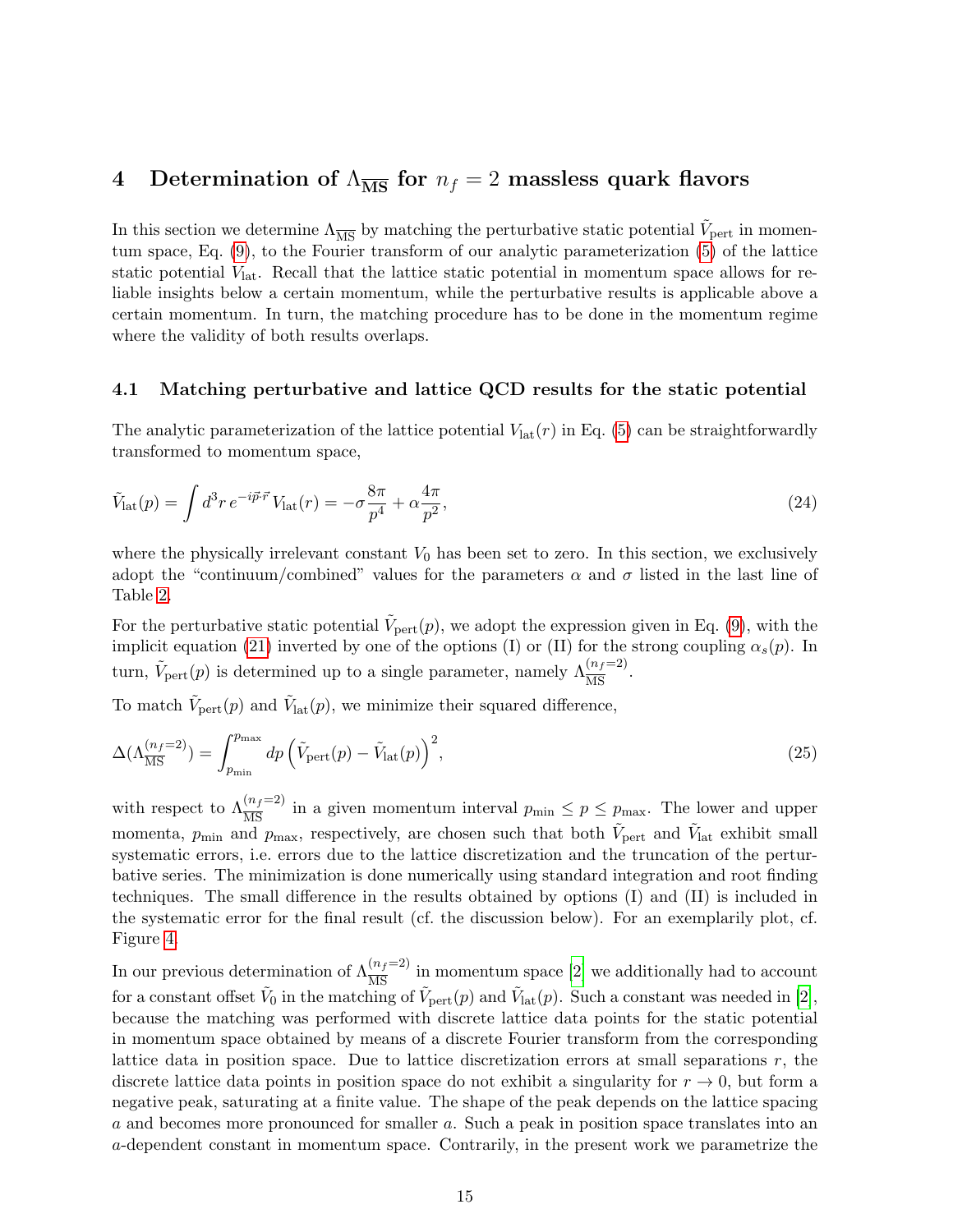<span id="page-16-0"></span>

Figure 4: Matching of  $\tilde{V}_{\text{pert}}(p)$  in Eq. [\(9\)](#page-10-3) to  $\tilde{V}_{\text{lat}}(p)$  in Eq. [\(24\)](#page-15-1) using option (II),  $p_{\min} = 1875 \text{ MeV}$ and  $p_{\text{max}} = 2625 \text{ MeV}$ . In particular for  $p_{\text{min}} \leq p \leq p_{\text{max}}$  the two curves are in perfect agreement.

lattice data points in position space with the function [\(5\)](#page-6-0), intrinsically excluding lattice data points for small r exhibiting large errors, and thus do not need to account for such a constant shift. A further argument against the necessity of such a constant shift in the present study is the fact that both  $\tilde{V}_{\text{lat}}(p)$  and  $\tilde{V}_{\text{pert}}(p)$  exhibit the same asymptotic behavior for  $p \to \infty$ . For consistency, we checked this numerically and found  $\tilde{V}_0 = 0$  within statistical errors.

## 4.2 Variation of input parameters, final result and uncertainty of  $\Lambda_{\overline{\rm MS}}$

To allow for a fair comparison of the results, we determine the systematic error of  $\Lambda_{\overline{\rm MS}}^{(n_f=2)}$  in the same way as in our previous articles  $[1,2]$  $[1,2]$ . More specifically, we perform the matching procedure outlined in Sec. [4.1](#page-15-2) for 20 000 times, while varying the input parameters as follows:

- 50% of the matching is done with  $\tilde{V}_{\text{pert}}$  as defined in Eq. [\(9\)](#page-10-3) at NNLO, 50% at NNNLO.
- 50% of the matching uses option (I) to invert Eq. [\(21\)](#page-13-1) for  $\alpha_s(p)$ , 50% option (II).
- For each matching, we randomly choose

 $-p_{\min} \in [1500, 2250] \text{ MeV},$ 

 $-p_{\text{max}} \in [2250, 3000] \text{ MeV},$ 

with the constraint  $p_{\text{max}} - p_{\text{min}} \geq 375 \text{ MeV}.$ 

The resulting value of  $\Lambda_{\overline{\text{MS}}}^{(n_f=2)}$  is quite stable with respect to variations of the matching interval  $[p_{\min}, p_{\max}]$  and essentially the same for both options (I) and (II). These observations are identical to those presented in [\[2\]](#page-28-1); cf. in particular Figure 4 of [\[2\]](#page-28-1).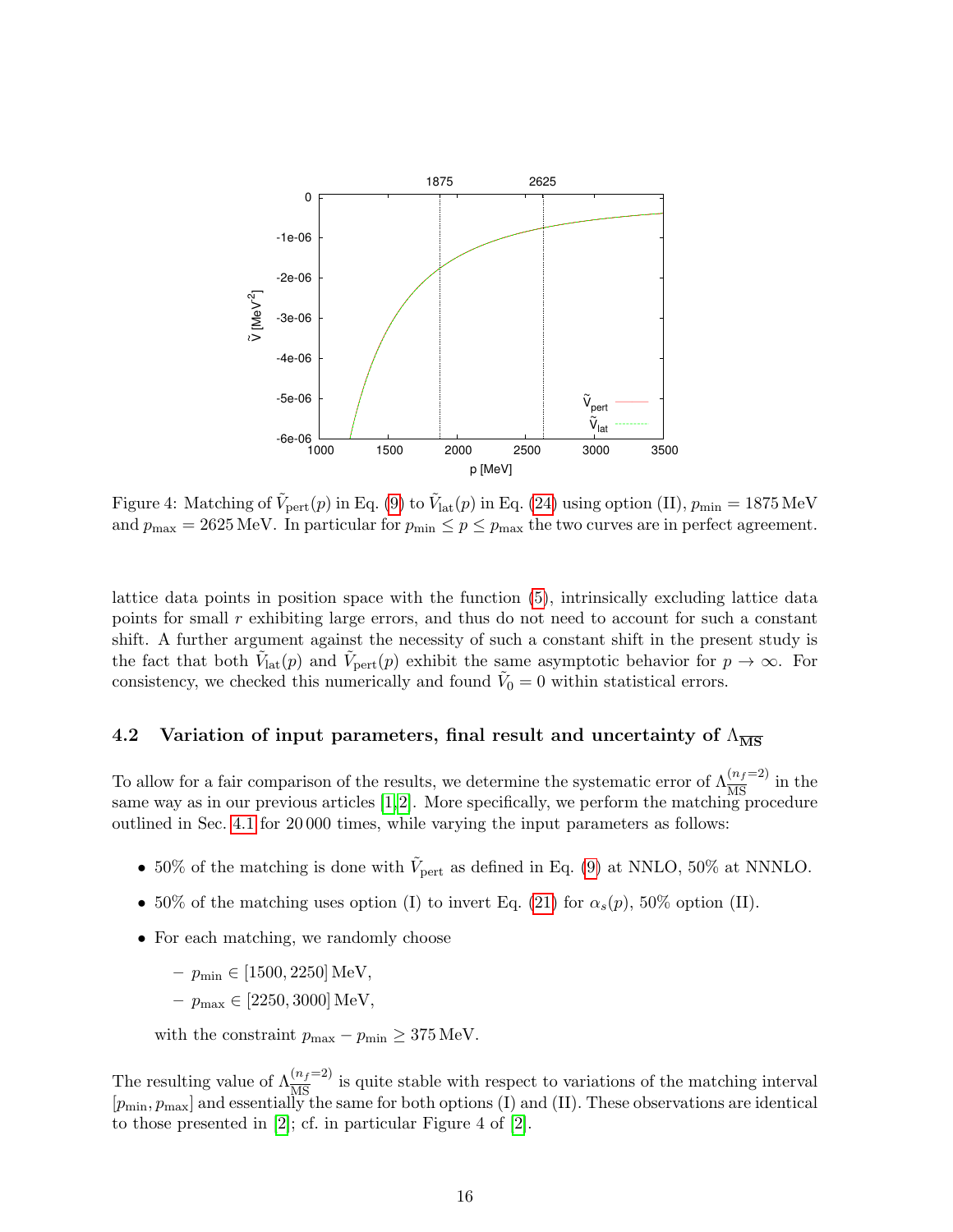Moreover, for each matching we randomly pick one of the jackknife samples  $(\alpha, \sigma)$  used in step (iii) of Sec. [2.3](#page-5-0) to generate our final "continuum/combined" results for  $\alpha$  and  $\sigma$ , listed in the last line of Table [2.](#page-6-1) This ensures that the statistical uncertainties of these parameters and their correlation are properly taken into account.

The impact of finite volume effects on  $\Lambda_{\overline{\text{MS}}}^{(n_f=2)}$  was studied in [\[1\]](#page-28-0) and found to be negligible in comparison to other errors. Similarly, the effects of non-vanishing light quark masses on  $\Lambda_{\overline{\text{MS}}}^{(n_f=2)}$  were examined in detail in [\[1\]](#page-28-0) by performing computations with different pion masses in the range  $m_{PS} \approx 325 \,\text{MeV} \dots 517 \,\text{MeV}$  at fixed lattice spacing and spacetime volume. These calculations found  $\Lambda_{\overline{\text{MS}}}^{(n_f=2)}$  to be stable and constant within tiny statistical errors of  $\approx \pm 1 \text{ MeV}$ . Hence, we do not expect the non-vanishing light quark masses in the lattice QCD computation to induce any significant deviations from the limit of massless dynamical quark flavors assumed in the derivation of the perturbative static potential in Sec. [3.](#page-10-0) For these reasons, in the present study we do not account for any potential errors arising from finite volumes and non-vanishing light quark masses on the lattice.

<span id="page-17-0"></span>Performing the matching procedure 20 000 times, we obtain 20 000 samples for  $\Lambda_{\overline{MS}}^{(n_f=2)}$ . Their mean value determines our final result, and their standard deviation the corresponding combined statistical and systematic error. This results in

$$
\Lambda_{\overline{\rm MS}}^{(n_f=2)} = 302(16) \,\text{MeV}.\tag{26}
$$

In comparison to our previous result,  $\Lambda_{\overline{MS}}^{(n_f=2), [2]} = 331(21) \text{ MeV}$  $\Lambda_{\overline{MS}}^{(n_f=2), [2]} = 331(21) \text{ MeV}$  $\Lambda_{\overline{MS}}^{(n_f=2), [2]} = 331(21) \text{ MeV}$ , obtained from a momentum space analysis of the static potential in [\[2\]](#page-28-1), our new result is slightly smaller, but still compatible within errors. Moreover, the error of our new result  $(26)$  is reduced by roughly  $25\%$ , which is why we consider the procedure presented here as superior. The main differences to our previous determination of  $\Lambda_{\overline{\text{MS}}}^{(n_f=2)}$  [\[2\]](#page-28-1) are

- a more straightforward technique: we first parameterize the discrete lattice potential by a continuous function [\(5\)](#page-6-0), which is then straightforwardly transformed to momentum space. For instance, a cylinder cut as employed for the discrete Fourier transform in Sec 2.3 of [\[2\]](#page-28-1) is no longer required.
- meanwhile, with  $b_4$  an additional term in the perturbative expansion of the QCD  $\beta$ function [\(12\)](#page-10-4) has been determined [\[35\]](#page-30-1) and is included in our analysis.

For completeness, also note the result of our initial determination of  $\Lambda_{\overline{\text{MS}}}$  from a position space analysis of the quark-antiquark static potential based on the same lattice QCD data [\[1\]](#page-28-0), yielding  $\Lambda_{\overline{\rm MS}}^{(n_f=2)}$  $\frac{(n_f=2)}{\overline{\rm MS}}\Big|_{[1]}=315(30)$  $\frac{(n_f=2)}{\overline{\rm MS}}\Big|_{[1]}=315(30)$  $\frac{(n_f=2)}{\overline{\rm MS}}\Big|_{[1]}=315(30)$  MeV, which is also consistent, but exhibits a larger error. This is related to the observation that our momentum space determinations of  $\Lambda_{\overline{\rm MS}}^{(n_f=2)}$  are essentially unaffected by variations of the input parameters, while the position space determination  $\Lambda_{\overline{MS}}^{(n_f=2)}$  exhibits a sizable dependence on the input parameters; cf. also Sec. 4.3.1 of [\[1\]](#page-28-0) and Sec. 4.2.1 of [\[2\]](#page-28-1).

A sizable contribution to the error of our final result [\(26\)](#page-17-0) for  $\Lambda_{\overline{\rm MS}}^{(n_f=2)}$  is coming from the different values obtained for  $\tilde{V}_{\text{pert}}$  at NNLO and NNNLO. Since the perturbative expansion converges quickly in the considered momentum regime (cf. also the detailed study in Sec. 4.2.1 of  $[2]$ ), this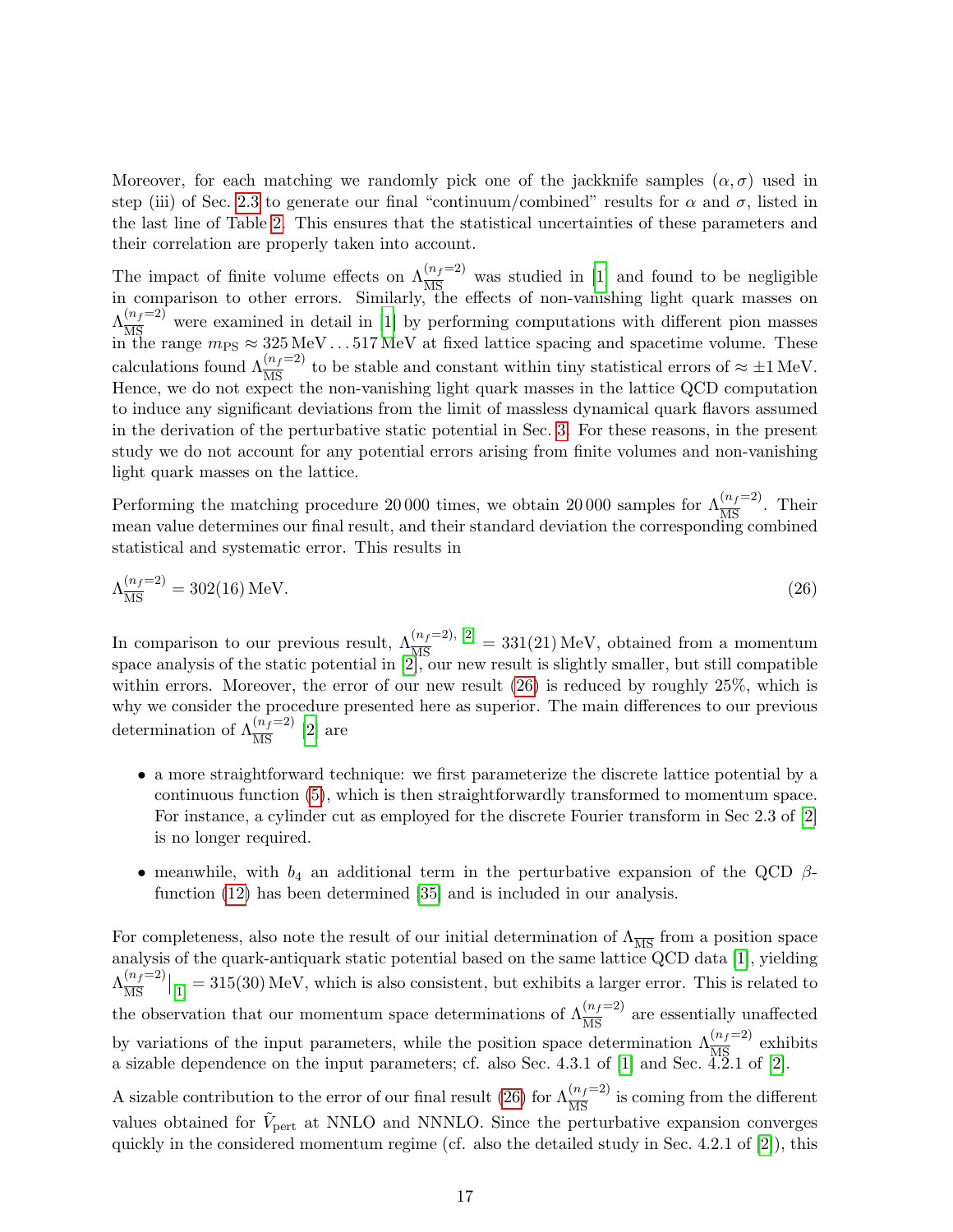error can be considered as estimated rather conservatively. In turn, we also provide an result for  $\Lambda_{\overline{\rm MS}}^{(n_f=2)}$  obtained by exclusively accounting for  $\tilde{V}_{\rm pert}$  at NNNLO, yielding

$$
\Lambda_{\overline{\rm MS}}^{(n_f=2),\rm NNNLO} = 291(12)\,{\rm MeV}.\tag{27}
$$

The mean value of this result, is 11 MeV smaller than that in Eq. [\(26\)](#page-17-0), based on the combination of both NNLO and NNNLO input. At the same time, the error is reduced by roughly 25%, which is consistent with the findings of our previous momentum space analysis [\[2\]](#page-28-1), yielding  $\Lambda_{\overline{\rm MS}}^{(n_f=2)}$  $\left.\frac{(n_f=2)}{\overline{\rm MS}}\right|_{[2]} = 331(21) \, {\rm MeV} \; {\rm and} \; \Lambda_{\overline{\rm MS}}^{(n_f=2),{\rm NNNLO}}\Big|_{[2]} = 318(16) \, {\rm MeV}.$  $\left.\frac{(n_f=2)}{\overline{\rm MS}}\right|_{[2]} = 331(21) \, {\rm MeV} \; {\rm and} \; \Lambda_{\overline{\rm MS}}^{(n_f=2),{\rm NNNLO}}\Big|_{[2]} = 318(16) \, {\rm MeV}.$  $\left.\frac{(n_f=2)}{\overline{\rm MS}}\right|_{[2]} = 331(21) \, {\rm MeV} \; {\rm and} \; \Lambda_{\overline{\rm MS}}^{(n_f=2),{\rm NNNLO}}\Big|_{[2]} = 318(16) \, {\rm MeV}.$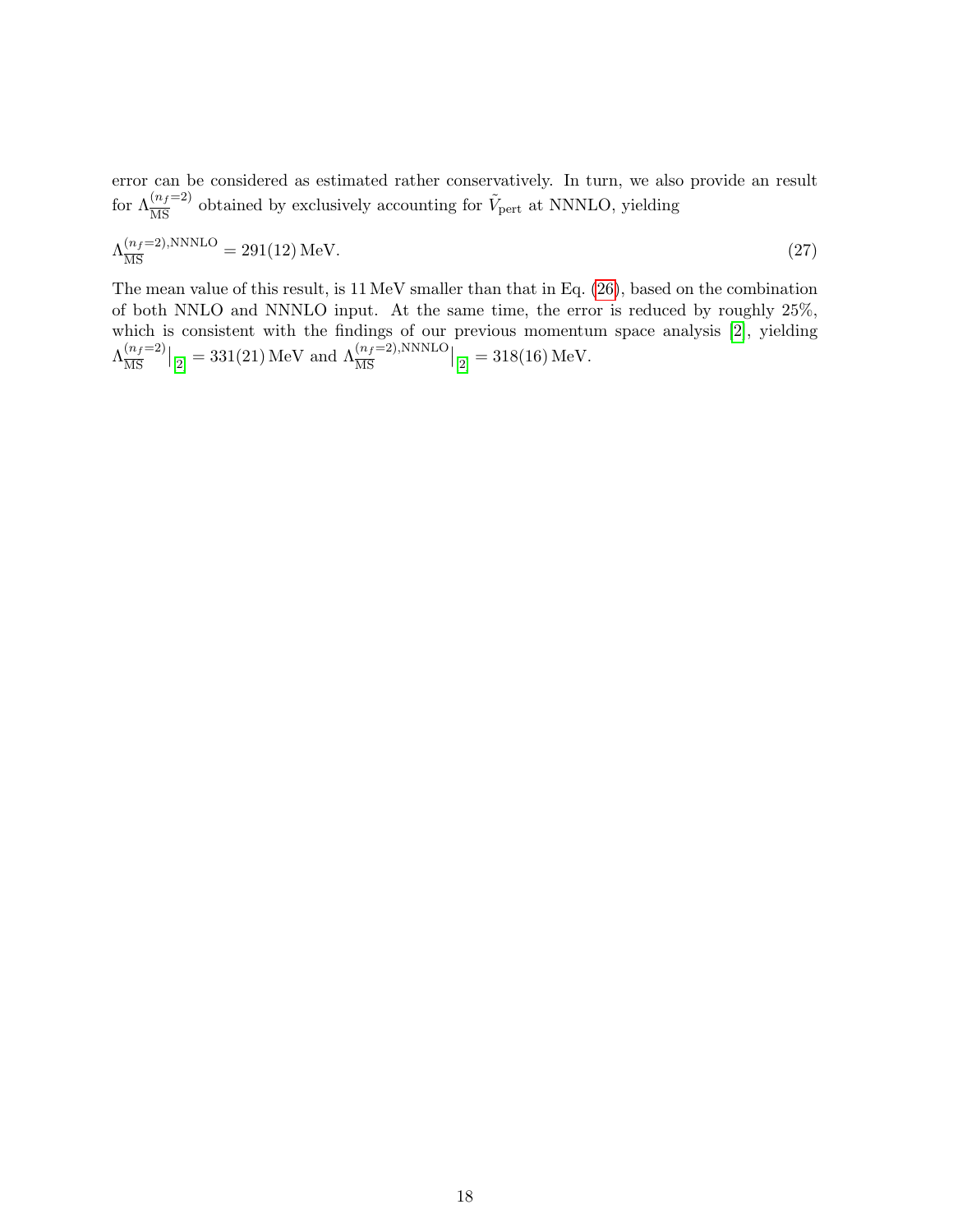## <span id="page-19-0"></span>5 Complete analytic parameterization of the static potential

The analytic parameterization of the lattice potential  $V_{\text{lat}}(r)$  derived in Eq. [\(5\)](#page-6-0), and the perturbative static potential  $V_{\text{pert}}(r)$  as defined in Eqs. [\(16\)](#page-12-0)-[\(20\)](#page-12-1), with the strong coupling given by Eq. [\(23\)](#page-13-4) and  $\mu = 1/r$ , can be combined to provide a complete analytic parameterization of the quark-antiquark static potential  $V(r)$  for  $n_f = 2$  valid up to the string breaking distance. This parameterization will be useful for various applications, such as heavy-quark phenomenology.

#### 5.1 Construction of the analytic parameterization of  $V(r)$

The analytic parameterization [\(5\)](#page-6-0) of the lattice potential  $V_{\text{lat}}(r)$ , with parameters  $\alpha$  and  $\sigma$  fixed to the "continuum/combined" results provided in the last line of Table [2,](#page-6-1) accurately describes the quark-antiquark potential for heavy-quark separations  $r \gtrsim 3a$  (cf. Table [2\)](#page-6-1). For our smallest lattice spacing, the latter condition corresponds to  $r \gtrsim 0.12 \,\text{fm}$ . This expression is valid up to the string breaking distance  $r_{sb} \approx 1$  fm. On the other hand, the perturbative static potential  $V_{\text{pert}}(r)$  at NNNLO, Eqs. [\(16\)](#page-12-0)-[\(20\)](#page-12-1), with the strong coupling given by Eq. [\(23\)](#page-13-4),  $\mu = 1/r$ ,  $\mu_f \approx 3...7\Lambda_{\overline{\rm MS}}^{(n_f=2)}$  [\[71\]](#page-32-5) and  $\Lambda_{\overline{\rm MS}}^{(n_f=2)}$  fixed to the value provided in Eq. [\(26\)](#page-17-0), is expected to exhibit small systematic errors for  $r \lesssim 0.12$  fm [\[71\]](#page-32-5).

To provide an analytic parameterization of  $V(r)$  for  $r \lesssim r_{\rm sb}$ , we use these two results and connect them in a smooth way, allowing for a constant offset  $V_0$  between the perturbative and lattice static potentials. More specifically, we define

<span id="page-19-1"></span>
$$
V(r) = \begin{cases} V_{\text{pert}}(r) + V_0 & \text{for } r < r_1 \\ V_{12}(r) & \text{for } r_1 \le r \le r_2 \\ V_{\text{lat}}(r) & \text{for } r_2 < r \end{cases} \tag{28}
$$

where  $r_1, r_2 \approx 0.1$  fm . . . 0.2 fm, fulfilling  $r_1 < r_2$ , and

$$
V_{12}(r) = A + Br + Cr^2
$$
\n(29)

is a second degree polynomial. The coefficients  $A, B, C$  and the constant shift  $V_0$  are chosen such that  $V(r)$  is a continuous and smooth function, by solving the following system of four simple linear equations,

$$
V_{\text{pert}}(r_1) = V_{12}(r_1), \quad V_{\text{pert}}'(r_1) = V_{12}'(r_1), \quad V_{12}(r_2) = V_{\text{lat}}(r_2), \quad V_{12}'(r_2) = V_{\text{lat}}'(r_2), \tag{30}
$$

with the primes denoting differentiations with respect to r.

Figure [5](#page-20-0) illustrates our result for  $V(r)$  from Eq. [\(28\)](#page-19-1).

## <span id="page-19-2"></span>5.2 Error analysis, when using the analytic parameterization of  $V(r)$

In Secs. [2-](#page-4-0)[4](#page-15-0) possible uncertainties and errors associated with the lattice QCD computation and the perturbative calculation were discussed and quantified in detail. For example we did not only provide individual errors for  $\alpha$  and  $\sigma$ , but also accounted for their correlation. In this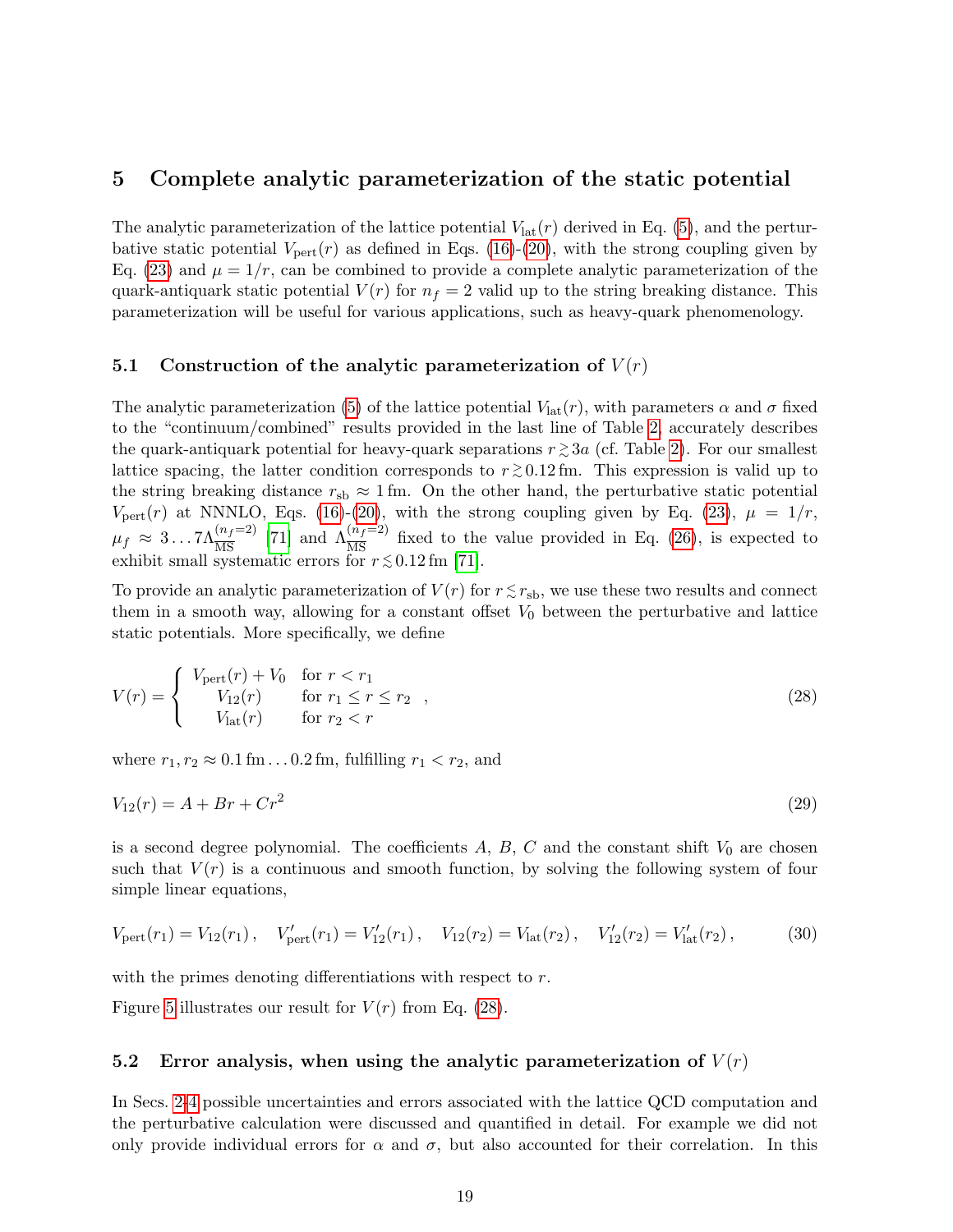<span id="page-20-0"></span>

Figure 5: Analytic parameterization of the static potential [\(28\)](#page-19-1) for the parameters  $r_1 = 0.10 \,\text{fm}$ ,  $r_2 = 0.18 \,\text{fm}, \, \Lambda_{\overline{\text{MS}}}^{(n_f=2)} = 302 \,\text{MeV}, \, \mu_f = 5 \times 302 \,\text{MeV}, \, \alpha = 0.326 \,\text{and } \sigma = 7.52/\text{fm}^2.$ 

section, we propose the following procedure, allowing for the proper inclusion and propagation of these uncertainties to observables whose determination is based on our complete analytic parameterization of the static potential [\(28\)](#page-19-1) (an explicit example is presented in Sec. [6\)](#page-22-0):

- Let  $X$  denote the observable. For example  $X$  could be a specific difference of two bottomonium masses, e.g.  $X \equiv m_{\eta_b(2S)} - m_{\eta_b(1S)}$  (cf. Sec. [6\)](#page-22-0).
- Repeat the calculation of X very often, namely  $N \gg 100$  times, by randomly sampling the parameters of  $V(r)$ . The results are  $X_j$ , with  $j = 1, ..., N$ . To this end we choose:
	- $-\alpha$  and  $\sigma$  according to the following 2-dimensional Gaussian probability distribution, characterized by the parameters  $\overline{\alpha}$ ,  $\Delta \alpha$ ,  $\overline{\sigma}$ ,  $\Delta \sigma$  and corr( $\alpha$ ,  $\sigma$ ) of the "continuum/combined" results listed in the last line of Table [2,](#page-6-1)

$$
p(\alpha, \sigma) = \frac{1}{2\pi \Delta \alpha \Delta \sigma \sqrt{1 - \text{corr}(\alpha, \sigma)^2}} \exp\left\{-\frac{1}{2(1 - \text{corr}(\alpha, \sigma)^2)}\right\}
$$

$$
\left(\frac{(\alpha - \overline{\alpha})/\Delta \alpha}{(\sigma - \overline{\sigma})/\Delta \sigma}\right)^T \left(\frac{1}{-\text{corr}(\alpha, \sigma)} - \frac{\text{corr}(\alpha, \sigma)}{1}\right) \left(\frac{(\alpha - \overline{\alpha})/\Delta \alpha}{(\sigma - \overline{\sigma})/\Delta \sigma}\right). \quad (31)
$$

- $-\Lambda_{\overline{\rm MS}}^{(n_f=2)}$  according to a Gaussian probability distribution parameterized by our result in Eq. [\(26\)](#page-17-0). For completeness, note that in principle,  $\Lambda_{\overline{\rm MS}}^{(n_f=2)}$ ,  $\alpha$  and  $\sigma$  are also correlated. As this correlation is rather small, we neglect it in the error analysis.  $- \mu_f \in [3 \Lambda_{\overline{\text{MS}}}^{(n_f=2)}, 7 \Lambda_{\overline{\text{MS}}}^{(n_f=2)}]$  uniformly.
- $r_1 \in [0.08 \text{ fm}, 0.12 \text{ fm}], r_2 \in [0.16 \text{ fm}, 0.20 \text{ fm}],$  uniformly.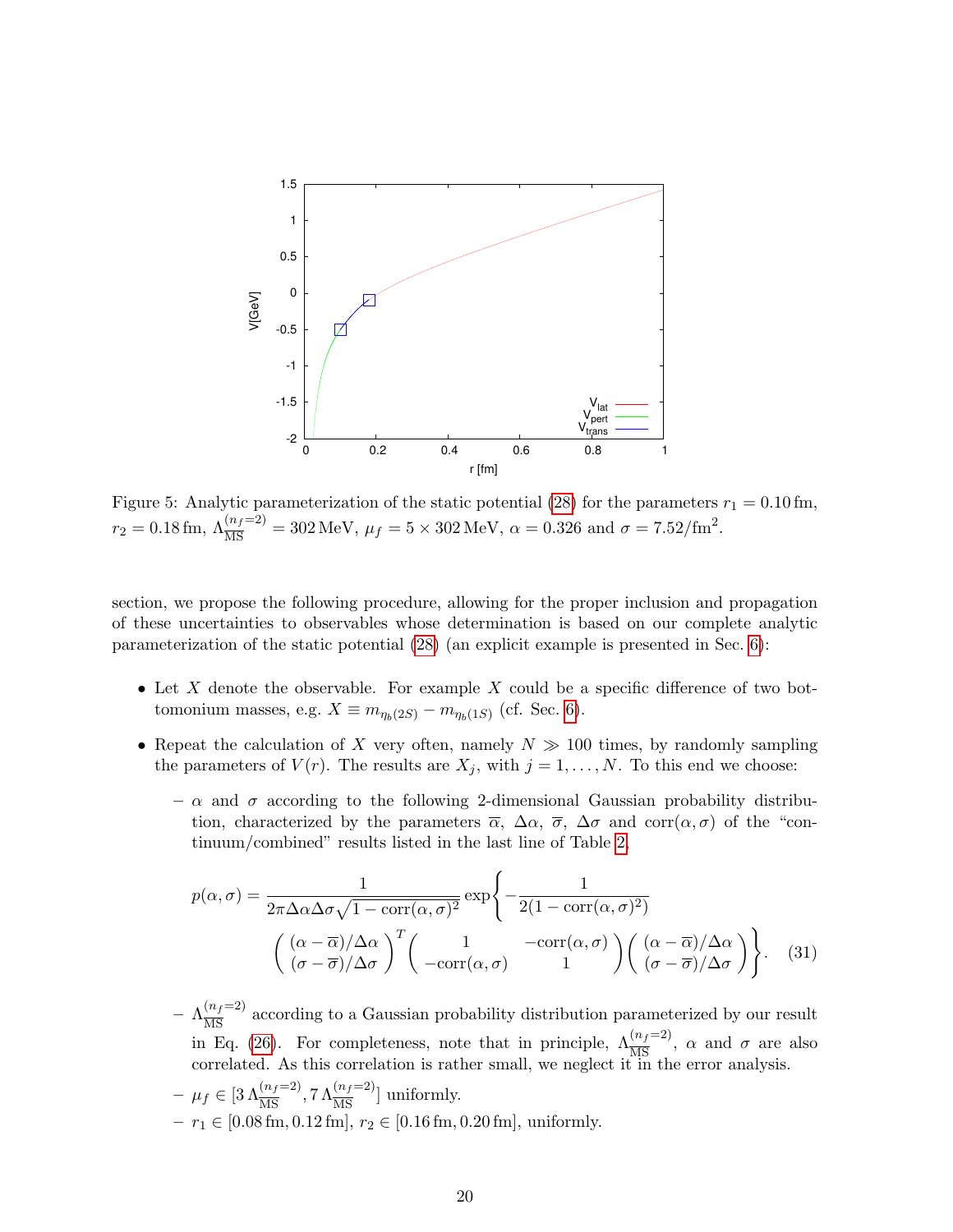• The mean value of the obtained results  $X_j$  serves as our estimate for X. Its error is defined via the standard deviation. More specifically,

$$
\overline{X} = \frac{1}{N} \sum_{j=1}^{N} X_j, \quad \Delta X = \left(\frac{1}{N} \sum_{j=1}^{N} \left(X_j - \overline{X}\right)^2\right)^{1/2}.
$$
\n(32)

• Check that both  $\overline{X}$  and  $\Delta X$  are essentially independent of N. If not, increase N.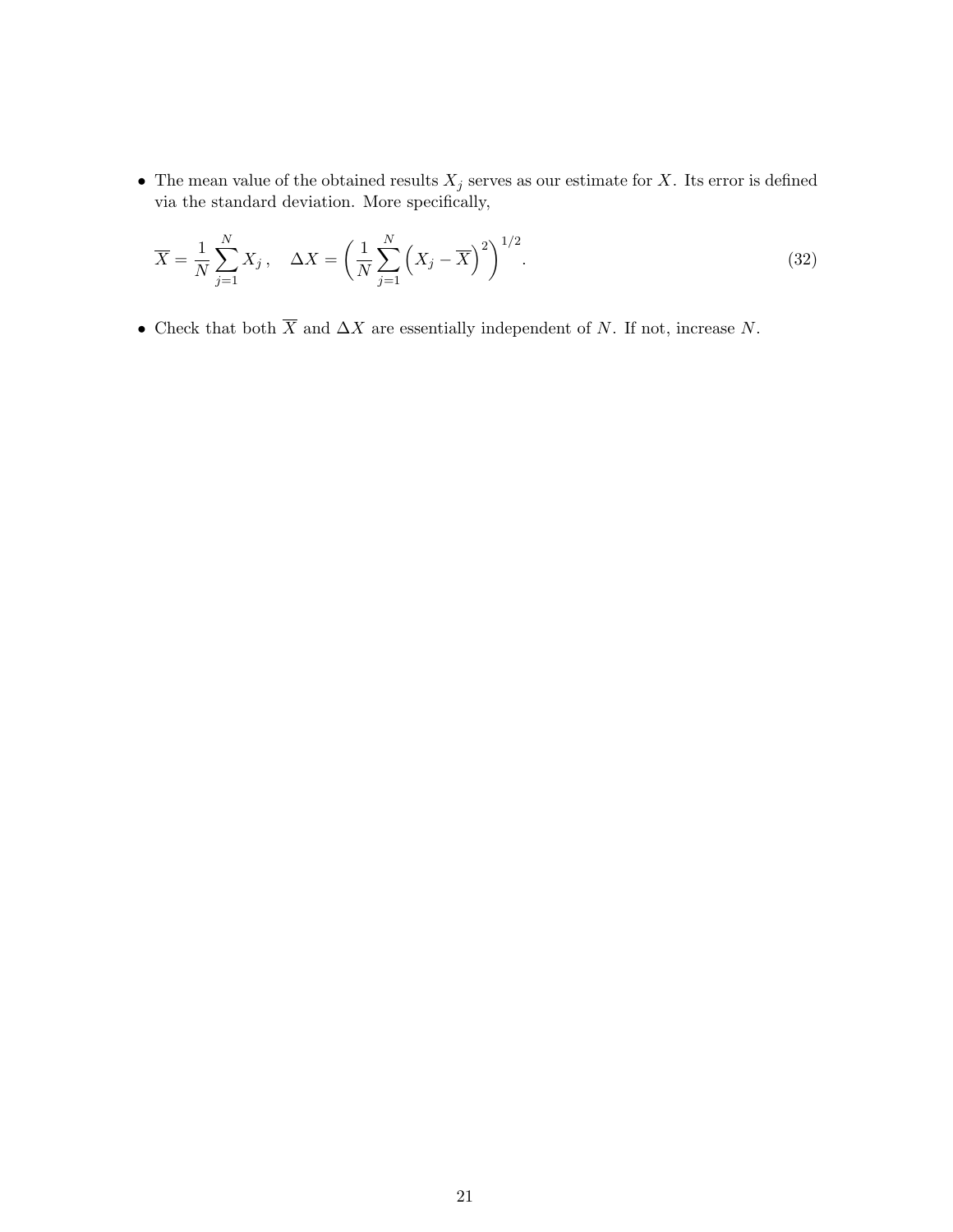## <span id="page-22-0"></span>6 The bottomonium spectrum in the Born-Oppenheimer approximation

In the following, we use the parameterization of the static potential [\(28\)](#page-19-1) to compute the bottomonium spectrum. To this end, we employ the Born-Oppenheimer approximation [\[74\]](#page-32-8), which consists of two steps. Its first step amounts to the computation of the static potential, assuming the light quarks and gluons as dynamical degrees of freedom and the b quark and its antiquark  $b$  as static. In the second step, this constraint is relaxed, and the Schrödinger equation for the relative coordinate of the  $bb$  pair is solved with the potential computed in the first step, assuming a finite b quark mass  $m_b$ .

Since the static potential manifestly neglects  $1/m_b$  corrections, encoding e.g. spin effects of the heavy quarks, this approach certainly does not allow us to obtain very accurate results for the bottomonium spectrum. We rather intend at performing an exemplarily calculation, utilizing the parameterization [\(28\)](#page-19-1) of the static potential and including a full error propagation along the lines of Sec. [5.2.](#page-19-2) Moreover, it can be considered as a preparatory step for a more refined computation, accounting for such  $1/m_b$  corrections, to be determined within potential non-relativistic QCD and lattice QCD (cf. e.g. [\[75–](#page-32-9)[79\]](#page-32-10)). Also note, that the Born-Oppenheimer approach without  $1/m_b$  corrections has recently been used for the study of heavy tetraquarks (cf. e.g. [\[80–](#page-33-0)[86\]](#page-33-1)), where no experimental data is available. A comparison of the theoretical predictions for the bottomonium masses with corresponding experimental results, might provide us with an estimate of the systematic error associated with this approach.

To this end, we solve the Schrödinger equation

<span id="page-22-1"></span>
$$
\left(-\frac{1}{2\mu}\triangle + V(r)\right)\psi(\vec{r}) = E\psi(\vec{r}),\tag{33}
$$

where  $\vec{r}$  is the relative coordinate of the  $b\bar{b}$  pair,  $V(r)$  is the parameterization [\(28\)](#page-19-1) of the static potential and  $\mu = m_b/2$  the reduced mass of the b quark. For its explicit value, we employ either  $m_b = m_{b,\overline{\text{MS}}} = 4.18 \,\text{GeV}$  determined in the  $\overline{\text{MS}}$  scheme [\[87\]](#page-33-2), or  $m_b = m_{b,\text{qm}} = 4.977 \,\text{GeV}$  from quark models [\[88\]](#page-33-3). Since the potential is radially symmetric, Eq. [\(33\)](#page-22-1) can be separated in a radial and an angular equation, with the latter being trivial to solve. The radial equation reads

$$
\left(-\frac{1}{2\mu}\frac{d^2}{dr^2} + \frac{l(l+1)}{2\mu r^2} + V(r)\right)u_{n,l}(r) = E_{n,l}u_{n,l}(r),\tag{34}
$$

where we made use of the ansatz  $\psi(\vec{r}) = (u_{n,l}(r)/r)Y_{l,m}(\vartheta,\varphi)$ . The solutions  $u_{n,l}(r)$  are labeled by the principal quantum number  $n$  and the azimuthal quantum number  $l$ , corresponding to the orbital angular momentum of the  $bb$  pair. This equation can be solved numerically using standard techniques. Here we use a 4th order Runge-Kutta shooting method combined with Newton's method for root finding.

The resulting energy eigenvalues  $E_{n,l}$  can be related to bottomonium masses  $M_{n,l}$  via

$$
M_{n,l} = E_{n,l} - E_{1,0} + m_{\eta_b(1S)},\tag{35}
$$

where  $m_{\eta_b(1S)} = 9399 \,\text{MeV}$  is fixed by experimental input [\[87\]](#page-33-2). Clearly, experimental input is needed to calibrate the unknown constant shift between the energy eigenvalues  $E_{n,l}$  and the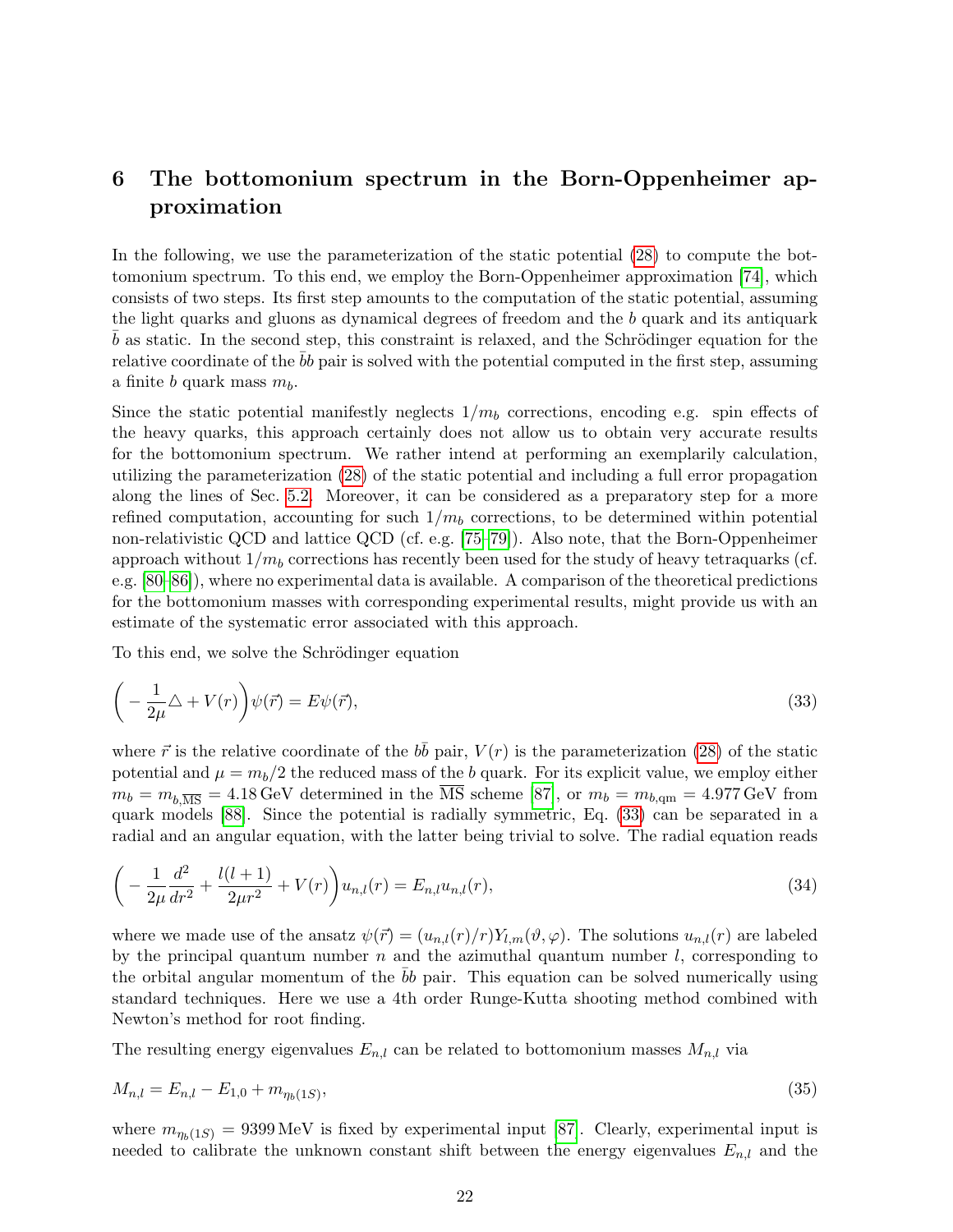bottomonium masses  $M_{n,l}$ , which has its origin in the self energy of the static quarks and the lattice cutoff. In other words, using the Born-Oppenheimer approach one can only predict mass differences, but not absolute masses of bottomonium states. Moreover, the results are independent of the heavy quark spins, because the potential  $V(r)$  has been computed in the static limit. For example, for orbital angular momentum  $l = 0$  there are degenerate  $J = 0$  and  $J = 1$  states, and for  $l = 1$  there are degenerate  $J = l - 1$ ,  $J = l$  and  $J = l + 1$  states, with J denoting the total angular momentum of the bottomonium system.

In the following we present results for three different cases:

- (A)  $m_b = m_{b,\overline{\text{MS}}}, V(r) = V(r)|_{\text{Eq. (28)}}.$  $m_b = m_{b,\overline{\text{MS}}}, V(r) = V(r)|_{\text{Eq. (28)}}.$  $m_b = m_{b,\overline{\text{MS}}}, V(r) = V(r)|_{\text{Eq. (28)}}.$
- (B)  $m_b = m_{b, \text{qm}}, V(r) = V(r)|_{\text{Eq. (28)}}.$  $m_b = m_{b, \text{qm}}, V(r) = V(r)|_{\text{Eq. (28)}}.$  $m_b = m_{b, \text{qm}}, V(r) = V(r)|_{\text{Eq. (28)}}.$
- (C)  $m_b = m_{b,\text{cm}},$

<span id="page-23-1"></span>
$$
V(r) = \begin{cases} V(r)|_{\text{Eq. (28)}} & \text{for } r < r_{\text{sb}} \\ V(r_{\text{sb}}) = \text{const.} & \text{for } r \ge r_{\text{sb}} \end{cases},
$$
\n(36)

where  $r_{sb} = 1.13$  fm is the string breaking distance determined with lattice QCD in [\[54\]](#page-31-7).

Cases (A) and (B) allow us to infer, how strong bottomonium mass differences depend on the value of  $m_b$ <sup>[4](#page-23-0)</sup>. For cases (B) and (C) we keep the mass of the b quark fixed, and only alter the long-distance behavior of the static potential. This allows us to check whether string breaking effects have a sizable effect on the bottomonium spectrum. Of course, with the potential [\(36\)](#page-23-1) and the approach adopted here, we can only determine bottomonium states below the  $b\bar{b}$  threshold. States above are unstable resonances. In principle, the determination of such states is possible along the lines, but requires techniques from scattering theory (cf. e.g. [\[86\]](#page-33-1)).

<span id="page-23-2"></span>Our results for the mass differences  $\Delta E_{n,l} = E_{n,l} - E_{1,0}$  with  $l \in \{0,1\}$  are collected in Table [3.](#page-23-2) The statistical analysis has been performed with the method detailed in Sec. [5.2,](#page-19-2) employing  $N = 3000$  samples for each bottomonium mass.

|       |                                    | (A)     | (B)     | (C)     |
|-------|------------------------------------|---------|---------|---------|
|       |                                    | 0.61(2) | 0.59(2) | 0.59(2) |
| $l=0$ | $\Delta E_{20}$<br>$\Delta E_{30}$ | 1.05(3) | 1.02(3) | 1.01(2) |
|       | $\Delta E_{40}$                    | 1.43(4) | 1.38(4) |         |
|       | $\Delta E_{11}$                    | 0.43(1) | 0.42(1) | 0.43(1) |
| $l=1$ | $\Delta E_{21}$                    | 0.88(3) | 0.87(3) | 0.87(3) |
|       | $\Delta E_{31}$                    | 1.26(4) | 1.24(4) |         |

Table 3: Mass differences  $\Delta E_{n,l} = E_{n,l} - E_{1,0}$  in units of GeV for the three cases (A), (B) and (C) discussed in the main text.

<span id="page-23-0"></span><sup>&</sup>lt;sup>4</sup>Another option would be to tune  $m_b$  such that for a specific bottomonium mass difference, e.g. between the  $\eta_b(1S)$  and  $\eta_b(2S)$  states, the theoretical result agrees with experiment.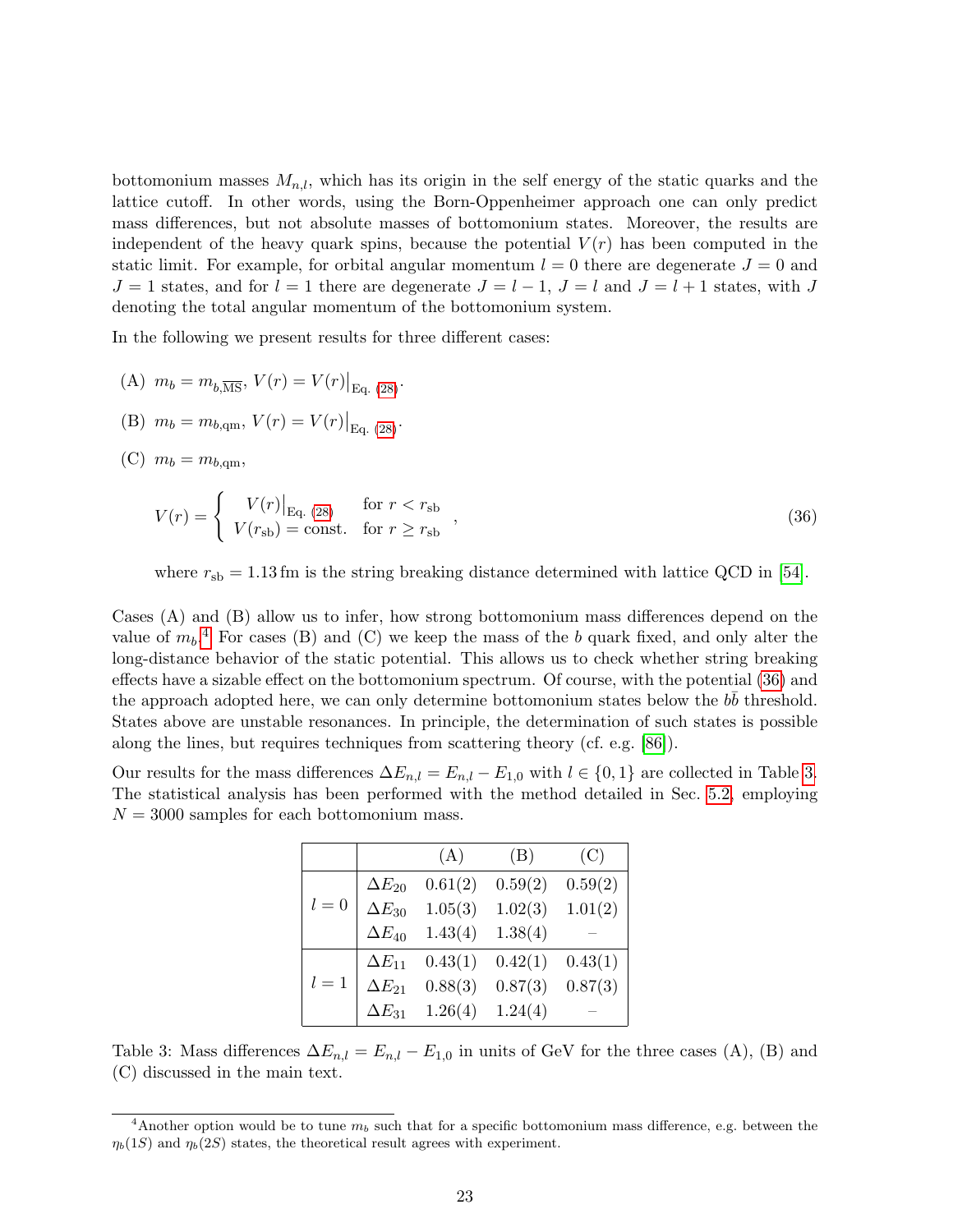The resulting bottomonium masses are confronted with experimental data in Table [4](#page-24-0) and Fig-ure [6,](#page-25-0) where the common notation S for  $L = 0$  and P for  $L = 1$  orbital angular momentum is used. As discussed above, our computations do not account for the heavy quark spins, such that, e.g. the bottomonium states  $\eta_b(1S)$  and  $\Upsilon(1S)$  with quantum numbers  $J^P = 0^-$  and  $J^P = 1^-$ , respectively, are mass degenerate. Here, the upper label P refers to the parity of the state. In turn, the experimentally measured mass difference of the order of 50 MeV for these two states can serve as an estimate of the systematic error associated with our results.

<span id="page-24-0"></span>

|                 | $n^{2S+1}L_J$ | <b>PDG</b>  | (A)          | (B)          | (C)          |
|-----------------|---------------|-------------|--------------|--------------|--------------|
| $\eta_b(1S)$    | $1^{1}S_{0}$  | 9.399(3)    | $9.399(3)^*$ | $9.399(3)^*$ | $9.399(3)^*$ |
| $\Upsilon(1S)$  | $1^3S_1$      | 9.4603(3)   |              |              |              |
| $h_b(1P)$       | $1^{1}P_{1}$  | 9.8993(8)   |              |              |              |
| $\chi_{b0}(1P)$ | $1^3P_0$      | 9.8594(5)   |              |              |              |
| $\chi_{b1}(1P)$ | $1^3P_1$      | 9.8928(4)   | 9.83(1)      | 9.82(1)      | 9.83(1)      |
| $\chi_{b2}(1P)$ | $1^3P_2$      | 9.9122(4)   |              |              |              |
| $\eta_b(2S)$    | $2^1S_0$      | 9.999(4)    | 10.01(2)     | 9.99(2)      | 9.99(2)      |
| $\Upsilon(2S)$  | $2^3S_1$      | 10.0233(3)  |              |              |              |
| $h_b(2P)$       | $2^1P_1$      | 10.2598(12) |              |              |              |
| $\chi_{b0}(2P)$ | $2^3P_0$      | 10.2325(6)  |              |              |              |
| $\chi_{b1}(2P)$ | $2^3P_1$      | 10.2555(6)  | 10.28(3)     | 10.27(3)     | 10.27(3)     |
| $\chi_{b2}(2P)$ | $2^3P_2$      | 10.2687(6)  |              |              |              |
| $\Upsilon(3S)$  | $3^3S_1$      | 10.3552(5)  | 10.45(3)     | 10.42(3)     | 10.41(2)     |
| $\chi_{b1}(3P)$ | $3^{3}P_{1}$  | 10.5121(23) | 10.66(4)     | 10.64(4)     |              |
| $\Upsilon(4S)$  | $4^3S_1$      | 10.5794(12) | 10.83(4)     | 10.78(4)     |              |

Table 4: Masses of bottomonium states in units of GeV: experimental data listed by the Particle Data Group (PDG) [\[87\]](#page-33-2) are compared with theoretical predictions for the three cases  $(A)$ ,  $(B)$ and (C) discussed in the main text. The values marked with <sup>\*</sup> serve as input and are no predictions.

For the low-lying states  $1S$ ,  $2S$ ,  $1P$  and  $2P$  our theoretical predictions are in good agreement with experiment within the expected systematic error of the order of 50 MeV. Higher states, in particular those above the  $b\bar{b}$  threshold, should be treated with caution. Noteworthily, all masses below threshold, including those in its vicinity, as e.g. the 3S state, are essentially identical for cases (B) and (C), which implies that they are not affected by the flattening of the potential for heavy quark separations above the string breaking distance.

Let us also note, that the static bottomonium results of [\[70\]](#page-32-4) are compatible with ours. Reference [\[70\]](#page-32-4) does not account for string breaking effects, but models contributions inversely proportional to the heavy quark masses in the potential, encoding spin effects of the heavy quarks and hyperfine splitting. A possible future direction could be to compute  $1/m_b$  and  $1/m_b^2$  corrections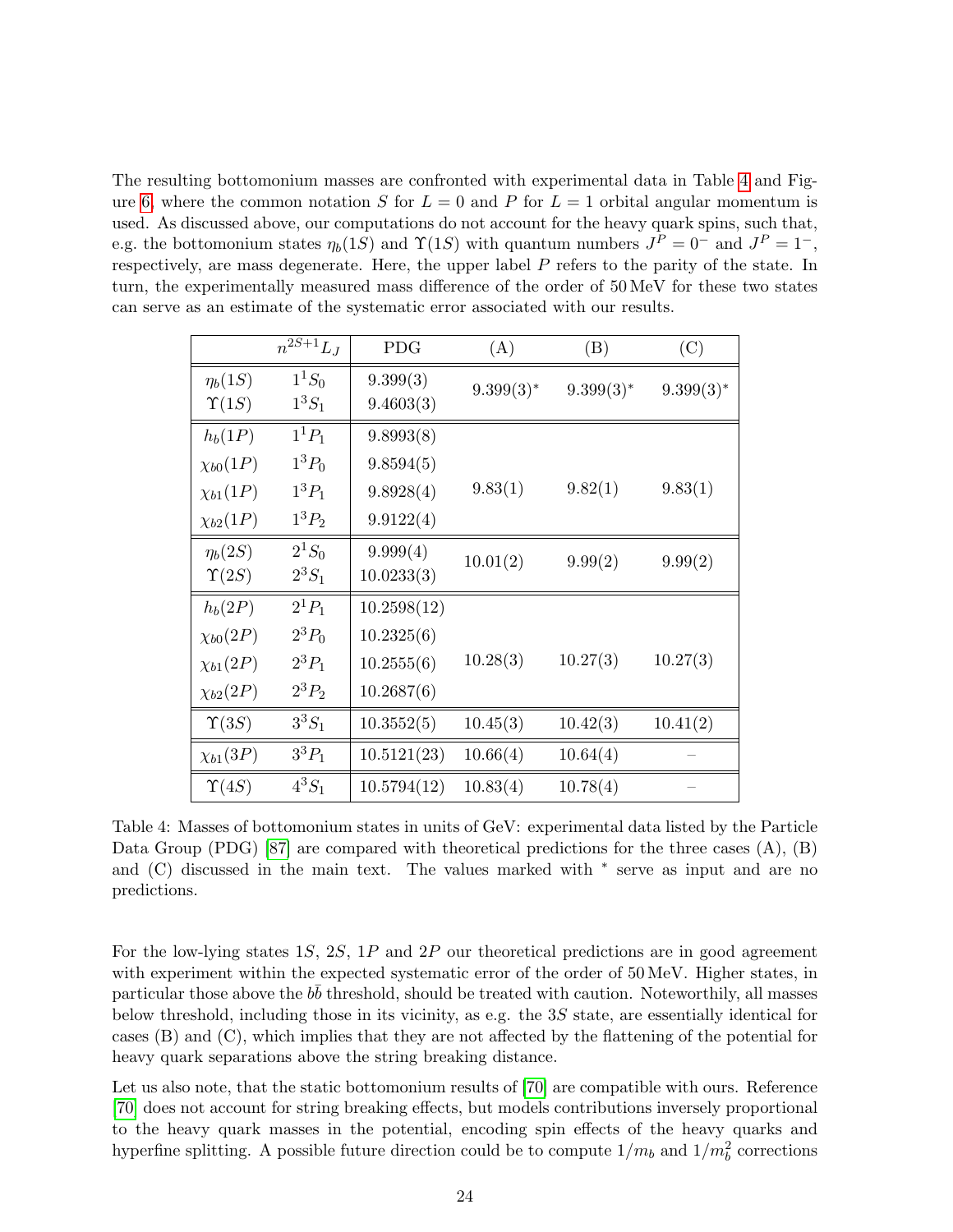<span id="page-25-0"></span>

Figure 6: Masses of bottomonium states in units of GeV: graphical representation of the data assembled in Table [4.](#page-24-0) Our theoretical predictions for the three cases (A), (B) and (C) discussed in the main text are confronted with experimental data [\[87\]](#page-33-2). In our numerical computations, the mass of the 1S state is fixed to the state  $\eta_b(1S)$  observed in experiment.

of the potential using lattice QCD, as proposed and pioneered for  $n_f = 0$  in [\[75–](#page-32-9)[79\]](#page-32-10).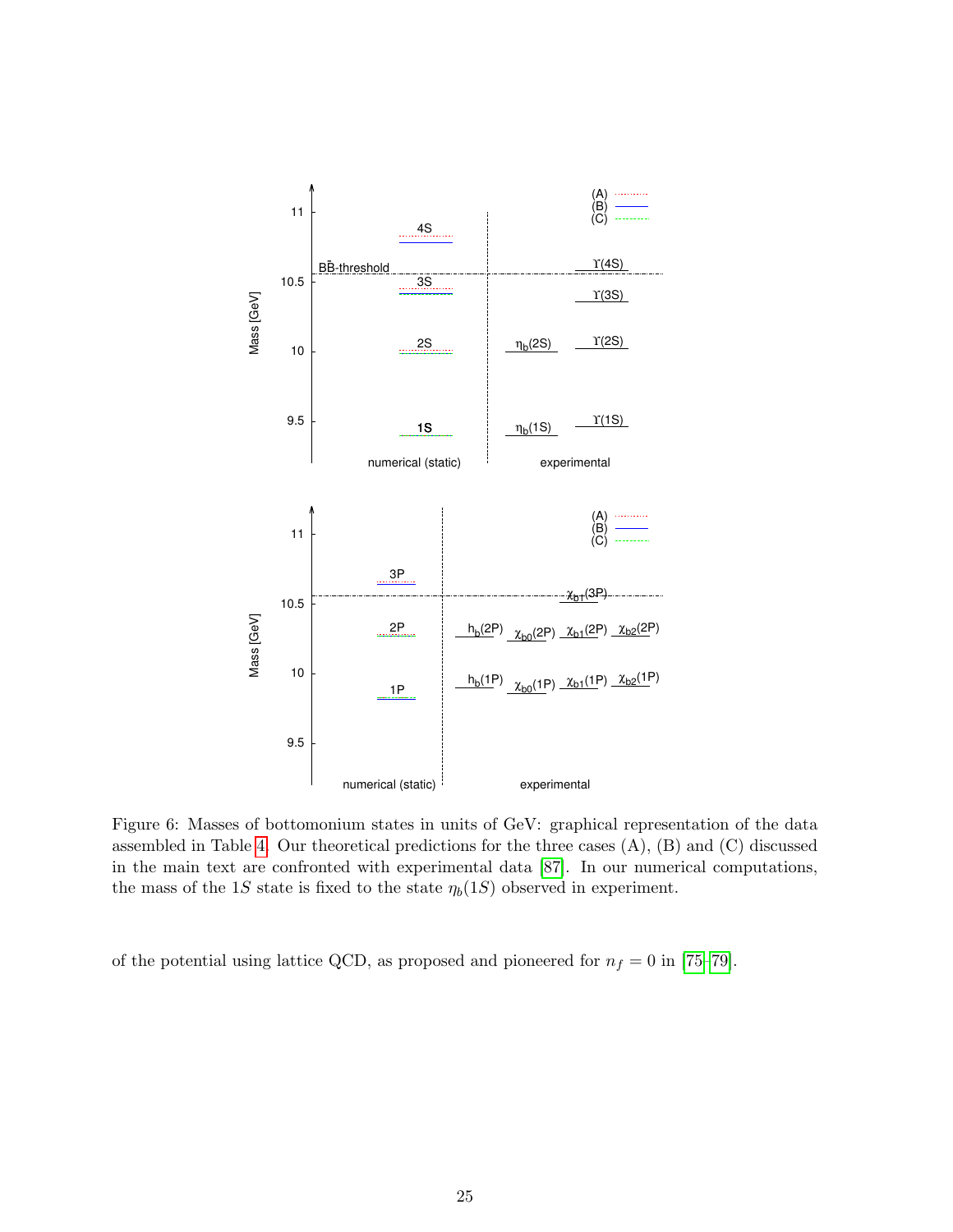## <span id="page-26-0"></span>7 Conclusions and outlook

In this article, we have determined the parameter  $\Lambda_{\overline{\text{MS}}}$  for QCD with  $n_f = 2$  dynamical quark flavors by fitting the perturbative result for the static potential to lattice data in momentum space. Building on insights from our previous determinations  $[1, 2]$  $[1, 2]$ , we have substantially improved and streamlined our strategy to extract the value of  $\Lambda_{\overline{\text{MS}}}$ , resulting in

$$
\Lambda_{\overline{\rm MS}}^{(n_f=2)} = 302(16) \,\text{MeV}.\tag{37}
$$

One of the main improvements devised in the present work is the use of an analytic parameterization of the discrete simulation data of the lattice static potential in position space. This renders complicated and time-consuming numerical techniques employed in our previous work [\[2\]](#page-28-1) superfluous, such as the discrete Fourier transform combined with a cylinder cut, which possibly introduces large systematic errors. Besides, it immediately provides an analytical expression for the static quark-antiquark potential in the manifestly non-perturbative regime.

In a second step, we have used  $\Lambda_{\overline{\text{MS}}}$  as input parameter in the perturbative static potential. Utilizing an approximate analytical expression for the strong coupling  $\alpha_s(\mu)$  in terms of the dimensionless ratio  $\mu/\Lambda_{\overline{MS}}$  valid for large values of  $\mu$ , upon identification of  $\mu = 1/r$ , the perturbative static potential in position space becomes an analytic function of the quark-antiquark separation  $r$ . This function accurately describes the small distance behavior of the static potential. Connecting it with the analytic parameterization of the lattice potential by means of an adequately chosen interpolating function, we have constructed a complete analytic parameterization of the static quark-antiquark potential in position space, valid up to the string breaking distance. If desired, the effect of string breaking can also be phenomenologically accounted for by letting the potential become constant beyond the string breaking distance or by using first principles lattice QCD input, e.g. from [\[54\]](#page-31-7). This all-distance potential encoding both perturbative and manifestly non-perturbative information has ample phenomenological applications.

As an immediate and exemplary phenomenological application, we have used this potential to determine the bottomonium spectrum in the static limit, based on the Born-Oppenheimer approximation. Fixing the lowest bound state with data provided by the Particle Data Group [\[87\]](#page-33-2), all bound states below the  $b\bar{b}$  threshold are in reasonable agreement with experiment. Note that small deviations are not surprising as in particular spin effects have been completely ignored in our current analysis.

Let us finally emphasize, that the strategy devised in the present work can be readily adopted to the determination of  $\Lambda_{\overline{\text{MS}}}$ , and for the construction of analytic all-distance potentials from other lattice configurations with, e.g.,  $n_f = 0$ ,  $n_f = 2 + 1$  and  $n_f = 2 + 1 + 1$  dynamical quark flavors.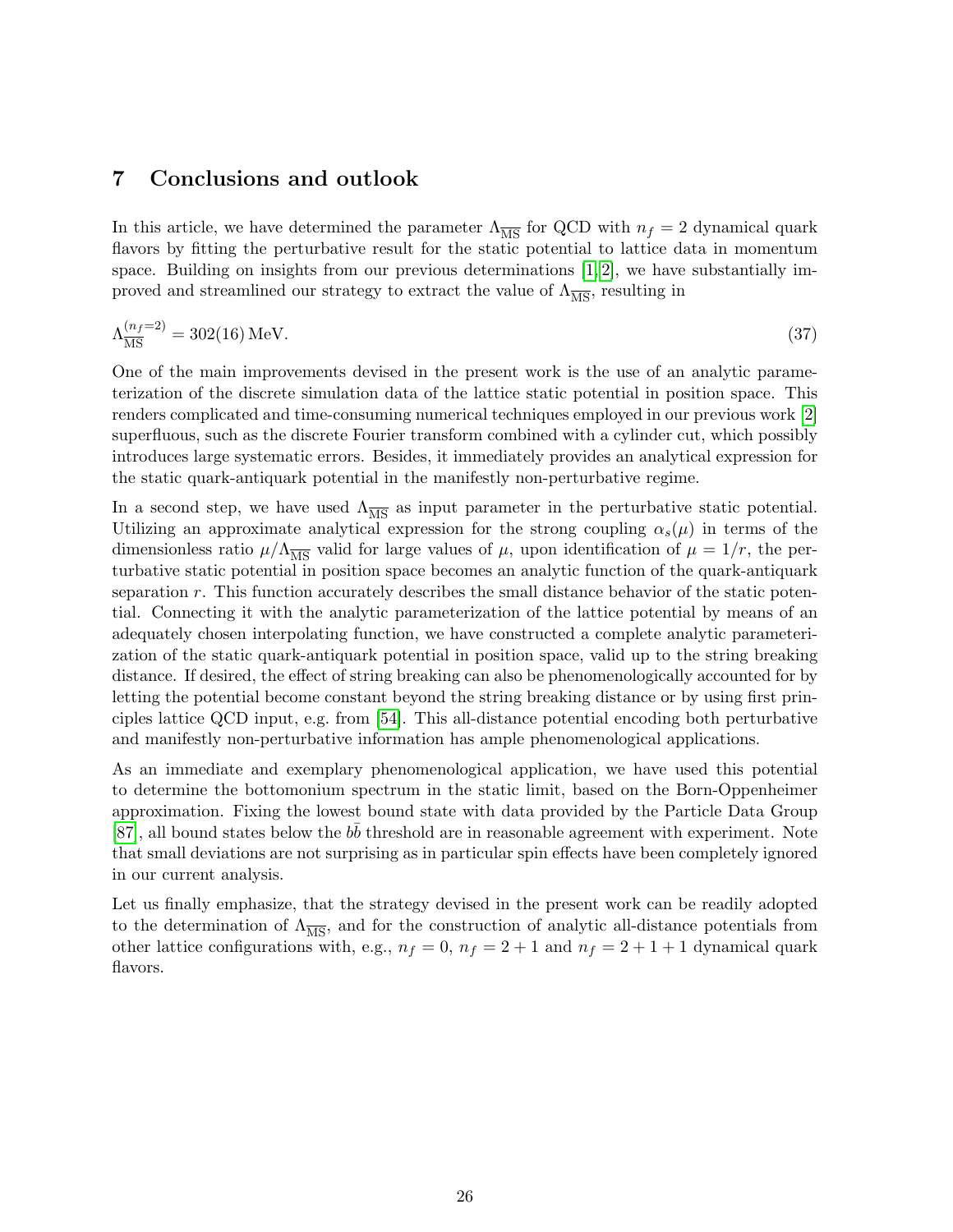## Acknowledgments

We acknowledge useful conversations with Nora Brambilla, Antje Peters and Antonio Vairo. Besides, we thank König M. Dillig for important remarks concerning the color sector of QCD.

This work was supported in part by the Helmholtz International Center for FAIR within the framework of the LOEWE program launched by the State of Hesse.

Calculations on the LOEWE-CSC and FUCHS-CSC high-performance computers of Frankfurt University were conducted for this research. We would like to thank HPC-Hessen, funded by the State Ministry of Higher Education, Research and the Arts, for programming advice.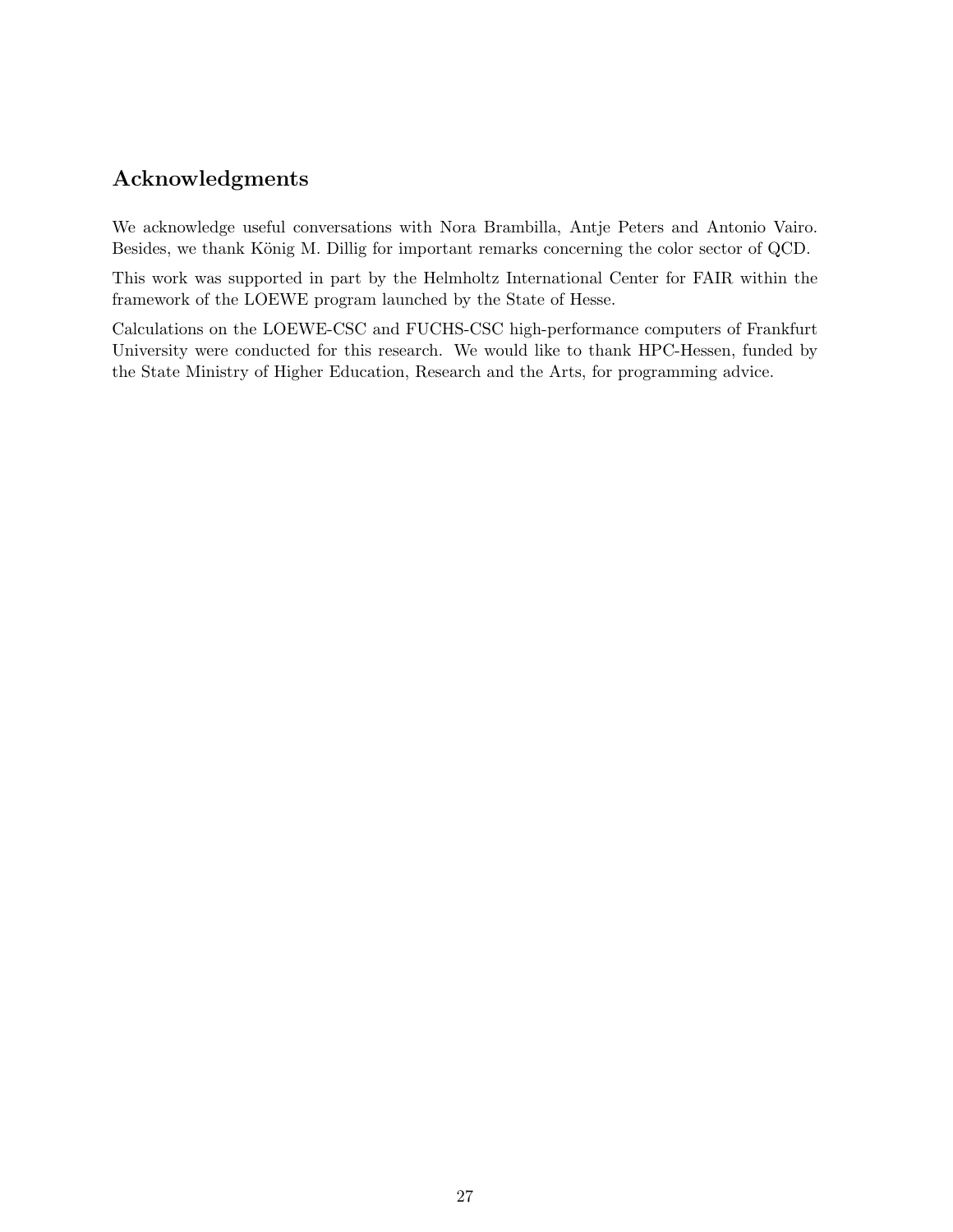# References

- <span id="page-28-0"></span>[1] K. Jansen *et al.* [ETM Collaboration], " $\Lambda_{\overline{\text{MS}}}$  from the static potential for QCD with  $n_f = 2$ dynamical quark flavors," JHEP 1201, 025 (2012) [\[arXiv:1110.6859](http://arxiv.org/abs/1110.6859) [hep-ph]].
- <span id="page-28-1"></span>[2] F. Karbstein, A. Peters and M. Wagner, " $\Lambda_{\overline{MS}}^{(n_f=2)}$  from a momentum space analysis of the static quark-antiquark potential," JHEP 1409, 114 (2014) [\[arXiv:1407.7503](http://arxiv.org/abs/1407.7503) [hep-ph]].
- <span id="page-28-2"></span>[3] C. Michael, "The Running coupling from lattice gauge theory," Phys. Lett. B 283, 103 (1992) [\[arXiv:hep-lat/9205010\]](http://arxiv.org/abs/hep-lat/9205010).
- [4] M. Gockeler, R. Horsley, A. C. Irving, D. Pleiter, P. E. L. Rakow, G. Schierholz and H. Stuben, "A Determination of the Lambda parameter from full lattice QCD," Phys. Rev. D 73, 014513 (2006) [\[hep-ph/0502212\]](http://arxiv.org/abs/hep-ph/0502212).
- [5] N. Brambilla, X. Garcia i Tormo, J. Soto and A. Vairo, "Precision determination of  $r_0\Lambda_{\overline{\rm MS}}$ from the QCD static energy," Phys. Rev. Lett. 105, 212001 (2010) [Erratum-ibid. 108, 269903 (2012)] [\[arXiv:1006.2066](http://arxiv.org/abs/1006.2066) [hep-ph]].
- [6] B. Leder *et al.* [ALPHA Collaboration], "Scale  $r_0$  and the static potential from the CLS lattices," PoS LATTICE 2010, 233 (2010) [\[arXiv:1012.1141](http://arxiv.org/abs/1012.1141) [hep-lat]].
- [7] A. Bazavov, N. Brambilla, X. Garcia i Tormo, P. Petreczky, J. Soto and A. Vairo, "Determination of  $\alpha_s$  from the QCD static energy," Phys. Rev. D 86, 114031 (2012) [\[arXiv:1205.6155](http://arxiv.org/abs/1205.6155) [hep-ph]].
- [8] P. Fritzsch, F. Knechtli, B. Leder, M. Marinkovic, S. Schaefer, R. Sommer and F. Virotta, "The strange quark mass and Lambda parameter of two flavor QCD," Nucl. Phys. B 865, 397 (2012) [\[arXiv:1205.5380](http://arxiv.org/abs/1205.5380) [hep-lat]].
- <span id="page-28-3"></span>[9] A. Bazavov, N. Brambilla, X. Garcia i Tormo, P. Petreczky, J. Soto and A. Vairo, "Determination of  $\alpha_s$  from the QCD static energy: An update," Phys. Rev. D 90, no. 7, 074038 (2014) [\[arXiv:1407.8437](http://arxiv.org/abs/1407.8437) [hep-ph]].
- <span id="page-28-4"></span>[10] M. Della Morte, R. Frezzotti, J. Heitger, J. Rolf, R. Sommer and U. Wolff [ALPHA Collaboration], "Computation of the strong coupling in QCD with two dynamical flavors," Nucl. Phys. B 713, 378 (2005) [\[arXiv:hep-lat/0411025\]](http://arxiv.org/abs/hep-lat/0411025).
- [11] E. Shintani et al. [JLQCD and TWQCD Collaborations], "Lattice study of the vacuum polarization function and determination of the strong coupling constant," Phys. Rev. D 79, 074510 (2009) [\[arXiv:0807.0556](http://arxiv.org/abs/0807.0556) [hep-lat]].
- [12] S. Aoki et al. [PACS-CS Collaboration], "Precise determination of the strong coupling constant in  $N_f = 2 + 1$  lattice QCD with the Schrödinger functional scheme," JHEP 0910, 053 (2009) [\[arXiv:0906.3906](http://arxiv.org/abs/0906.3906) [hep-lat]].
- [13] A. Sternbeck, E. -M. Ilgenfritz, K. Maltman, M. M¨uller-Preussker, L. von Smekal, A. G. Williams, "QCD Λ parameter from Landau-gauge gluon and ghost correlations," PoS LAT2009, 210 (2009) [\[arXiv:1003.1585](http://arxiv.org/abs/1003.1585) [hep-lat]].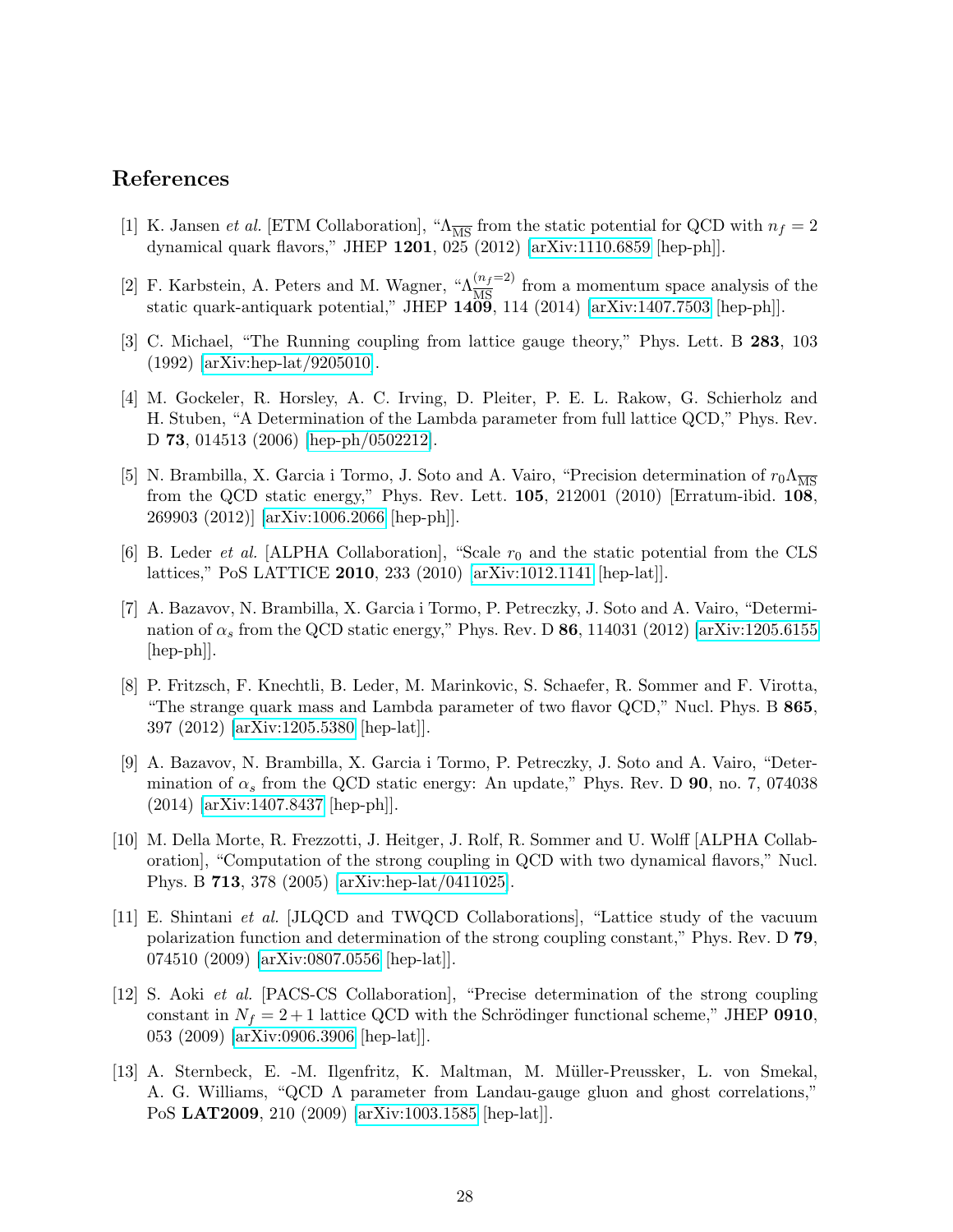- [14] C. McNeile, C. T. H. Davies, E. Follana, K. Hornbostel and G. P. Lepage, "High-precision c and b masses, and QCD coupling from current-current correlators in lattice and continuum QCD," Phys. Rev. D 82, 034512 (2010) [\[arXiv:1004.4285](http://arxiv.org/abs/1004.4285) [hep-lat]].
- [15] B. Blossier *et al.* [ETM Collaboration], "Ghost-gluon coupling, power corrections and  $\Lambda_{\overline{\text{MS}}}$ from twisted-mass lattice QCD at  $n_f = 2$ ," Phys. Rev. **D82**, 034510 (2010) [\[arXiv:1005.5290](http://arxiv.org/abs/1005.5290) [hep-lat].
- [16] A. Sternbeck, K. Maltman, M. Muller-Preussker and L. von Smekal, "Determination of  $\Lambda_{\overline{\text{MS}}}$  from the gluon and ghost propagators in Landau gauge," PoS LATTICE 2012, 243 (2012) [\[arXiv:1212.2039\]](http://arxiv.org/abs/1212.2039).
- [17] B. Blossier et al. [ETM Collaboration], "High statistics determination of the strong coupling constant in Taylor scheme and its OPE Wilson coefficient from lattice QCD with a dynamical charm," Phys. Rev. D 89, 014507 (2014) [\[arXiv:1310.3763](http://arxiv.org/abs/1310.3763) [hep-ph]].
- <span id="page-29-0"></span>[18] K. Cichy, "Quark mass anomalous dimension and  $\Lambda_{\overline{\rm MS}}$  from the twisted mass Dirac operator spectrum," JHEP 1408, 127 (2014) [\[arXiv:1311.3572](http://arxiv.org/abs/1311.3572) [hep-lat]].
- <span id="page-29-1"></span>[19] R. Abbate, M. Fickinger, A. H. Hoang, V. Mateu and I. W. Stewart, "Thrust at  $N^3LL$ with Power Corrections and a Precision Global Fit for  $\alpha_s(m_Z)$ ," Phys. Rev. D 83, 074021 (2011) [\[arXiv:1006.3080](http://arxiv.org/abs/1006.3080) [hep-ph]].
- [20] J. -L. Kneur and A. Neveu, " $\Lambda_{\overline{MS}}^{\text{QCD}}$  from Renormalization Group Optimized Perturbation," Phys. Rev. D 85, 014005 (2012) [\[arXiv:1108.3501](http://arxiv.org/abs/1108.3501) [hep-ph]].
- [21] D. Boito, M. Golterman, M. Jamin, A. Mahdavi, K. Maltman, J. Osborne and S. Peris, "An Updated determination of  $\alpha_s$  from  $\tau$  decays," Phys. Rev. D 85, 093015 (2012) [\[arXiv:1203.3146](http://arxiv.org/abs/1203.3146) [hep-ph]].
- [22] T. Gehrmann, G. Luisoni and P. F. Monni, "Power corrections in the dispersive model for a determination of the strong coupling constant from the thrust distribution," Eur. Phys. J. C 73, 2265 (2013) [\[arXiv:1210.6945](http://arxiv.org/abs/1210.6945) [hep-ph]].
- [23] G. Abbas, B. Ananthanarayan, I. Caprini and J. Fischer, "Perturbative expansion of the QCD Adler function improved by renormalization-group summation and analytic continuation in the Borel plane," Phys. Rev. D 87, 014008 (2013) [\[arXiv:1211.4316](http://arxiv.org/abs/1211.4316) [hep-ph]].
- [24] J. -L. Kneur and A. Neveu, " $\alpha_S$  from  $F_\pi$  and Renormalization Group Optimized Perturbation," Phys. Rev. D 88, 074025 (2013) [\[arXiv:1305.6910](http://arxiv.org/abs/1305.6910) [hep-ph]].
- [25] S. Alekhin, J. Bluemlein and S. Moch, "The ABM parton distributions tuned to LHC data," Phys. Rev. D 89, 054028 (2014) [\[arXiv:1310.3059](http://arxiv.org/abs/1310.3059) [hep-ph]].
- <span id="page-29-2"></span>[26] V. Andreev et al. [H1 Collaboration], "Measurement of multijet production in ep collisions at high  $Q^2$  and determination of the strong coupling  $\alpha_s$ ," Eur. Phys. J. C 75, 65 (2015) [\[arXiv:1406.4709](http://arxiv.org/abs/1406.4709) [hep-ex]].
- <span id="page-29-3"></span>[27] U. Aglietti and Z. Ligeti, "Renormalons and confinement," Phys. Lett. B 364, 75 (1995) [\[hep-ph/9503209\]](http://arxiv.org/abs/hep-ph/9503209).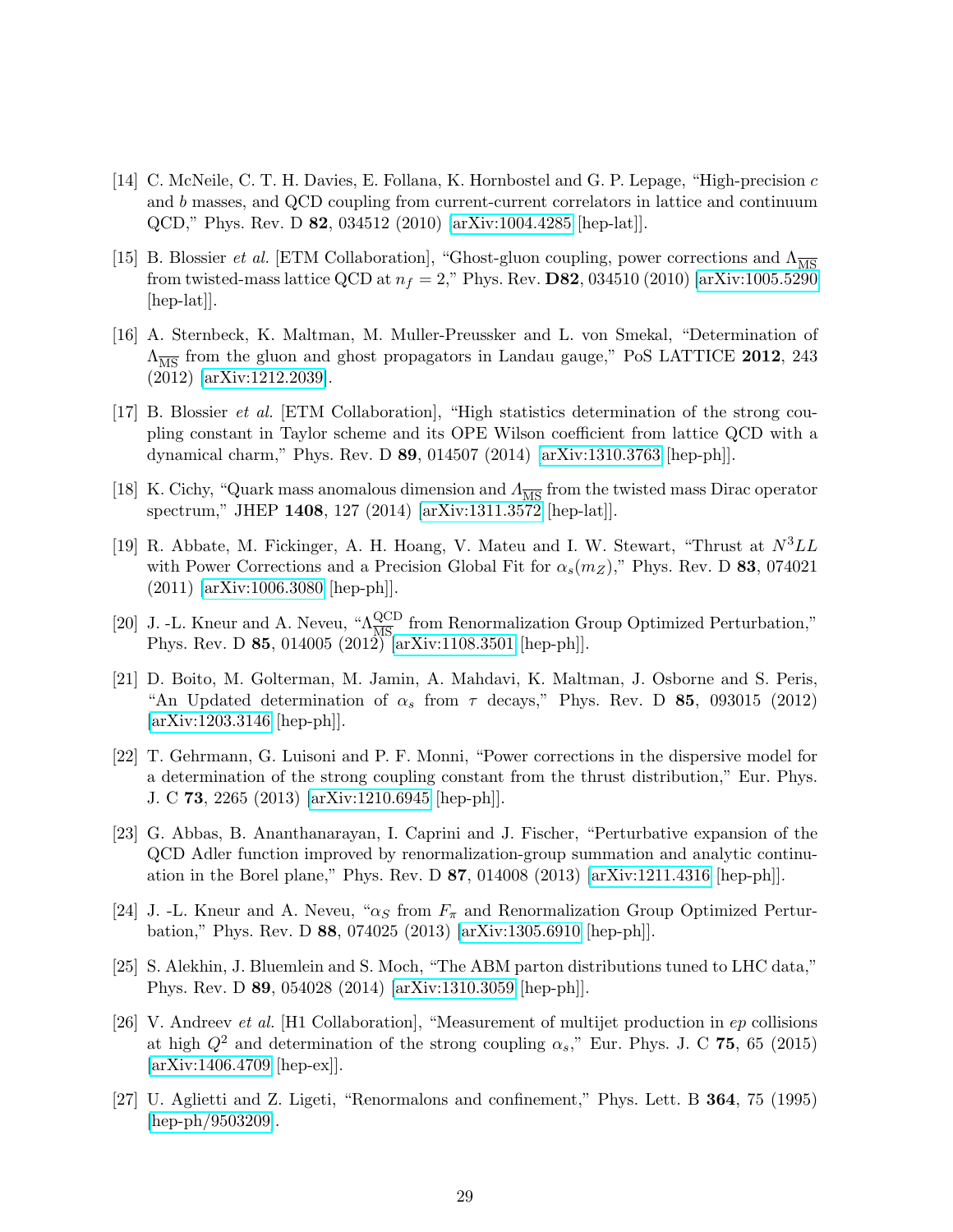- [28] M. Jezabek, J. H. Kuhn, M. Peter, Y. Sumino and T. Teubner, "The Perturbative QCD potential and the t anti-t threshold," Phys. Rev. D 58, 014006 (1998) [\[hep-ph/9802373\]](http://arxiv.org/abs/hep-ph/9802373).
- [29] M. Jezabek, M. Peter and Y. Sumino, "On the relation between QCD potentials in momentum and position space," Phys. Lett. B 428, 352 (1998) [\[hep-ph/9803337\]](http://arxiv.org/abs/hep-ph/9803337).
- <span id="page-30-10"></span>[30] M. Beneke, "A Quark mass definition adequate for threshold problems," Phys. Lett. B 434, 115 (1998) [\[hep-ph/9804241\]](http://arxiv.org/abs/hep-ph/9804241).
- [31] A. H. Hoang, M. C. Smith, T. Stelzer and S. Willenbrock, "Quarkonia and the pole mass," Phys. Rev. D 59, 114014 (1999) [\[hep-ph/9804227\]](http://arxiv.org/abs/hep-ph/9804227).
- [32] M. Beneke, "Renormalons," Phys. Rept. 317, 1 (1999) [\[hep-ph/9807443\]](http://arxiv.org/abs/hep-ph/9807443).
- [33] A. Pineda, "Determination of the bottom quark mass from the Upsilon(1S) system," JHEP 0106, 022 (2001) [\[hep-ph/0105008\]](http://arxiv.org/abs/hep-ph/0105008).
- <span id="page-30-0"></span>[34] A. Pineda, "The Static potential: Lattice versus perturbation theory in a renormalon based approach," J. Phys. G 29, 371 (2003) [\[hep-ph/0208031\]](http://arxiv.org/abs/hep-ph/0208031).
- <span id="page-30-1"></span>[35] P. A. Baikov, K. G. Chetyrkin and J. H. Kühn, "Five-Loop Running of the QCD coupling constant," Phys. Rev. Lett. 118, 082002 (2017) [arXiv:1606.08659](http://arxiv.org/abs/1606.08659) [hep-ph].
- <span id="page-30-2"></span>[36] P. Boucaud et al. [ETM Collaboration], Phys. Lett. B 650, 304 (2007) [\[hep-lat/0701012\]](http://arxiv.org/abs/hep-lat/0701012).
- <span id="page-30-7"></span>[37] P. Boucaud et al. [ETM Collaboration], "Dynamical twisted mass fermions with light quarks: simulation and analysis details," Comput. Phys. Commun. 179, 695 (2008) [\[arXiv:0803.0224](http://arxiv.org/abs/0803.0224) [hep-lat]].
- <span id="page-30-3"></span>[38] R. Baron et al. [ETM Collaboration], "Light meson physics from maximally twisted mass lattice QCD," JHEP 1008, 097 (2010) [\[arXiv:0911.5061](http://arxiv.org/abs/0911.5061) [hep-lat]].
- <span id="page-30-4"></span>[39] P. Weisz, "Continuum limit improved lattice action for pure Yang-Mills theory. 1," Nucl. Phys. B 212, 1 (1983).
- <span id="page-30-5"></span>[40] R. Frezzotti, P. A. Grassi, S. Sint and P. Weisz [Alpha collaboration], "Lattice QCD with a chirally twisted mass term," JHEP 0108, 058 (2001) [\[arXiv:hep-lat/0101001\]](http://arxiv.org/abs/hep-lat/0101001).
- [41] R. Frezzotti and G. C. Rossi, "Chirally improving Wilson fermions. 1.  $\mathcal{O}(a)$  improvement," JHEP 0408, 007 (2004) [\[arXiv:hep-lat/0306014\]](http://arxiv.org/abs/hep-lat/0306014).
- [42] R. Frezzotti and G. C. Rossi, "Chirally improving Wilson fermions. 2. Four-quark operators," JHEP 0410, 070 (2004) [\[arXiv:hep-lat/0407002\]](http://arxiv.org/abs/hep-lat/0407002).
- <span id="page-30-6"></span>[43] A. Shindler, "Twisted mass lattice QCD," Phys. Rept. 461, 37 (2008) [\[arXiv:0707.4093](http://arxiv.org/abs/0707.4093) [hep-lat].
- <span id="page-30-8"></span>[44] R. Sommer, "A New way to set the energy scale in lattice gauge theories and its applications to the static force and  $\alpha_s$  in SU(2) Yang-Mills theory," Nucl. Phys. B 411, 839 (1994) [\[hep](http://arxiv.org/abs/hep-lat/9310022)[lat/9310022\]](http://arxiv.org/abs/hep-lat/9310022).
- <span id="page-30-9"></span>[45] L. S. Brown and W. I. Weisberger, "Remarks on the Static Potential in Quantum Chromodynamics," Phys. Rev. D 20, 3239 (1979).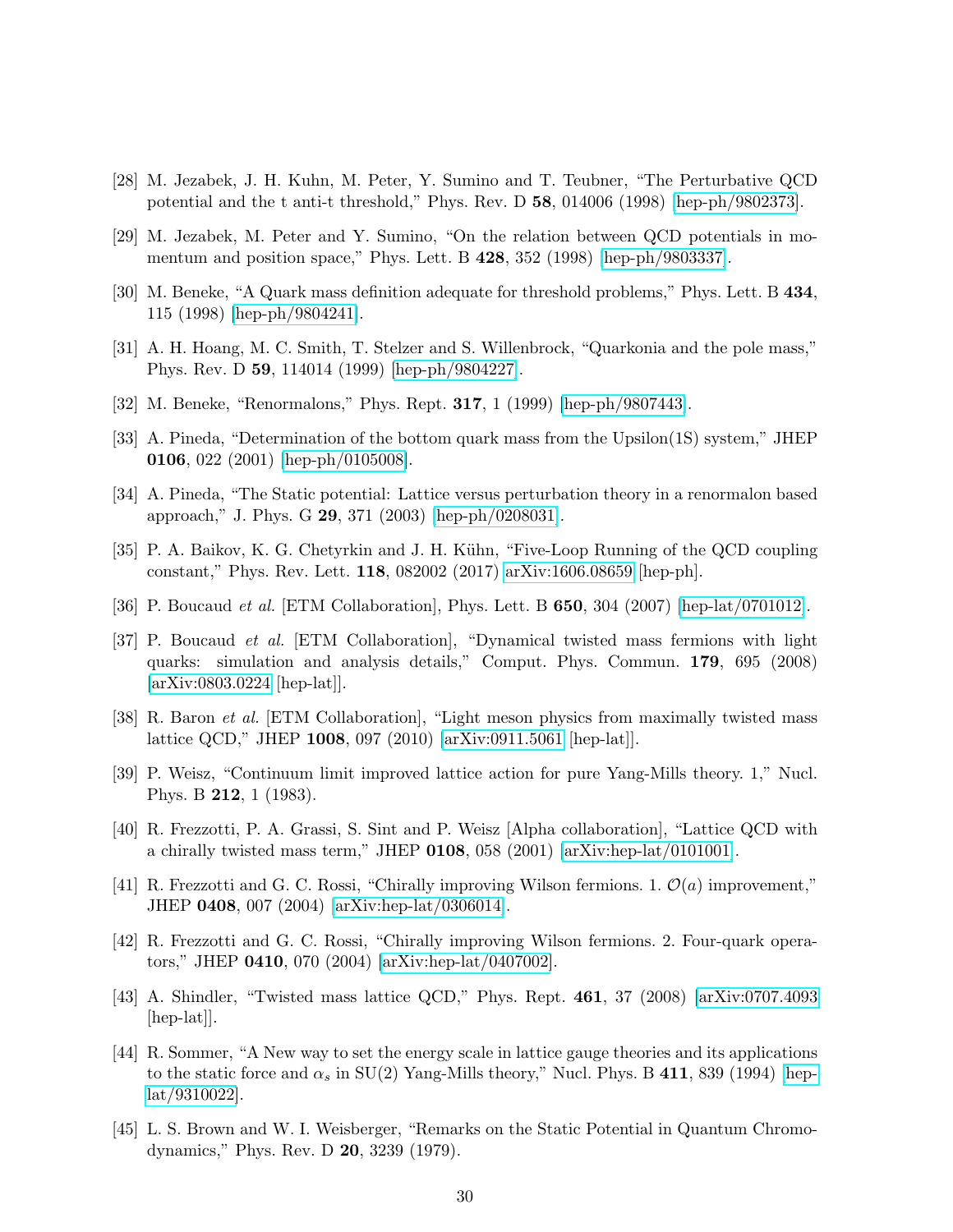- <span id="page-31-0"></span>[46] K. Jansen, C. Michael, A. Shindler and M. Wagner [ETM Collaboration], "The static-light meson spectrum from twisted mass lattice QCD," JHEP 0812, 058 (2008) [\[arXiv:0810.1843](http://arxiv.org/abs/0810.1843) [hep-lat].
- <span id="page-31-1"></span>[47] A. Hasenfratz and F. Knechtli, "Flavor symmetry and the static potential with hypercubic blocking," Phys. Rev. D 64, 034504 (2001) [\[hep-lat/0103029\]](http://arxiv.org/abs/hep-lat/0103029).
- [48] M. Della Morte et al. [ALPHA Collaboration], "Lattice HQET with exponentially improved statistical precision," Phys. Lett. B 581, 93 (2004) Erratum: [Phys. Lett. B 612, 313 (2005)] [\[hep-lat/0307021\]](http://arxiv.org/abs/hep-lat/0307021).
- <span id="page-31-2"></span>[49] M. Della Morte, A. Shindler and R. Sommer, "On lattice actions for static quarks," JHEP 0508, 051 (2005) [\[hep-lat/0506008\]](http://arxiv.org/abs/hep-lat/0506008).
- <span id="page-31-3"></span>[50] M. Lüscher, K. Symanzik and P. Weisz, "Anomalies of the free loop wave equation in the WKB approximation," Nucl. Phys. B 173, 365 (1980).
- <span id="page-31-4"></span>[51] M. Lüscher, "Symmetry Breaking Aspects of the Roughening Transition in Gauge Theories," Nucl. Phys. B 180, 317 (1981).
- <span id="page-31-5"></span>[52] M. Donnellan, F. Knechtli, B. Leder and R. Sommer, "Determination of the Static Potential with Dynamical Fermions," Nucl. Phys. B **849**, 45 (2011) [\[arXiv:1012.3037](http://arxiv.org/abs/1012.3037) [hep-lat]].
- <span id="page-31-6"></span>[53] C. Michael et al. [ETM Collaboration], "The continuum limit of the static-light meson spectrum," JHEP 1008, 009 (2010) [\[arXiv:1004.4235](http://arxiv.org/abs/1004.4235) [hep-lat]].
- <span id="page-31-7"></span>[54] G. S. Bali et al. [SESAM Collaboration], "Observation of string breaking in QCD," Phys. Rev. D 71, 114513 (2005) [\[hep-lat/0505012\]](http://arxiv.org/abs/hep-lat/0505012).
- <span id="page-31-8"></span>[55] W. Fischler, "Quark-anti-quark potential in QCD," Nucl. Phys. B 129, 157 (1977).
- <span id="page-31-9"></span>[56] A. Billoire, "How heavy must be quarks in order to build Coulombic  $q\bar{q}$  bound states," Phys. Lett. B 92, 343 (1980).
- <span id="page-31-10"></span>[57] M. Peter, "The static quark-anti-quark potential in QCD to three loops," Phys. Rev. Lett. 78, 602 (1997) [\[arXiv:hep-ph/9610209\]](http://arxiv.org/abs/hep-ph/9610209).
- [58] M. Peter, "The Static potential in QCD: A Full two loop calculation," Nucl. Phys. B 501, 471 (1997) [\[hep-ph/9702245\]](http://arxiv.org/abs/hep-ph/9702245).
- <span id="page-31-11"></span>[59] Y. Schröder, "The static potential in QCD to two loops," Phys. Lett. B  $447$ , 321 (1999) [\[arXiv:hep-ph/9812205\]](http://arxiv.org/abs/hep-ph/9812205).
- <span id="page-31-12"></span>[60] T. Appelquist, M. Dine and I. J. Muzinich, "The static limit of quantum chromodynamics," Phys. Rev. D 17 2074 (1978).
- <span id="page-31-13"></span>[61] N. Brambilla, A. Pineda, J. Soto and A. Vairo, "The Infrared behavior of the static potential in perturbative QCD," Phys. Rev. D 60, 091502 (1999) [\[hep-ph/9903355\]](http://arxiv.org/abs/hep-ph/9903355).
- <span id="page-31-14"></span>[62] A. V. Smirnov, V. A. Smirnov and M. Steinhauser, "Fermionic contributions to the threeloop static potential," Phys. Lett. B 668, 293 (2008) [\[arXiv:0809.1927](http://arxiv.org/abs/0809.1927) [hep-ph]].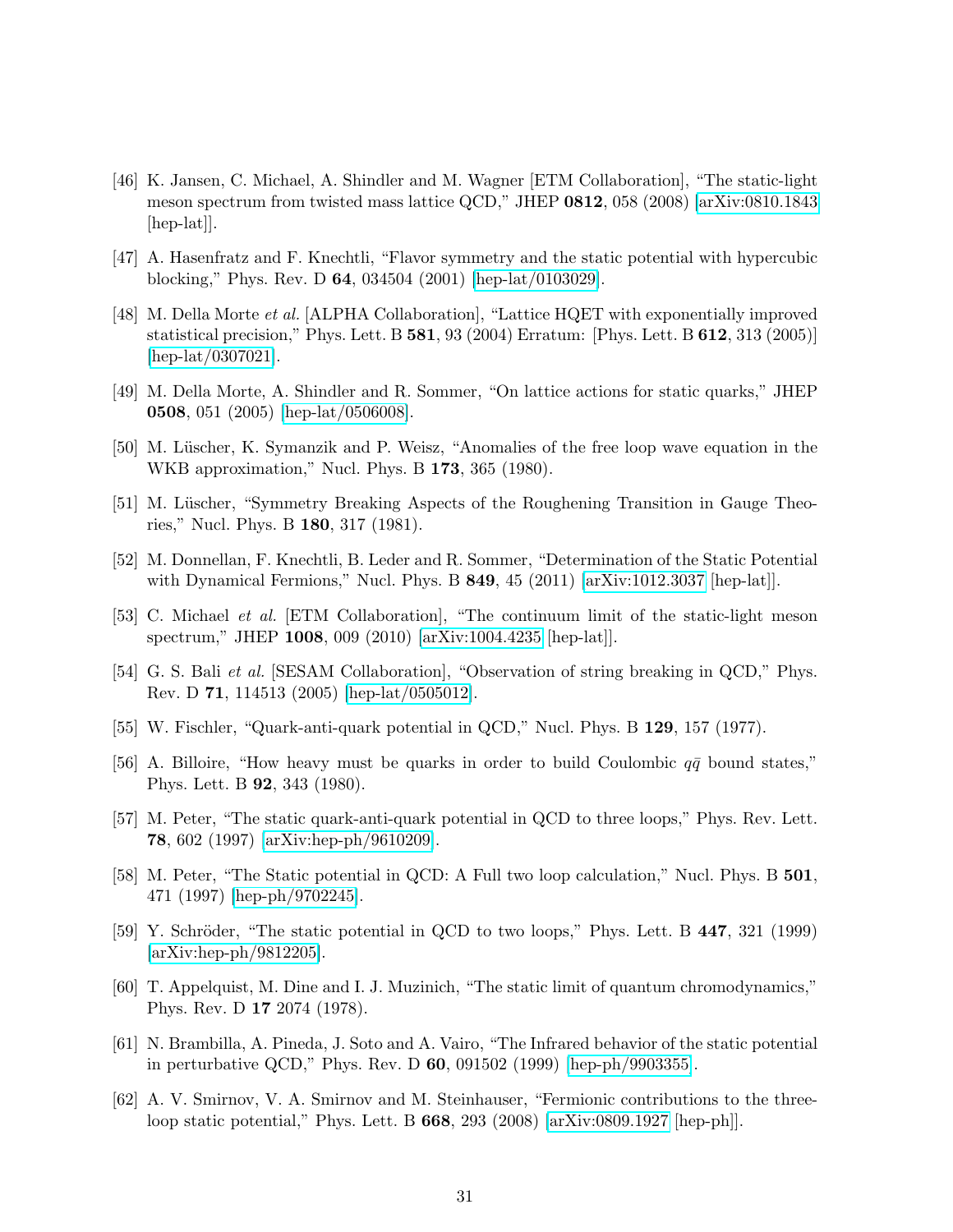- [63] A. V. Smirnov, V. A. Smirnov and M. Steinhauser, "Three-loop static potential," Phys. Rev. Lett. 104, 112002 (2010) [\[arXiv:0911.4742](http://arxiv.org/abs/0911.4742) [hep-ph]].
- [64] C. Anzai, Y. Kiyo and Y. Sumino, "Static QCD potential at three-loop order," Phys. Rev. Lett. 104, 112003 (2010) [\[arXiv:0911.4335](http://arxiv.org/abs/0911.4335) [hep-ph]].
- [65] A. V. Smirnov, V. A. Smirnov and M. Steinhauser, "Full result for the three-loop static quark potential," PoS RADCOR2009, 075 (2010) [\[arXiv:1001.2668](http://arxiv.org/abs/1001.2668) [hep-ph]].
- <span id="page-32-0"></span>[66] C. Anzai, Y. Kiyo and Y. Sumino, "Violation of Casimir Scaling for Static QCD Potential at Three-loop Order," Nucl. Phys. B 838, 28 (2010) [\[arXiv:1004.1562](http://arxiv.org/abs/1004.1562) [hep-ph]].
- <span id="page-32-1"></span>[67] W. A. Bardeen, A. J. Buras, D. W. Duke and T. Muta, "Deep Inelastic Scattering Beyond the Leading Order in Asymptotically Free Gauge Theories," Phys. Rev. D 18, 3998 (1978).
- <span id="page-32-2"></span>[68] W. Furmanski and R. Petronzio, "Lepton - Hadron Processes Beyond Leading Order in Quantum Chromodynamics," Z. Phys. C 11, 293 (1982).
- <span id="page-32-3"></span>[69] T. van Ritbergen, J. A. M. Vermaseren and S. A. Larin, "The four-loop beta function in quantum chromodynamics," Phys. Lett. B 400, 379 (1997) [\[arXiv:hep-ph/9701390\]](http://arxiv.org/abs/hep-ph/9701390).
- <span id="page-32-4"></span>[70] A. Laschka, N. Kaiser and W. Weise, "Quark-antiquark potential to order  $1/m$  and heavy quark masses," Phys. Rev. D 83, 094002 (2011) [\[arXiv:1102.0945](http://arxiv.org/abs/1102.0945) [hep-ph]].
- <span id="page-32-5"></span>[71] F. Karbstein, "Quark-antiquark static energy from a restricted Fourier transform," JHEP 1404, 144 (2014) [\[arXiv:1311.7351](http://arxiv.org/abs/1311.7351) [hep-ph]].
- <span id="page-32-6"></span>[72] F. A. Chishtie and V. Elias, "RG/Pade estimate of the three-loop contribution to the QCD static potential function," Phys. Lett. B 521 434 (2001) [\[arXiv:hep-ph/0107052\]](http://arxiv.org/abs/hep-ph/0107052).
- <span id="page-32-7"></span>[73] K. G. Chetyrkin, B. A. Kniehl and M. Steinhauser, "Strong coupling constant with flavor thresholds at four loops in the MS scheme," Phys. Rev. Lett. 79, 2184 (1997) [\[hep](http://arxiv.org/abs/hep-ph/9706430)[ph/9706430\]](http://arxiv.org/abs/hep-ph/9706430).
- <span id="page-32-8"></span>[74] M. Born and R. Oppenheimer, "Zur Quantentheorie der Molekeln," Annalen der Physik 389, 457 (1927).
- <span id="page-32-9"></span>[75] N. Brambilla, A. Pineda, J. Soto and A. Vairo, "The QCD potential at  $\mathcal{O}(1/m)$ ," Phys. Rev. D 63, 014023 (2001) [\[hep-ph/0002250\]](http://arxiv.org/abs/hep-ph/0002250).
- [76] A. Pineda and A. Vairo, "The QCD potential at  $\mathcal{O}(1/m^2)$ : complete spin dependent and spin independent result," Phys. Rev. D  $63$ ,  $054007$  (2001) [Erratum: Phys. Rev. D  $64$ , 039902 (2001)] [\[hep-ph/0009145\]](http://arxiv.org/abs/hep-ph/0009145).
- [77] Y. Koma, M. Koma and H. Wittig, "Non-perturbative determination of the QCD potential at  $\mathcal{O}(1/m)$ ," Phys. Rev. Lett. **97**, 122003 (2006) [\[hep-lat/0607009\]](http://arxiv.org/abs/hep-lat/0607009).
- [78] Y. Koma and M. Koma, "Spin-dependent potentials from lattice QCD," Nucl. Phys. B 769, 79 (2007) [\[hep-lat/0609078\]](http://arxiv.org/abs/hep-lat/0609078).
- <span id="page-32-10"></span>[79] Y. Koma, M. Koma and H. Wittig, "Relativistic corrections to the static potential at  $\mathcal{O}(1/m)$  and  $\mathcal{O}(1/m^2)$ ," PoS LATTICE 2007, 111 (2007) [\[arXiv:0711.2322](http://arxiv.org/abs/0711.2322) [hep-lat]].